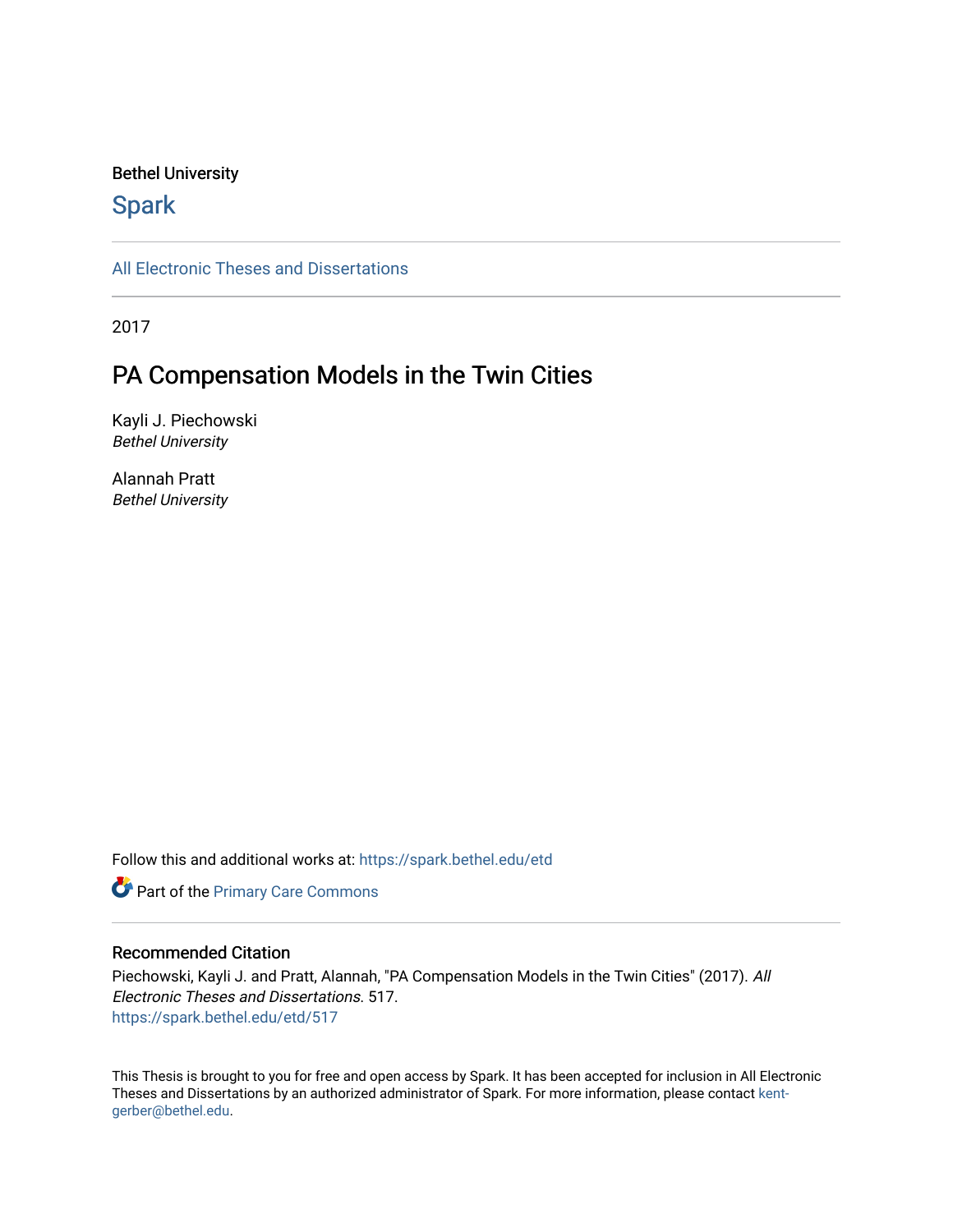**PA COMPENSATION MODELS IN THE TWIN CITIES** 

# **A MASTER'S PROJECT SUBMITTED TO THE GRADUATE FACULTY GRADUATE SCHOOL BETHEL UNIVERSITY**

**BY KAYLI PIECHOWSKI AND ALANNAH PRATT** 

# **IN PARTIAL FULFILLMENT OF THE REQUIREMENTS FOR THE DEGREE OF MASTERS OF SCIENCE IN PHYSICIAN ASSISTANT**

**JUNE 2017**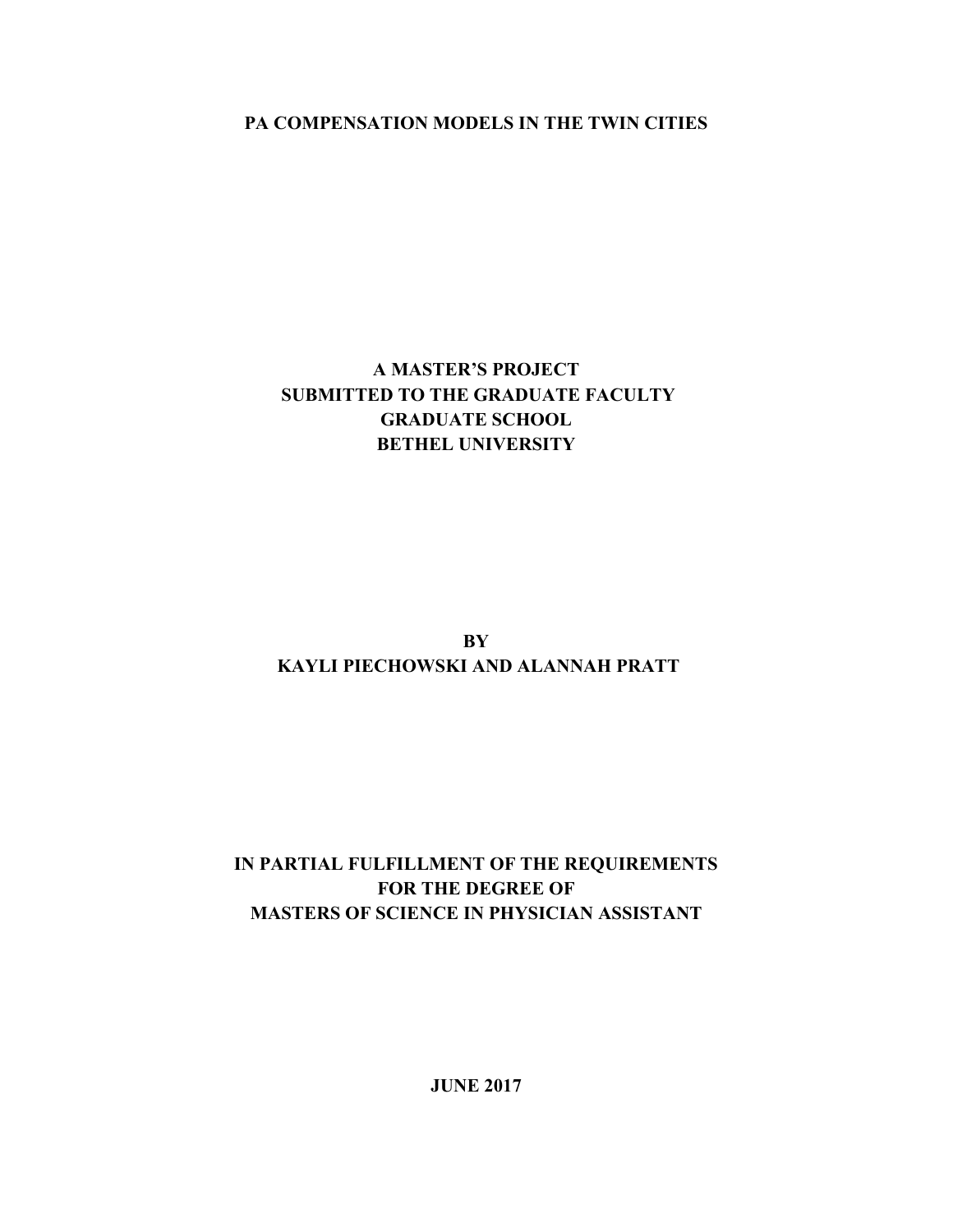# **ACKNOWLEDGEMENTS**

The researchers would like to take this opportunity to acknowledge the following individuals without whose help this project would not have been possible: Dr. Wallace Boeve, Cindy Goetz, and Lisa Naser.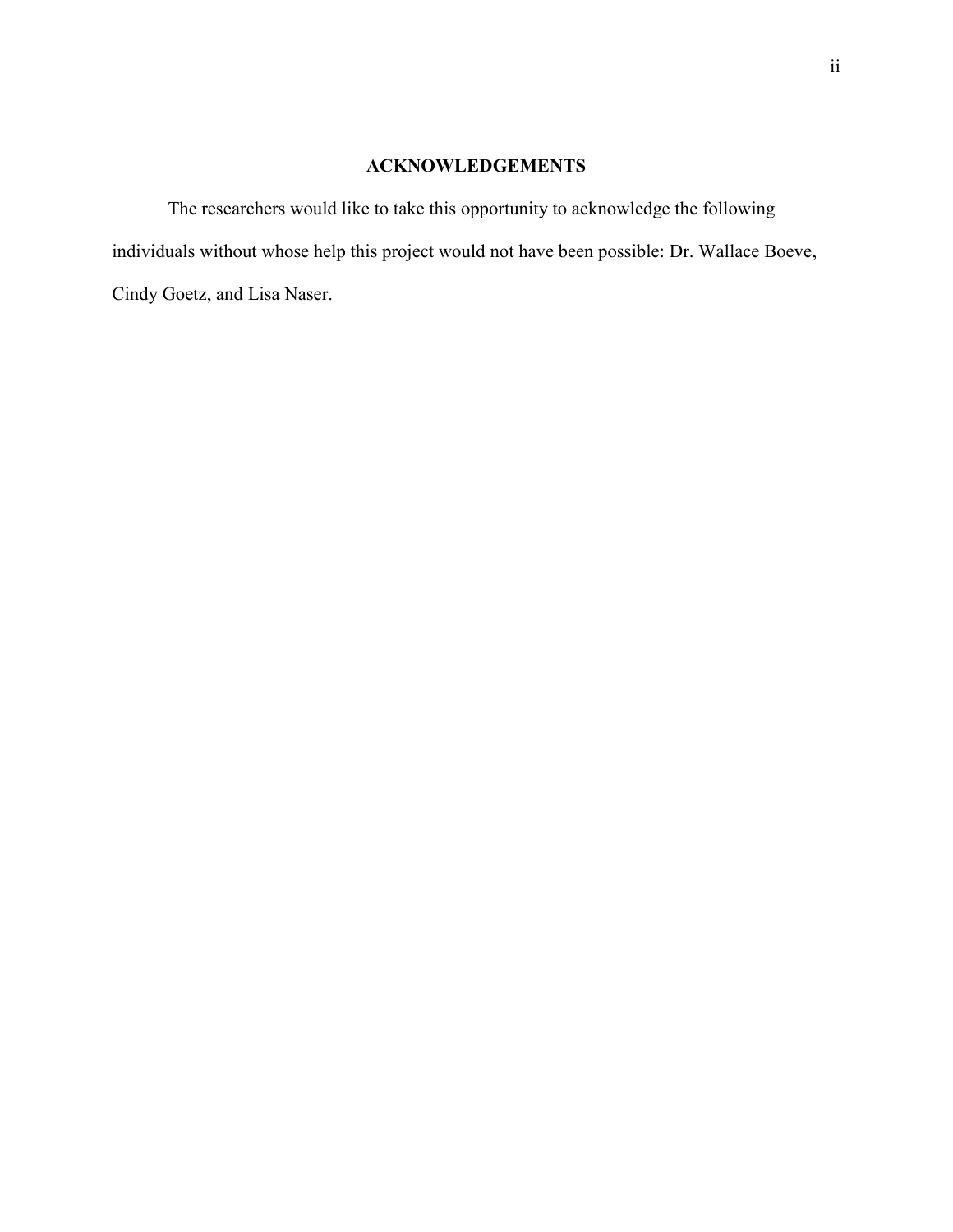#### **ABSTRACT**

A variety of compensation models for medical providers exist today. Current literature reveals that the main compensation models present for physicians and other advanced practice providers today include fee for service (FFS), fixed salary, pay for performance (P4P), and mixed models. To our knowledge, no previous studies that have characterized the compensation models of physician assistants (PAs) or their satisfaction in relation to those models exists. This study aims to characterize PA compensation models in the Twin Cities metro area and analyze PA satisfaction with these models. An electronic survey was used to collect data characterizing compensation models of PAs in the Twin cities and their related satisfaction. The participants of this study included PAs affiliated with Bethel University's PA program as either guest lecturers or preceptors. Upon data analysis, a total of 37 participants were recorded from the 69 invited participants. The response rate was 54%. PAs in the Twin Cities area are paid primarily on salary (62%) and PAs in the Twin Cities are satisfied (51%) or very satisfied (41%) with their compensation models. Analysis of the data revealed that no statistical significance exists between a PAs compensation model and their satisfaction with that model with a p value >0.05. This study and its outcome should be interpreted as a small, pilot study that will require further investigation with a larger sample size for more accurate conclusions to be drawn.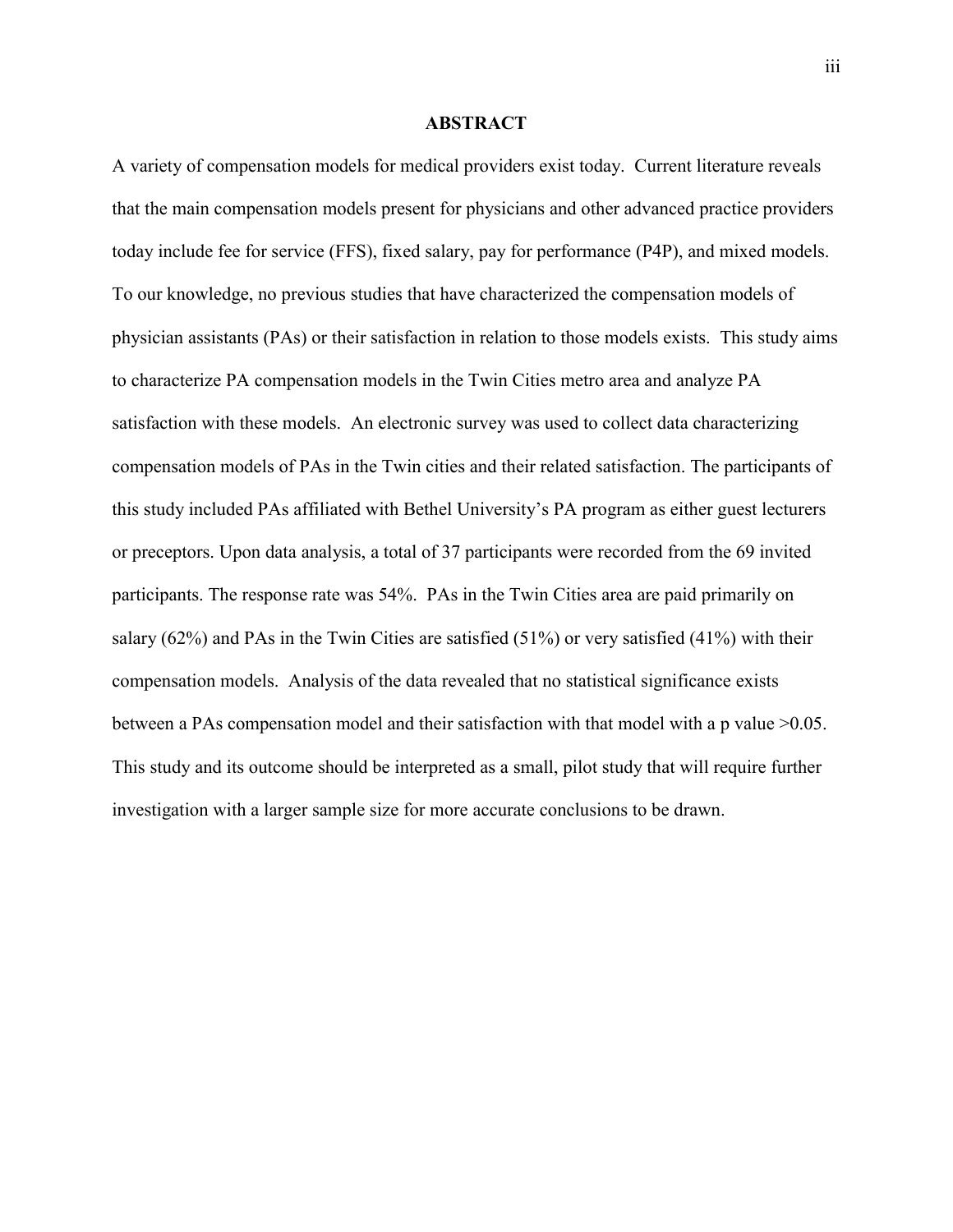# **TABLE OF CONTENTS**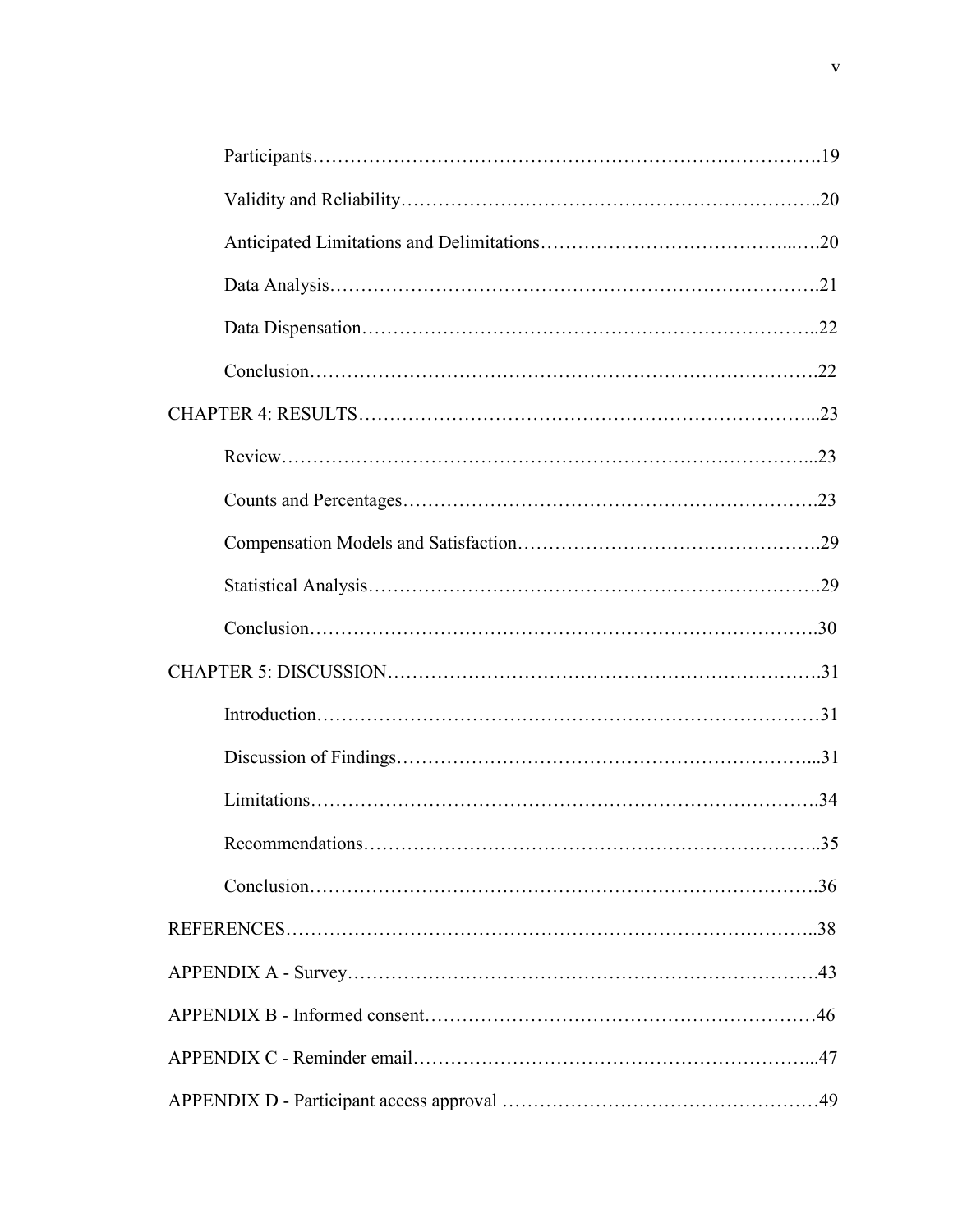|--|--|--|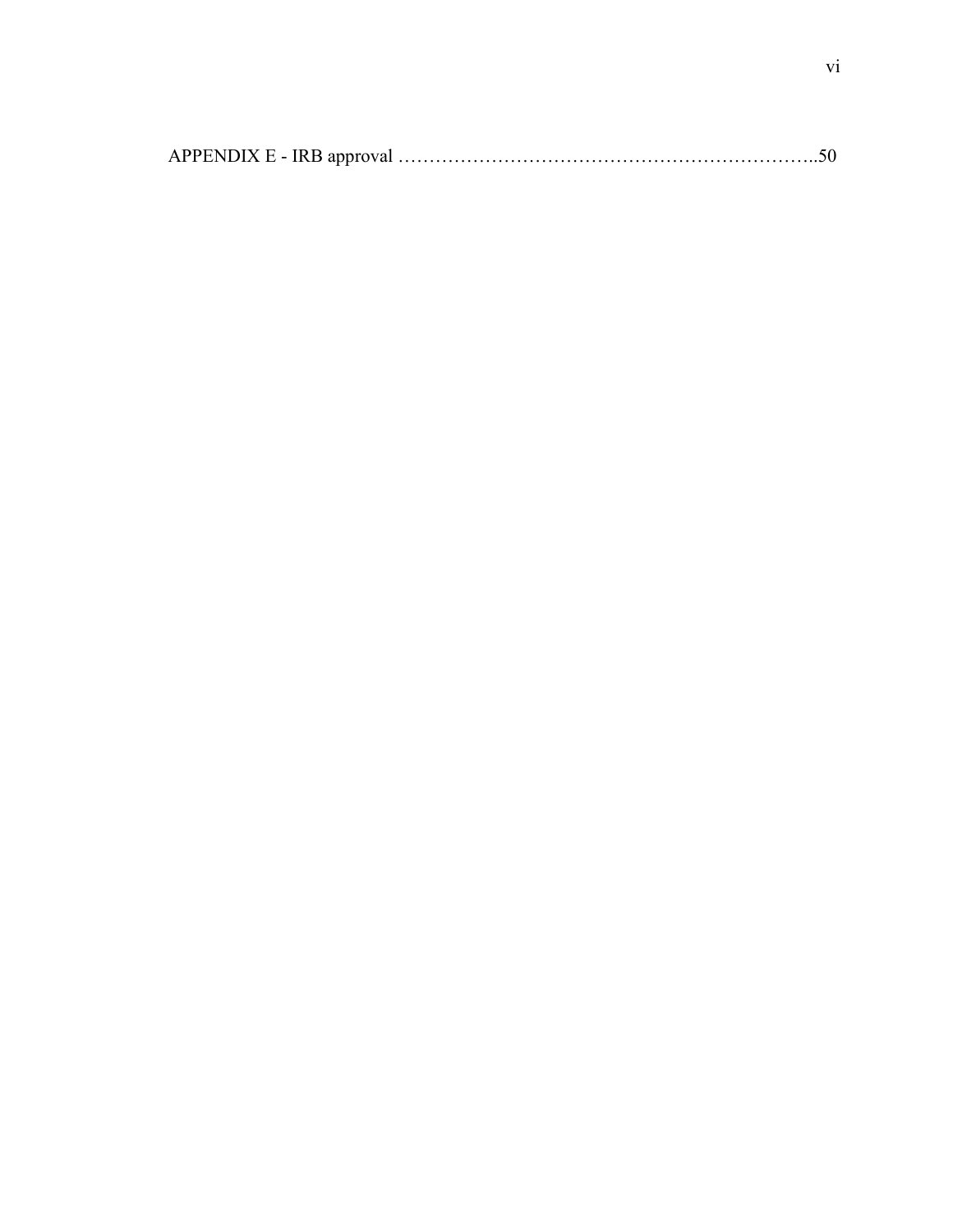# **LIST OF TABLES**

| Table 4: One-Way Analysis of Variance of PA Satisfaction by Compensation Model30 |  |
|----------------------------------------------------------------------------------|--|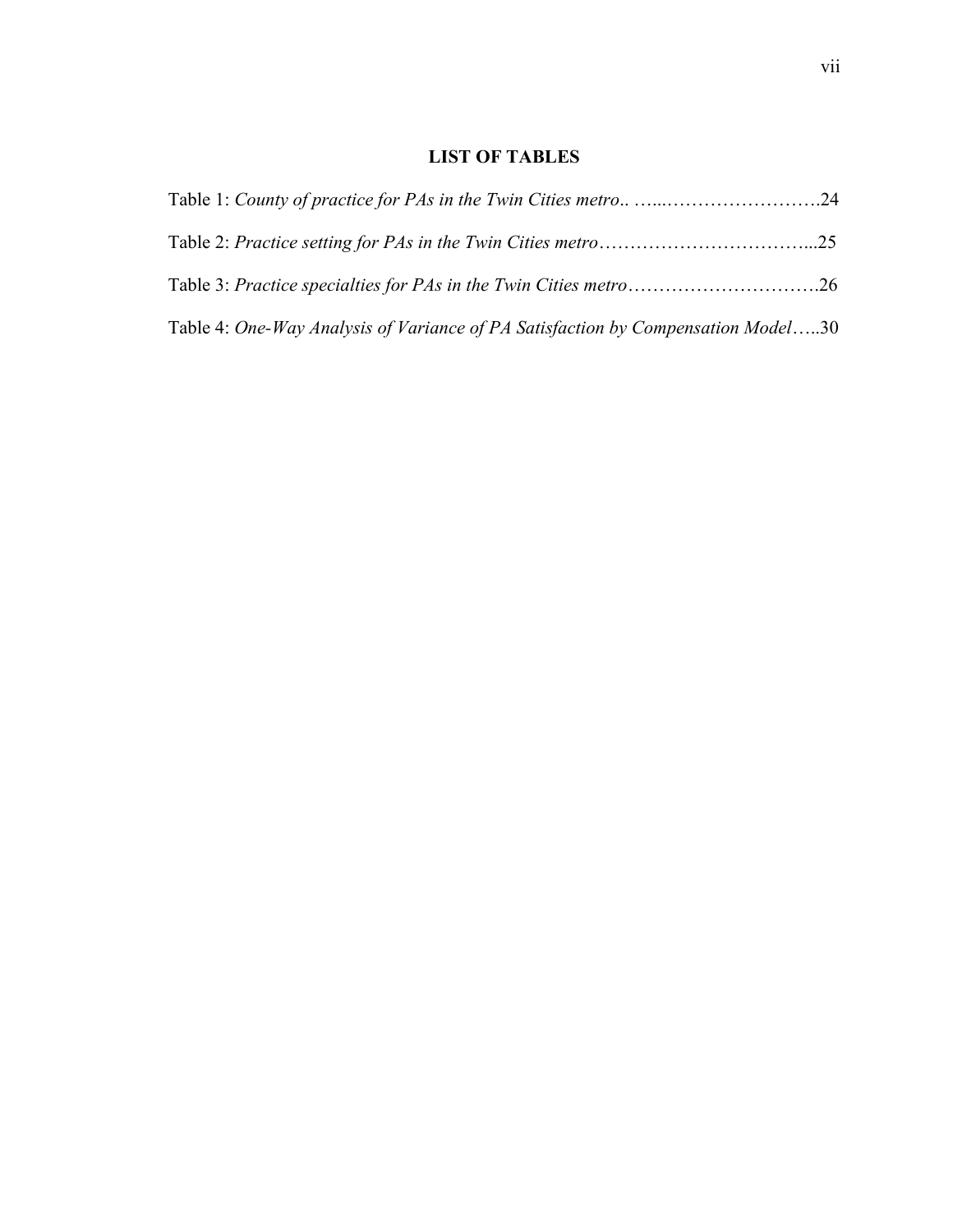# **LIST OF FIGURES**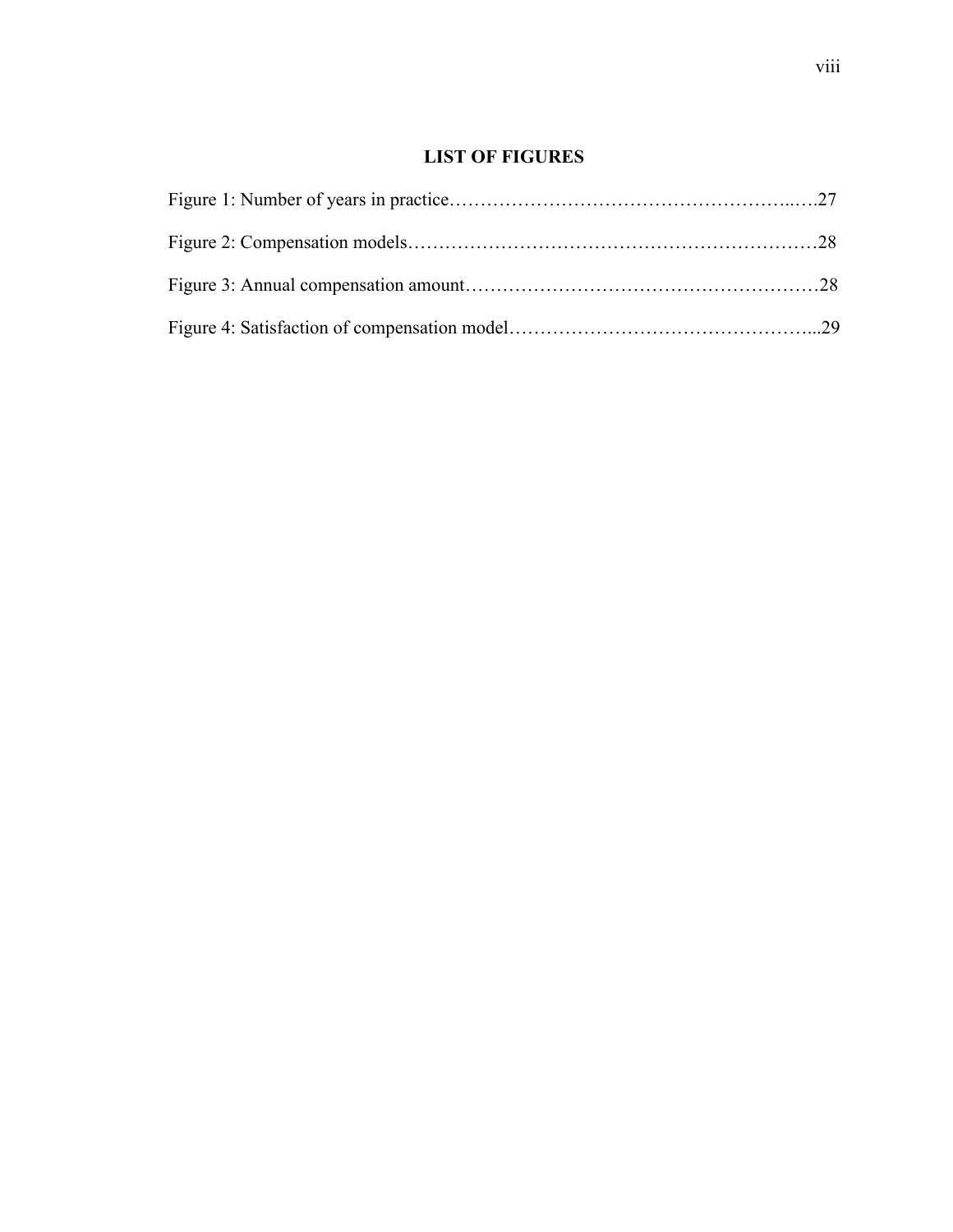#### **CHAPTER 1: INTRODUCTION**

## **Introduction**

Many compensation models for providers exist in the world of healthcare. As time has passed and the focus on quality of care measures have increased, compensation models for providers have evolved to reflect these changes. With this focus on assessment of quality of patient care measures, a new wave of utilizing physician assistants (PAs) to meet demands has occurred. How has this changed the manner in which PAs are compensated? What is the current trend in compensation for PAs?

#### **Background**

 With the rising costs of healthcare, the economy of the healthcare system has changed dramatically. The differences in private practice pay versus health care system pay is slowly equalizing due to the changes in the healthcare market. In order to keep up with the changing demands of healthcare, including the demand for higher quality care, incentive programs in compensation of providers have been developed. Incentive programs encourage or discourage behaviors and certain quality of care outcomes by offering rewards (Strombach, Hubert,  $\&$  Kenning, 2015). These new programs sometimes do not follow market values and are often difficult to track due to complexity relating to quality of care (Mobley  $& \& \text{Turootte}, 2010$ ). Other models of compensation have fallen out of favor and other new systems such as team based incentives have been developed (Greene, Hibbard, & Overton, 2014).

Compensation for physicians and advanced practice providers often falls under a model with specific criteria set forth by the institution. Often these models are one of four choices: fixed salary, fee-for-service (FFS), pay for performance (P4P), or a mixed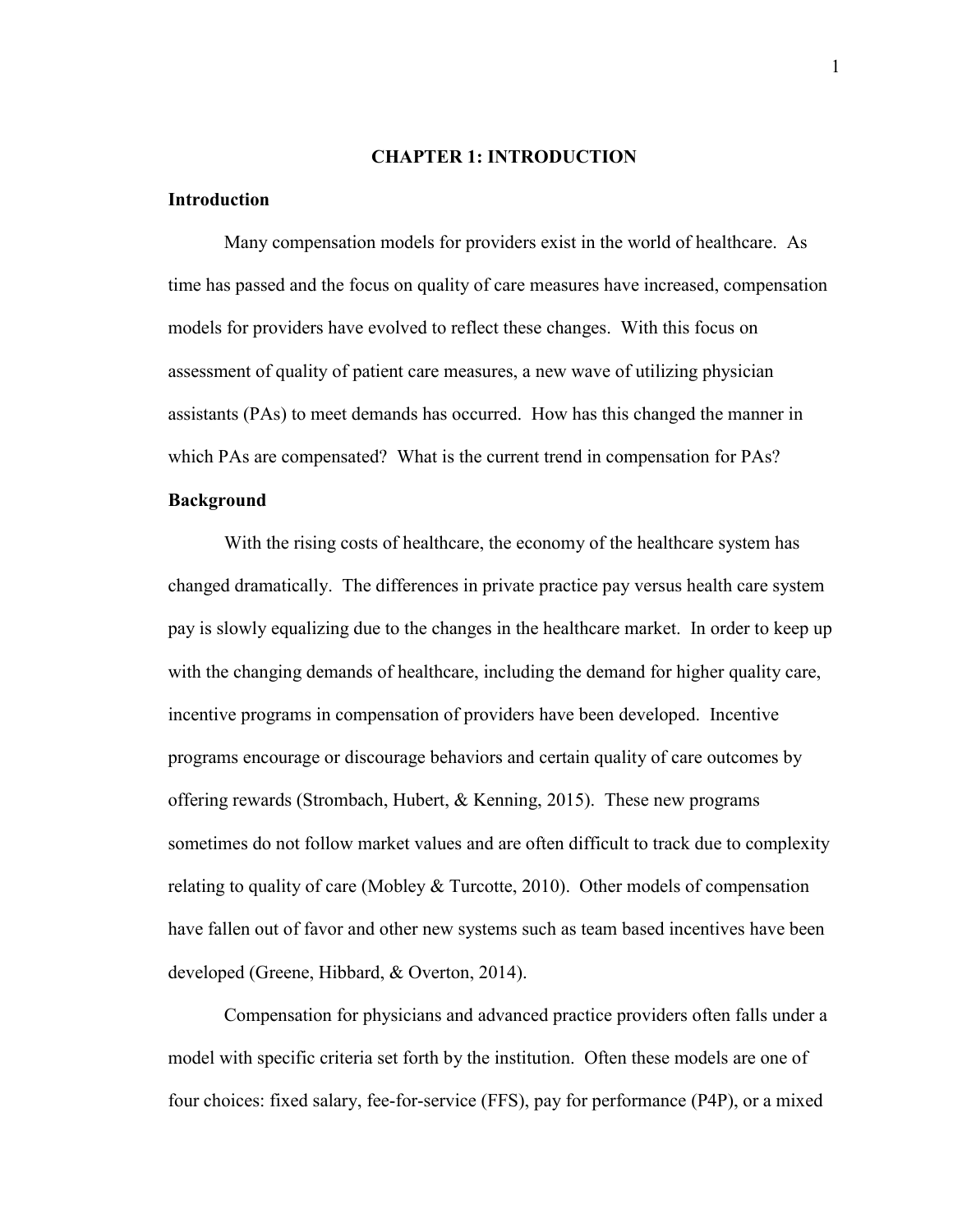model incorporating FFS and P4P together (Olson, 2012). The decision of an institution to implement any given model often depends on locations and specialties of the providers, as well as revenue generated by that institution (Mobley & Turcotte, 2010; Olson, 2012).

Fixed salary models are one choice of compensation for physicians. This model is often seen as simple to use and simple for the provider (Olson, 2012). Most providers now are not paid with this model (Olson, 2102). With the rise in focus of quality of care measures, fixed salaries have fallen out of favor (Olson, 2012). One reason for this is a lack of motivation (Olson, 2012). Incentives such as bonuses have been added to the fixed salary model in order to motivate providers to perform higher quality care for their patients (Mobley  $& \text{Turcotte}, 2010$ ). Compensation models are moving in the direction of P4P models and P4P is often viewed as a midway option between incentive bonuses and FFS (Mobley & Turcotte, 2010).

 Fee-for-service models have been the hallmark compensation model since the dawn of medical insurance (Greene et al., 2014). This type of model allows providers to bill separately for different services including office visits, tests ordered, and procedures performed (Greene et al., 2014). This type of model is still widely used and more than 50% of primary care providers are paid in this manner (Greene et al., 2014). However, FFS has started to fall out of favor due to the model's lack of focus on the patient and quality of care measures (Greene et al., 2014).

 Pay for performance models have been up and coming in recent years. This model pays providers based on quality of care, patient satisfaction, number of patients seen, or a combination of all the factors (Mobley & Turcotte, 2010). The P4P model has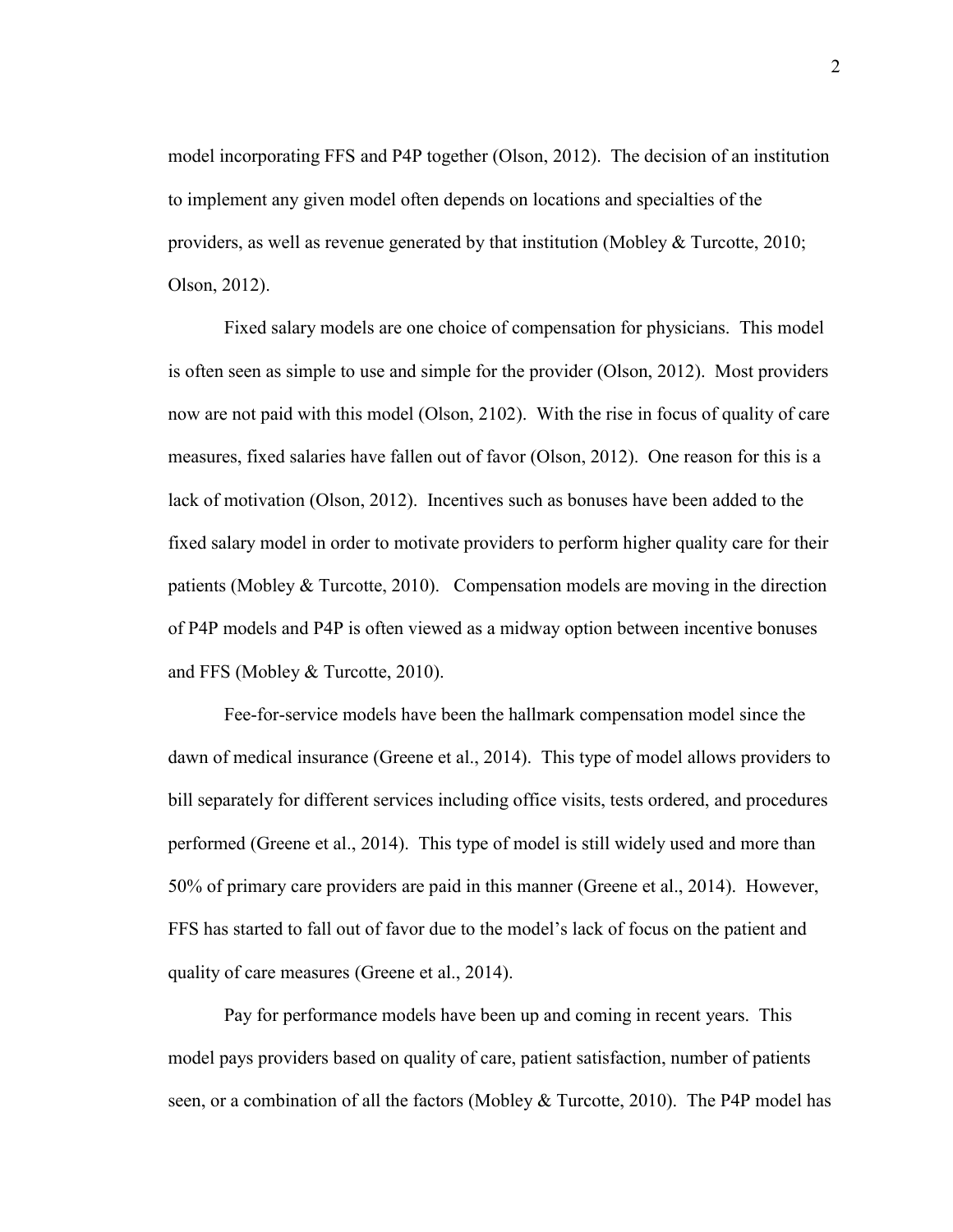gained popularity due to the focus on quality of care measures (Mobley & Turcotte, 2010). This model has been shown to increase motivation of providers to not only see more patients, but to tend to the needs of the patient more intently (Qaseem et al., 2010). Pay for performance models have received a lot of dissatisfaction by providers due to their complexity (Greene et al., 2014). Providers also feel pressured to perform at a higher level to meet financial goals rather than provide only basic services to their patients and meet quality of care measures (Greene et al., 2014).

 Pay for performance models can be broken down into individual and team-based models. Team-based models integrate colleagues together and reward the group based on outcomes and quality of care (Greene et al., 2014). An individual model challenges a provider to perform based on his/her own standards rather than working as a team to achieve a goal (Olson, 2012). Some primary care providers feel that in a team-based model, they are challenged by their colleagues to perform at a higher level and provide top quality care (Greene et al., 2014). On the other hand, according to Berenson and Rich (2010), many physicians in the United States are wary of any payment mechanism that seeks to increase production, that is, see more patients in less time in an attempt to make money (p. 613-614).

In a study of medical students and interns in Norway by Abelsen and Olsen (2015), a clear preference was shown for compensation models that had a low degree of uncertainty, that is to say those that resulted in a more fixed income. The study aimed to focus solely on medical students, as they had yet to develop any biases towards payment schema. However, this limited the study to a population which, not having experienced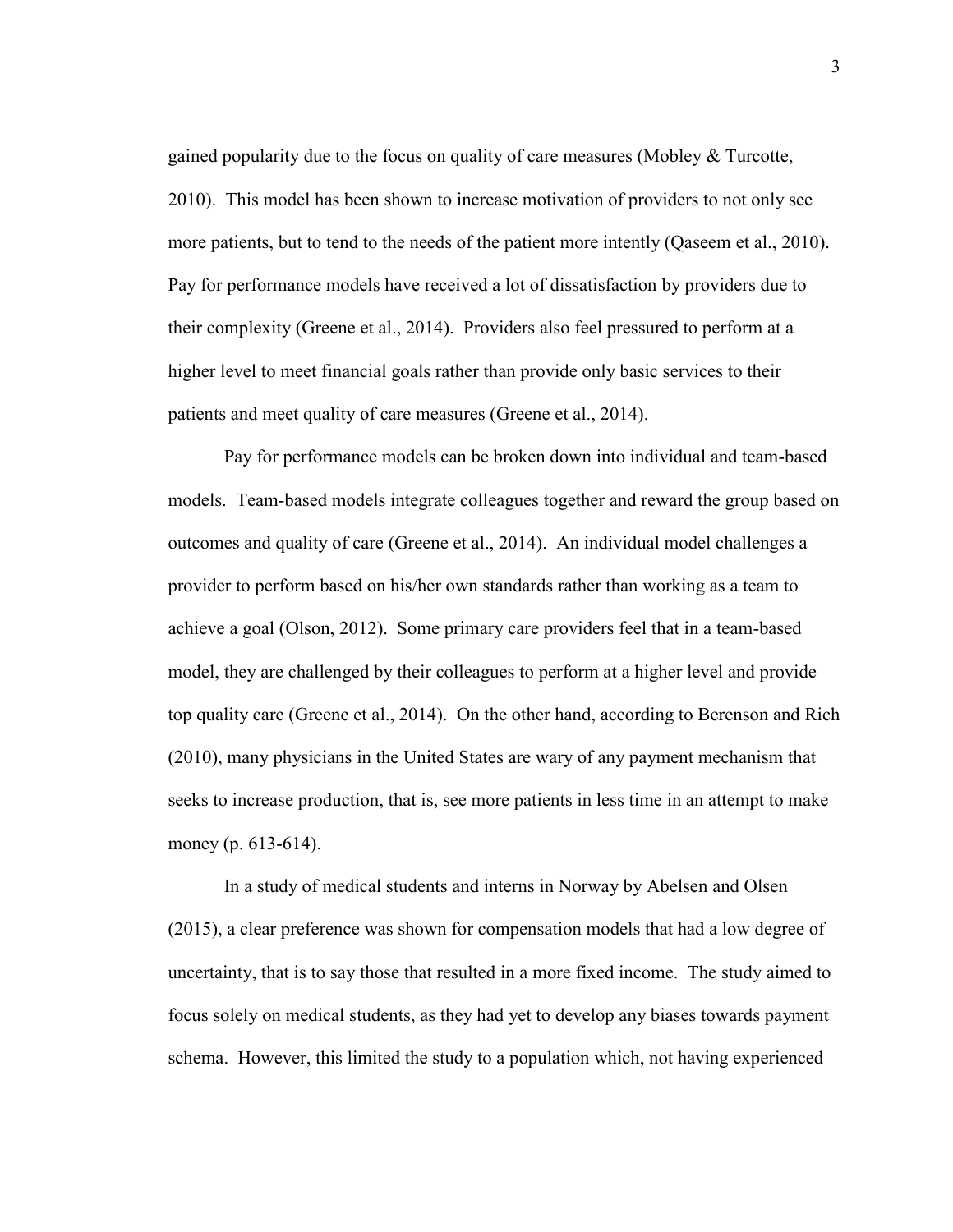these models firsthand, could demonstrate their preference only on perceived pros and cons rather than real-world knowledge (Abelsen & Olsen, 2015).

Another study conducted in Norway concluded that a third of general practitioners (GPs) would prefer a different remuneration scheme to the one under which they are currently paid. In private practice in Norway, GPs are generally paid 30% capitation and 70% FFS (Halvorsen, Steinert, & Aaraas, 2012). Only a very small number of respondents (3%) prefer a fixed salary compensation, a position that is government-sanctioned in Norway (Halvorsen et al., 2012). The physicians demonstrated that the majority would like to be in a private practice where they can, theoretically, maximize their income to a greater extent than would a physician in government-sanctioned salaried position (Halvorsen et al., 2012).

A thorough literature review conducted by the researchers has demonstrated a lack of data in the area of PA compensation models. Much of the data that addresses PA compensation is linked to annual surveys conducted by organizations such as the American Academy of Physician Assistants (AAPA) (American Academy of Physician Assistants, 2015). Unfortunately, the only data presented in these annual reports are dollar amounts, rather than compensation models.

#### **Problem Statement**

To our knowledge, no data demonstrates either the manner by which PAs are compensated or their attitudes towards those compensation models. This lack of data prevents a complete understanding of PA compensation.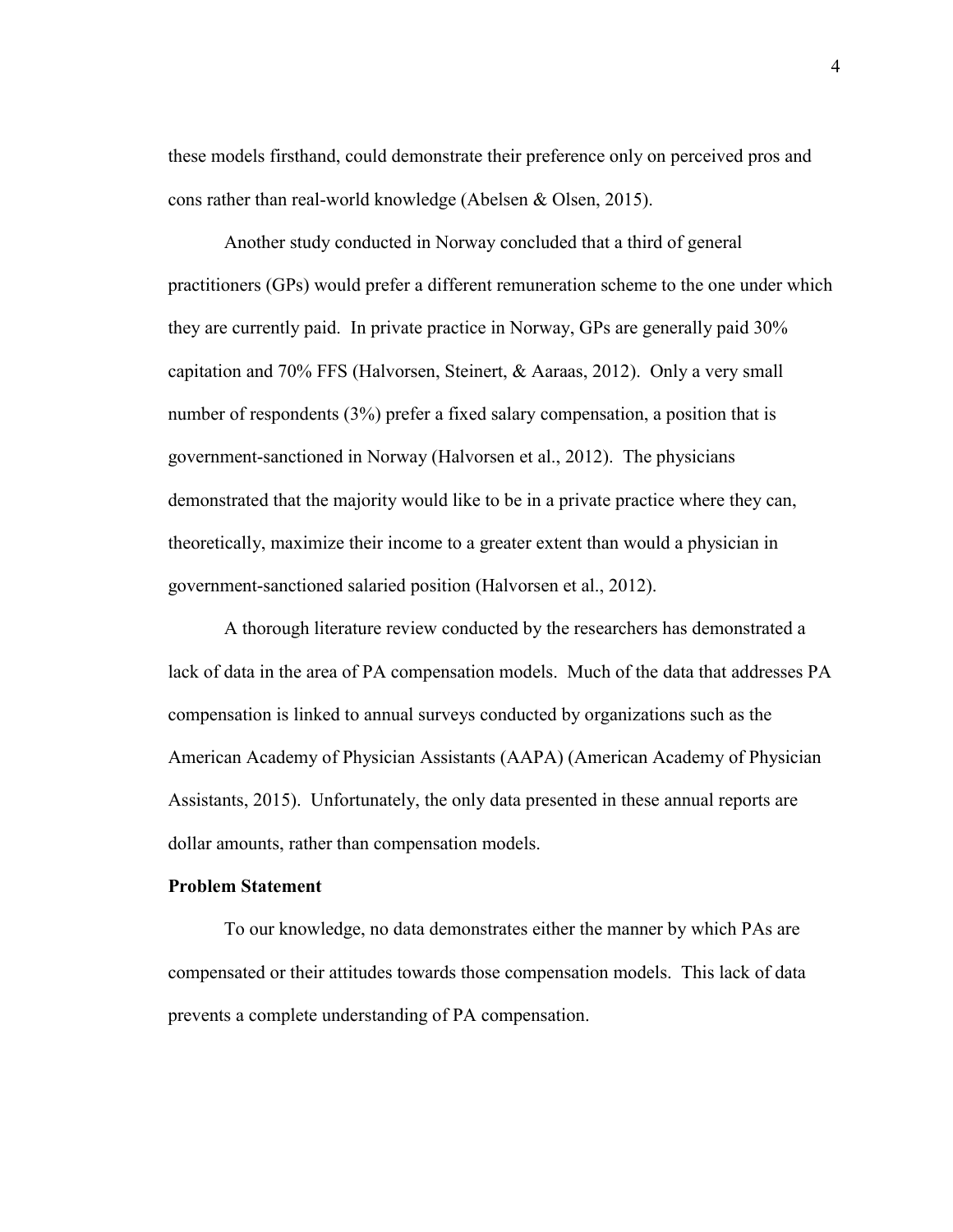#### **Purpose**

The purpose of this study was to characterize the compensation models of PAs in the Twin Cities metro area. The research addressed the following topics: county of practice, specialty of practice, employment status (full-time, part-time), compensation model, years of practice, facility of practice, total annual compensation, and satisfaction related to compensation models.

#### **Research Questions**

This study answered the following questions:

- 1. What compensation model was the most commonly used model for PAs in the Twin Cities?
- 2. What effect, if any, did compensation models have on physician assistant job satisfaction?

## **Significance of the Study**

While PA salary reports are published annually by the AAPA, the type of compensation model is not disclosed in these reports. This research allowed a view of compensation models, thus contributing to a better understanding about compensation models for the PA profession.

#### **Definitions of Terms**

 The following defined terms are important to understanding this research and are utilized throughout the study.

Advanced Practice Provider: Physician assistant, nurse practitioner, or clinical nurse specialists (AUA Consensus Statement on Advanced Practice Providers, 2015).

Capitation: Payment per patient seen (Alguire, 2015).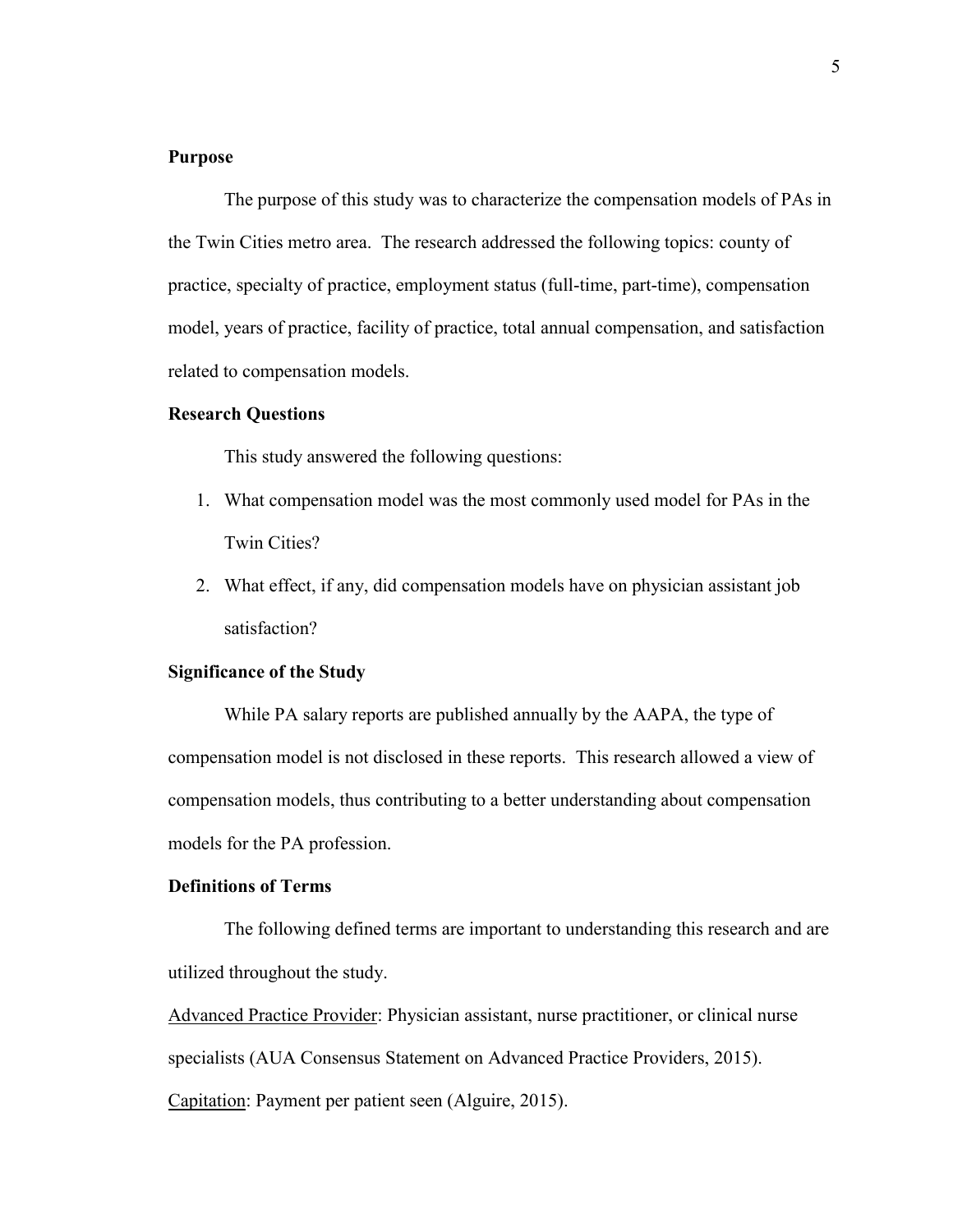Fee for Service (FFS): Payment per patient visit, tests ordered, or procedures (Greene et al., 2014).

Fixed Salary: A fixed rate of pay to compensate employees for services (Steinwald, 1983).

Incentive: A form of reward intended to encourage or discourage behaviors and improve performance (Strombach et al., 2015).

Quality of Care Measures: Criteria designed to improve quality of care for certain populations and create accountability of an individual or team (Greene et al., 2014). Pay for Performance (P4P): Payment earned by qualifying criteria, such as quality of care, that are institution specific (Qaseem et al., 2010).

Productivity: Providers are "paid a percentage of either billings or collections, or they are paid based on the resource-based relative value scale (RBRVS) units assigned to procedures or patient-visit types" (Darves, 2004).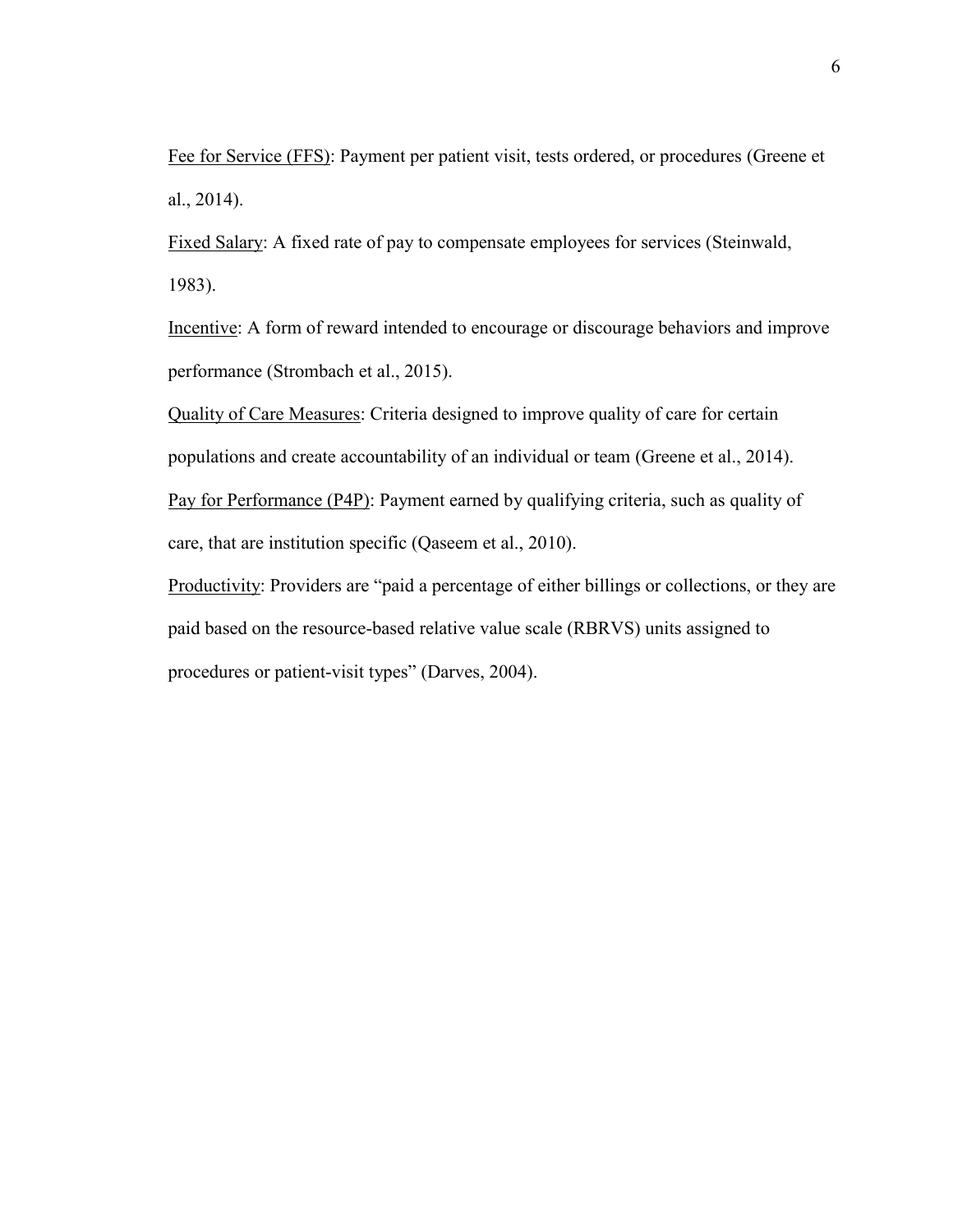#### **CHAPTER 2: LITERATURE REVIEW**

#### **Introduction**

Compensation models of physicians in the United States has a long and varied history. The compensation models often coincided with the contemporary economic climate. Since the advent of privatized medical insurance and managed care, the influence that insurance companies hold over payment for services has steadily increased (Berenson & Rich, 2010; Ginsburg, 2003). Today, a variety of compensation models are present, including capitation, fee-for-service (FFS), fixed salary, and pay-forperformance (P4P). (Berenson & Rich, 2010; Devlin & Sarma, 2008; Eijkenaar, 2012). Pay-for-performance is the newest and most controversial of the compensation models. To our knowledge, these compensation models have only ever been studied heavily in physicians, moderately in nurse practitioners, and never in physician assistants.

Through a thorough literature review conducted by the researchers, it is clear that no data concerning compensation models for PAs exist. Due to the lack of studies about PA compensation, this review will focus on the available information, namely that which concerns physicians and other advanced practice providers, such as nurse practitioners. First, we will discuss the history of compensation in the medical field and how insurance companies have affected compensation models. Next, we will detail current compensation models in use today. Finally, we will examine what little information is available concerning advance practice providers. With this review, we will elucidate the current state of research concerning compensation models for healthcare providers and demonstrate a lack of research concerning PA compensation models which our study will begin to remedy.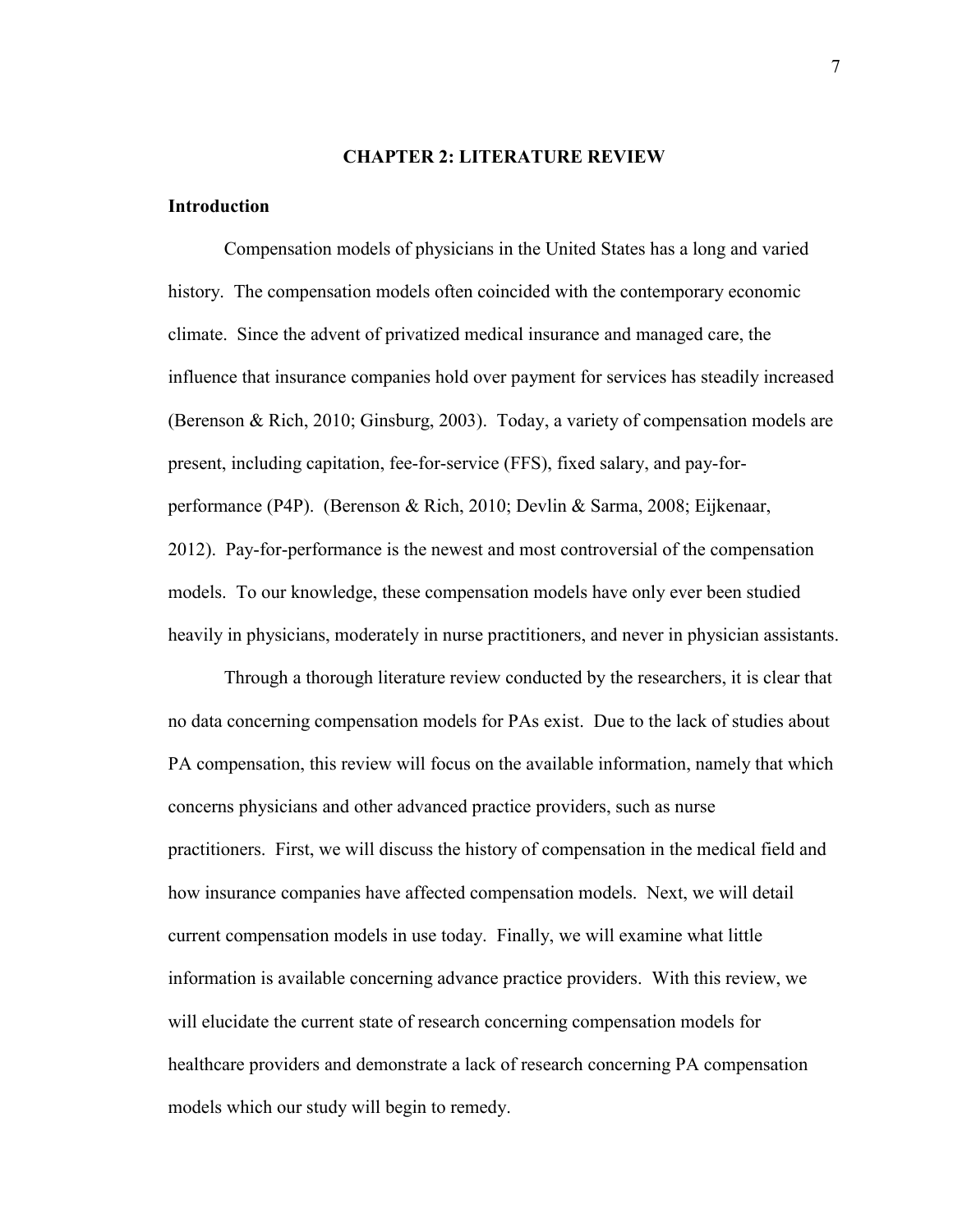#### **Historical Background of Compensation Models**

Medical providers, historically physicians, have always received some form of compensation for services they have provided. The methods of compensation for physicians have changed significantly over time. Valone (2004) notes that in the United States, until the early 1900s, physicians often worked for little to no monetary pay for their services and primarily served the poor population out of a sense of duty to the people rather than as a business maneuver. Most compensation of this time was not monetary, but rather a trade of goods or property (Valone, 2004). Often physicians were also inclined to work on a sliding scale, charging only what the patient population could afford based on the patient's financial situation (Lee & Butler, 1974).

However, around the year 1900, the population of physicians began to grow quickly. According to Valone (2004), with this unprecedented growth in the field, physicians no longer had to work out of a sense of duty, billing only with the patient's financial situation in mind. Instead, the physician mindset became more enterprising and pricing for services began to reflect the competitive marketplace that was built by the influx of physicians into the healthcare system. By the early 20th century, the number of physicians began to level off while competition between different medical professions (chiropractic, osteopathic medicine, etc.) rose (Valone, 2004).

When the Great Depression occurred in the 1930s, payments for medical services suffered as a result of the economic hardship faced by most Americans. Valone (2004) states that "concern had begun to arise about the increasingly high cost of medical care, the poor state of public health regulations and staffing, and the relative scarcity of professional physicians in rural areas" (p. 223). Additionally, during the first half of the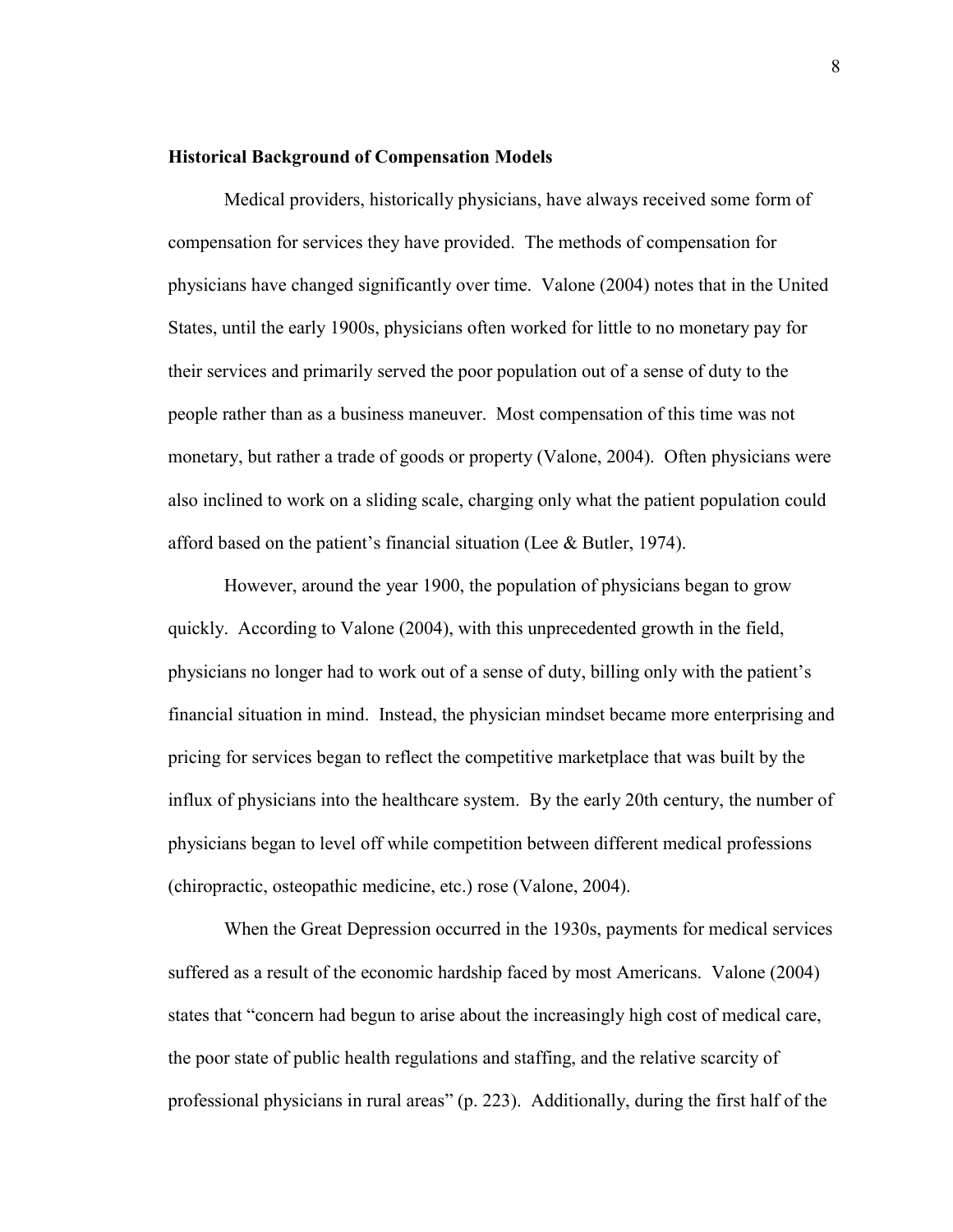20th century, there was a relatively quick decline of the "country" doctor due to poor national economic conditions and lack of amenities in rural areas (Valone, 2004). The combination of economic hardship and drastic changes in the distribution of physicians around the country, particularly in rural areas, further propagated the attitude of making a profit in healthcare (Valone, 2004). For example, Valone (2004) notes that in the 1930s in rural New York state,

On the one hand, [country doctors'] fees were necessarily low, since the communities they served were generally fairly poor. On the other hand, they faced considerable expense. They needed to provide their own drugs and supplies, an office from which to practice, and a car, since house calls were common, especially for emergencies. In addition, conscientious doctors would incur expenses for medical journals, books, and professional dues. All of this meant that some 35-40% of a country doctor's gross income was consumed by these various expenses. On top of this, a country doctor's work was really a 24-

hour job, since there was no one else to call when medical crises arose. (p. 224)

Physicians increasingly began to present themselves as businessmen looking to make a profit rather than altruistic healers who did their work for the good of the people (Valone, 2004). This new mindset geared towards turning a profit spawned models such as feefor-service in which physicians expect prompt payment and propelled many physicians to move their practices to more urbanized areas (Valone, 2004). These models remained relatively unchanged until the last quarter of the 20th century.

The last 25 years of the 20th century ushered in many changes in the way that physicians were paid. As managed care rose, physicians desired to be paid in ways that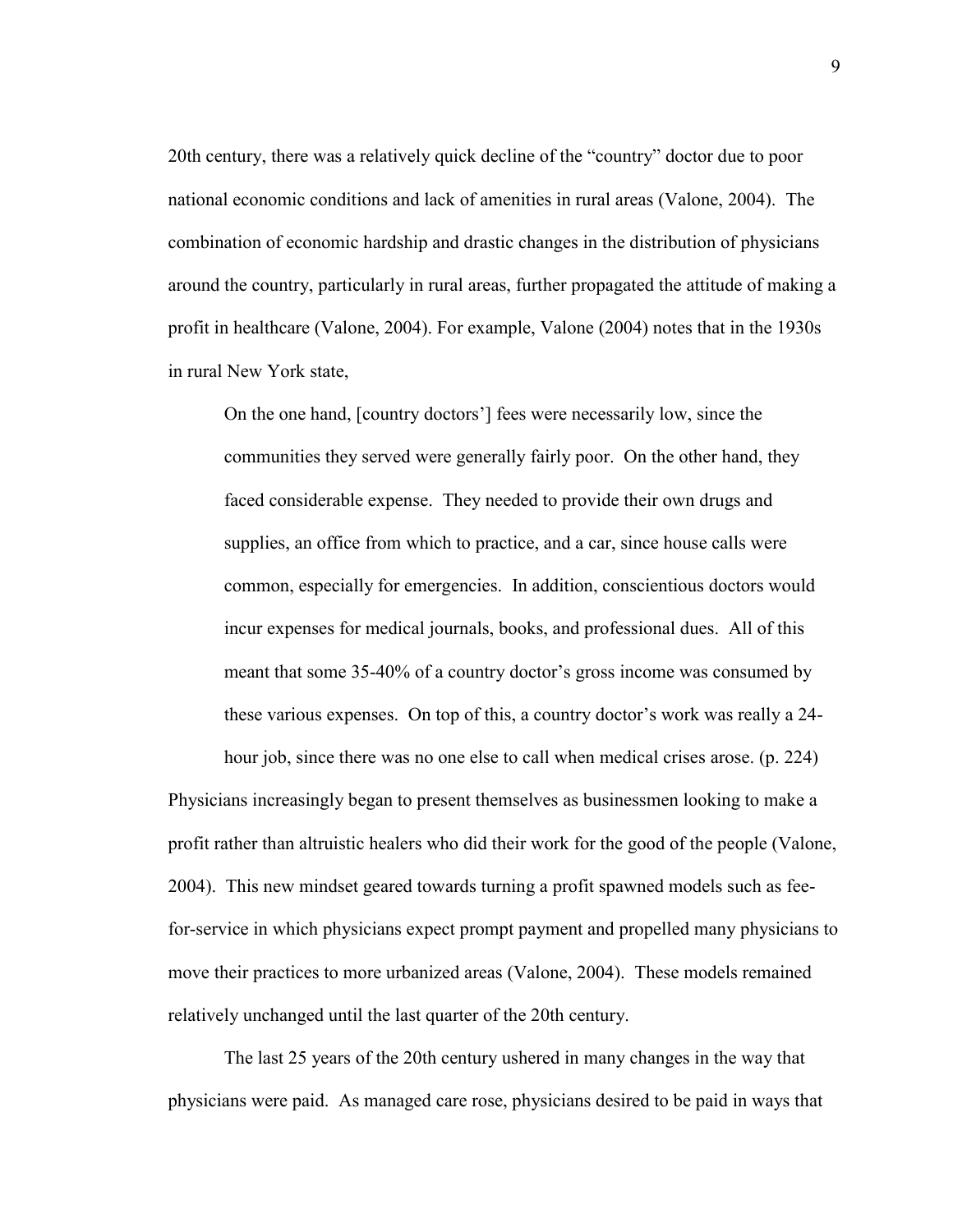reflected their work and offered motivational incentives (Ginsburg, 2003). Lee and Butler (1974) proposed physician compensation as a three layered system: basic compensation, personal incentive, and system incentives. Lee and Butler (1974) believed that the combination of these three components would make quality of care, not monetary or entrepreneurial motivations, the top priority of physicians. Even though Lee and Butler's system was not implemented until the present, during that time physician compensation started to change.

These changes to physician compensation manifested themselves in a variety of new compensation models, including fixed salary, fee-for-services, and department leasing. Fixed salaries were the mainstay of compensation for physicians who were employed by a healthcare organization. A fixed salary often indicated that a physician held an employee status, but did not always reflect the level of effort put forth by the physician. This type of compensation was seen as cost-effective and promoted an employer-employee relationship in the late 20th century (Steinwald, 1983). Fee-forservice compensation was historically the cornerstone compensation models for private practice physicians and continues as the preferred compensation model for private practice today (Greene et al., 2014). This type of compensation offers a monetary incentive for seeing more patients, but does not offer an incentive for lowering cost and burden on the healthcare industry. Department leasing was primarily designed for specialty physicians. Under this mechanism, physicians leased a department from a hospital, which would pay for equipment and materials used by the physician. Additionally, the hospital organization was responsible for billing of services performed by the physician in the leased department (Steinwald, 1983).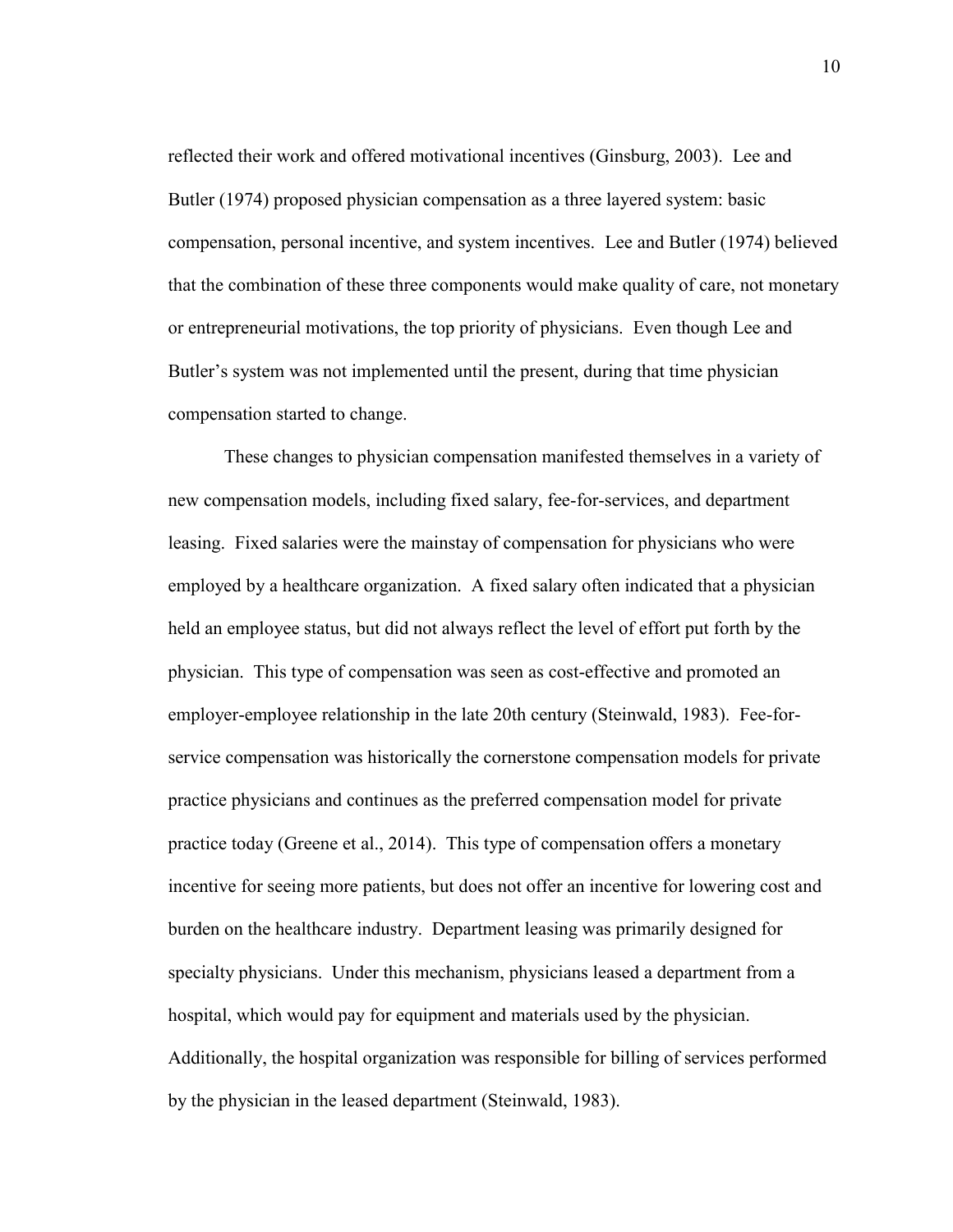The types of compensation for physicians has changed drastically since the dawn of medicine in the United States. These changes have been associated with the fluctuations in economic climate and a push to make medicine more profitable. The historical significance of compensation has been a direct reflection on the healthcare market in the United States, as it continues to be today.

#### **Insurance Effects on Compensation**

Following the rise of managed care in the 1990s, the compensation of physicians changed dramatically, especially affecting the compensation of physicians in primary care. According to Ginsburg (2003), managed care has resulted in an environment that makes compensation for primary care physicians more difficult. In an attempt to keep costs relatively low for the consumer, insurance companies have contracted with certain physicians to provide medical services at a lower cost than they would otherwise charge. In exchange for the lowered price offered by the physicians, the insurance companies allow physicians access to their patient population (Ginsburg, 2003). Primary care providers have been those primarily affected by managed care because they are responsible for the management of chronic illness and are the gatekeepers of specialized services (Ginsburg, 2003). While patients do have some autonomy in choosing a specialty care provider, managed care dictates that said provider must be in-network in order for the patient to receive the insurance benefit (Ginsburg, 2003). Insurance companies have continued to look for novel compensation models that are beneficial to both the themselves and the physicians involved in the managed care organization.

Capitation is one model by which insurance has affected compensation of physicians. Under this model, primary care physicians are paid a per-person-per-month

11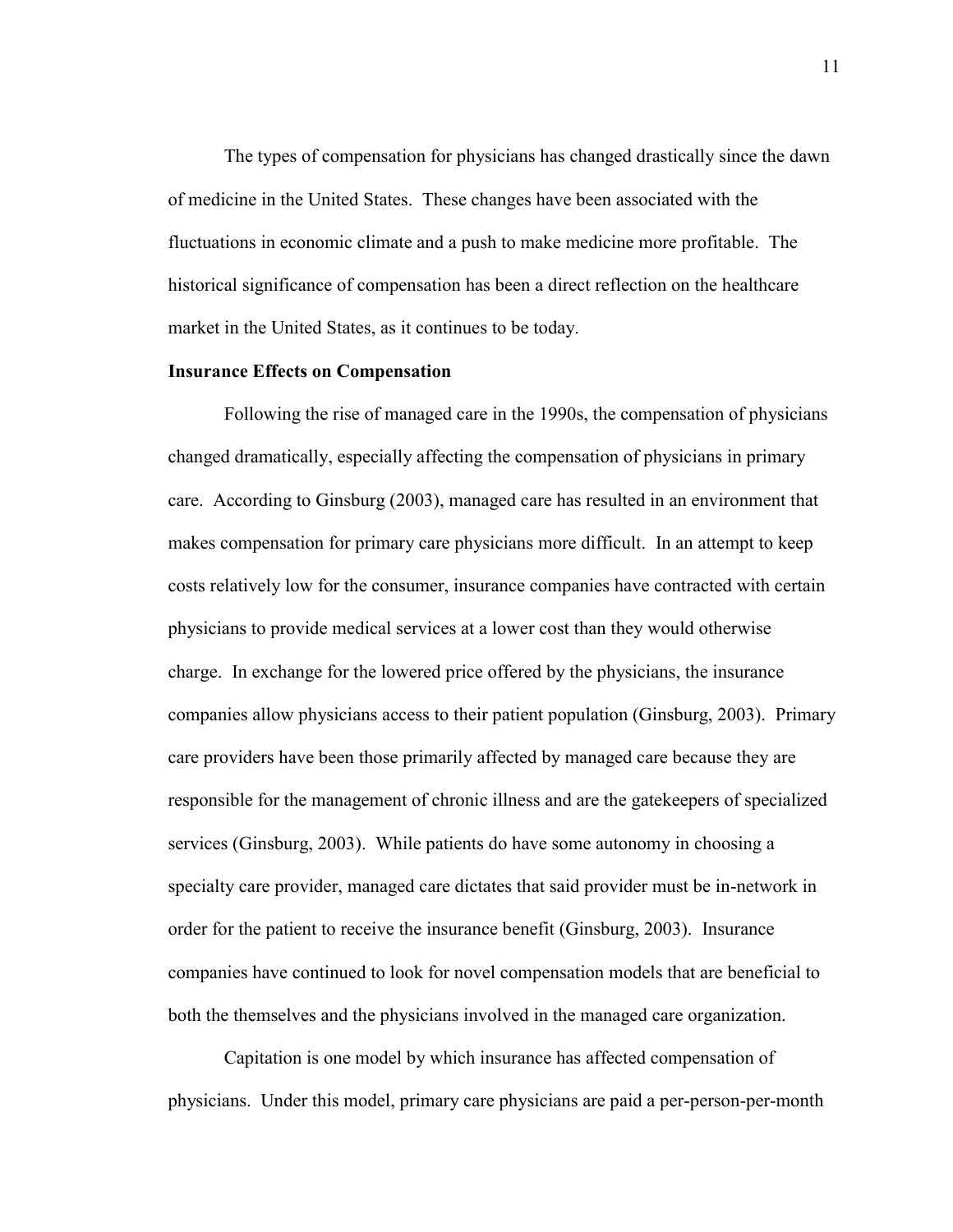(PPPM) fee that aims to cover any costs that the physician may encounter in caring for their patient population. Capitation allows the physician a certain amount of autonomy over their funds to spend as they deem necessary to continue to provide their services (Berenson & Rich, 2010). By paying physicians a set rate for each enrollee, the physician is allowed to be compensated for services that were not previously billable under FFS. For example, management of a patient via electronic communication is not usually billable under FFS, but capitation allows the physician flexibility to be compensated for time spend on electronic communication (Ginsburg, 2003). Many physicians have found this type of compensation unsatisfactory in the past due to its similarities to a fixed salary (Ginsburg, 2003). A prominent problem with capitation is that the PPPM amount is often not sufficient to cover the costs incurred (Berenson  $\&$ Rich, 2010). This leads to physician dissatisfaction and the desire to unnecessarily refer patients to specialty rather than manage the care in the primary clinic (Berenson & Rich, 2010). Physicians found that capitation did not adequately reflect the work that they performed and was not a motivator for continued advances in practice (Lee & Butler, 1974). Other critics of this mechanism have argued that capitation encourages only the minimum basic care, resulting in the primary care physician transferring patients to specialists rather than attempting to manage the patients themselves (Berenson & Rich, 2010). As Berenson and Rich (2010) point out, "[u]nder this scenario, instead of promoting access, continuity, and comprehensive care, capitation often had the perverse effect of 'ping-ponging' patients" (p. 615).

Managed care and capitation tend to affect healthcare organizations and private practices immensely (Berenson & Rich, 2010). However, the compensation models of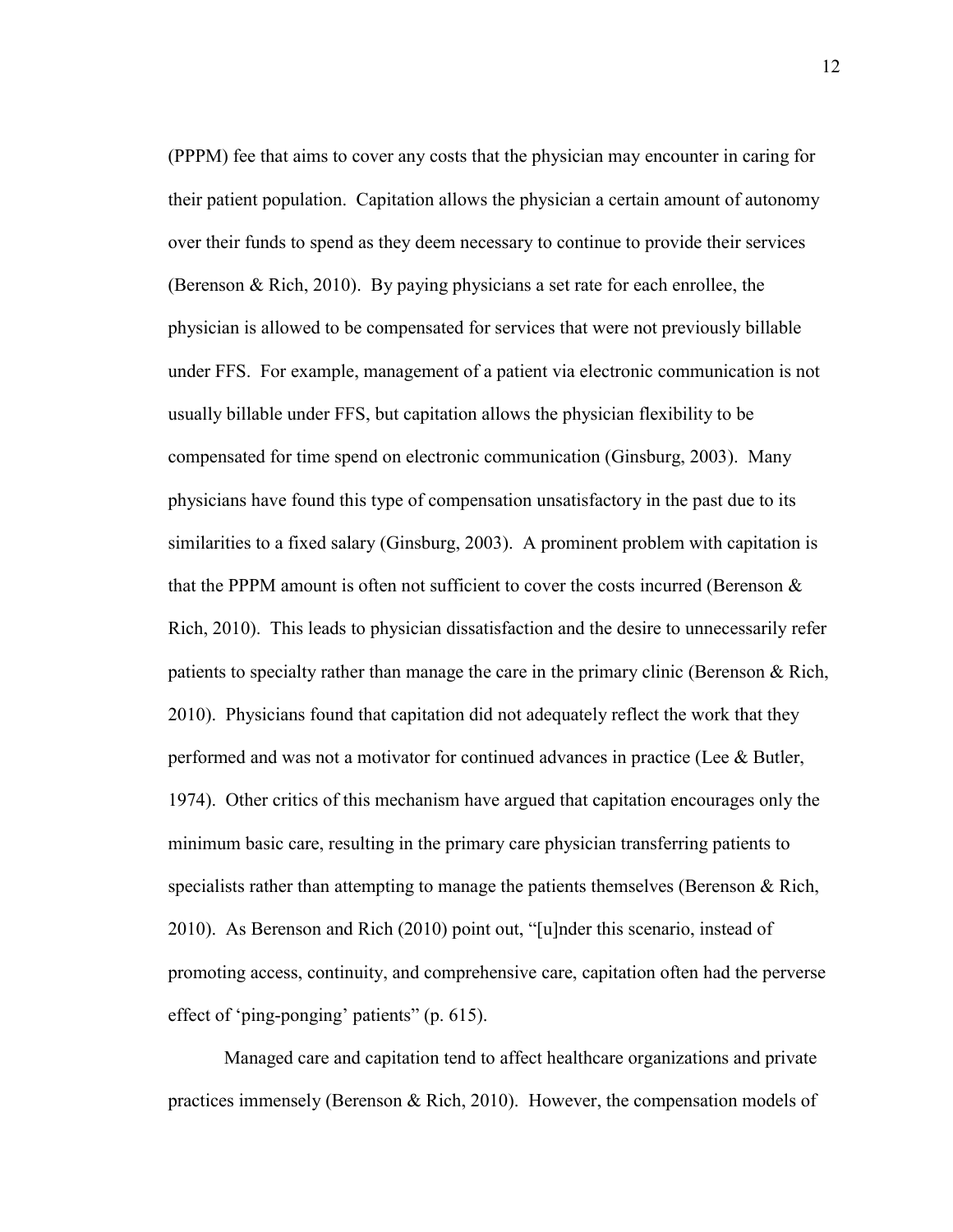the individual physicians are affected more by the economic climate and quality of care goals of the organization than by managed care (Devlin & Sarma, 2008; Quella, Brock,  $\&$ Hooker, 2015). While managed care and capitation are still prevalent today, a variety of other compensation models have recently been implemented and are gaining popularity (Quella et al., 2015).

#### **Most Common Compensation Models Today**

Compensation amounts have risen much more quickly than the inflation rate in recent years. This disconnect with the state of the economy is seen as unfavorable by insurance companies (Quella et al., 2015). There is a greater need for healthcare than ever before, but insurance companies are still trying to keep their profit margins large, leading to an increased demand for cheaper options because physicians demand such high compensation (Quella et al., 2015). This economic environment has led to an explosion of advanced practice providers into the market and, understandably, compensation models have morphed to incorporate this influx and address the compensation differences between physicians and advance practice providers (Zorn, Snyder, & Satterblom, 2009).

Most compensation models today fall under one of three categories: fee-forservice (FFS), fixed salaries, and pay for performance (P4P) (Greene et al., 2014). Some models are considered more favorable than others due to the focus on quality of care (Greene et al., 2014). The compensation models most widely implemented presently incorporate motivation for quality care rather than just financial gain (Delvin  $\&$  Sarma, 2008). With the shift in focus of healthcare on quality care, compensation has followed suit.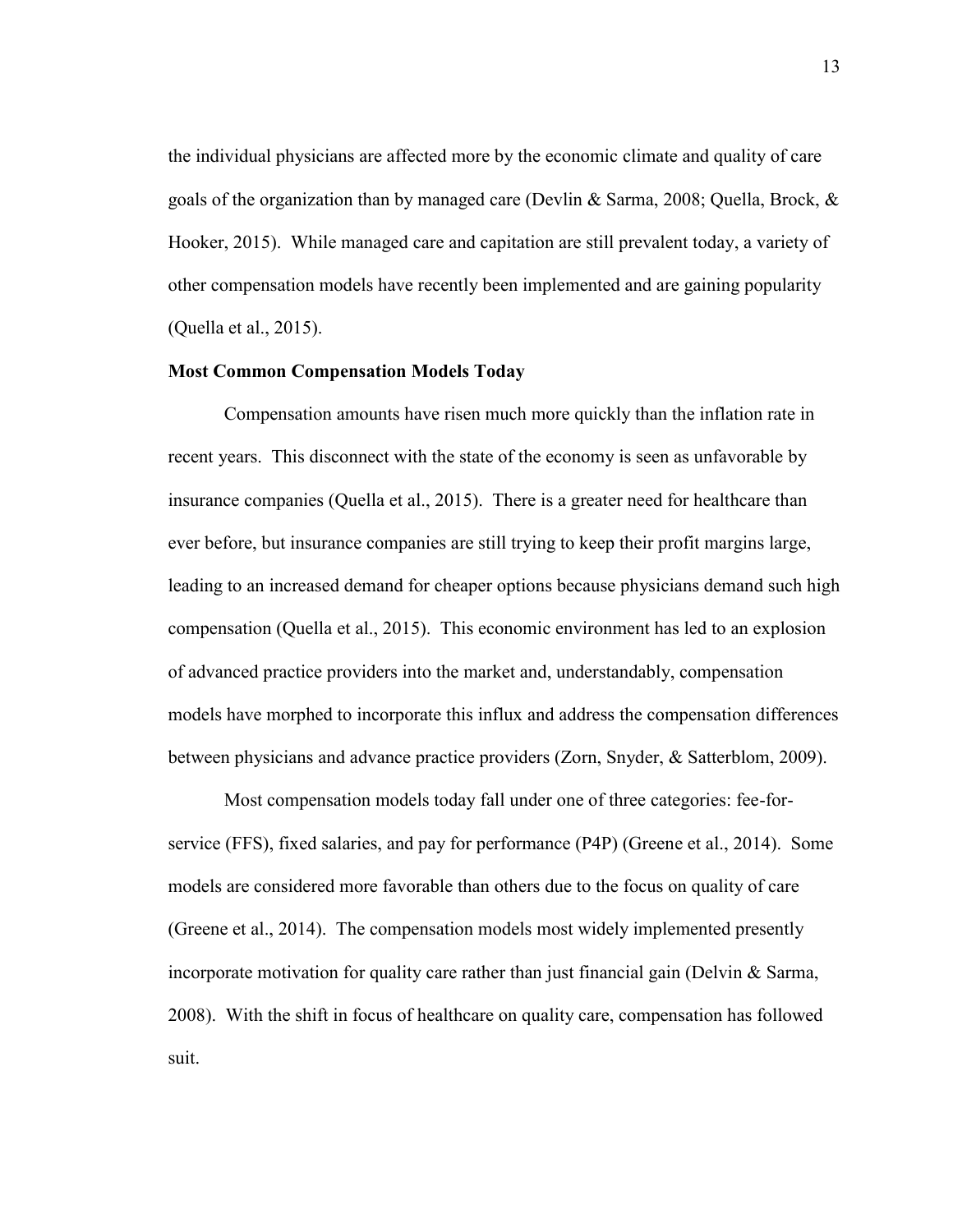Fee-for-service models are those in which providers receive a fixed fee for each service provided to their patient. These models are not considered to be very effective with quality of care measures because each service rendered receives payment, regardless of the outcome of the patient (Bokhour et al., 2006). Fee-for-service may have been the preferred compensation model for such a long period of time due to how the organizations view their providers (Bokhour et al., 2006). "[P]ractice executives [...] view physicians as highly professional; that is, motivated by a professional ethos to do good work and perhaps even insulted by the implications that external review mechanisms are necessary to encourage them to do this quality work" (Bokhour et al., 2006, p.91S-92S).

The main goal of fixed salary compensation is to remove any incentives for pay. Fixed salary compensation would hypothetically allow the physician to act without thought for their own interests, but with regard to the patient's well-being only. However, critics of fixed salaries have argued that a lack of incentives allows physicians to neglect their work (Berenson & Rich, 2010). Alternatively, there several advantages to a fixed salary model. Olson (2012) states that fixed salary models are easy to incorporate and afford a sense of financial security by providing a predictable income. Additionally, a fixed salary model encourages a more modest approach to patient care as the physician will have no financial gain by over-utilizing diagnostic tools and treatment (Olson, 2012).

Pay for performance is a relatively new compensation model that "involves the use of marginal financial incentives to reward (or penalize) clinicians and other providers for meeting (or failing to meet) predetermined performance goals as reflected in specific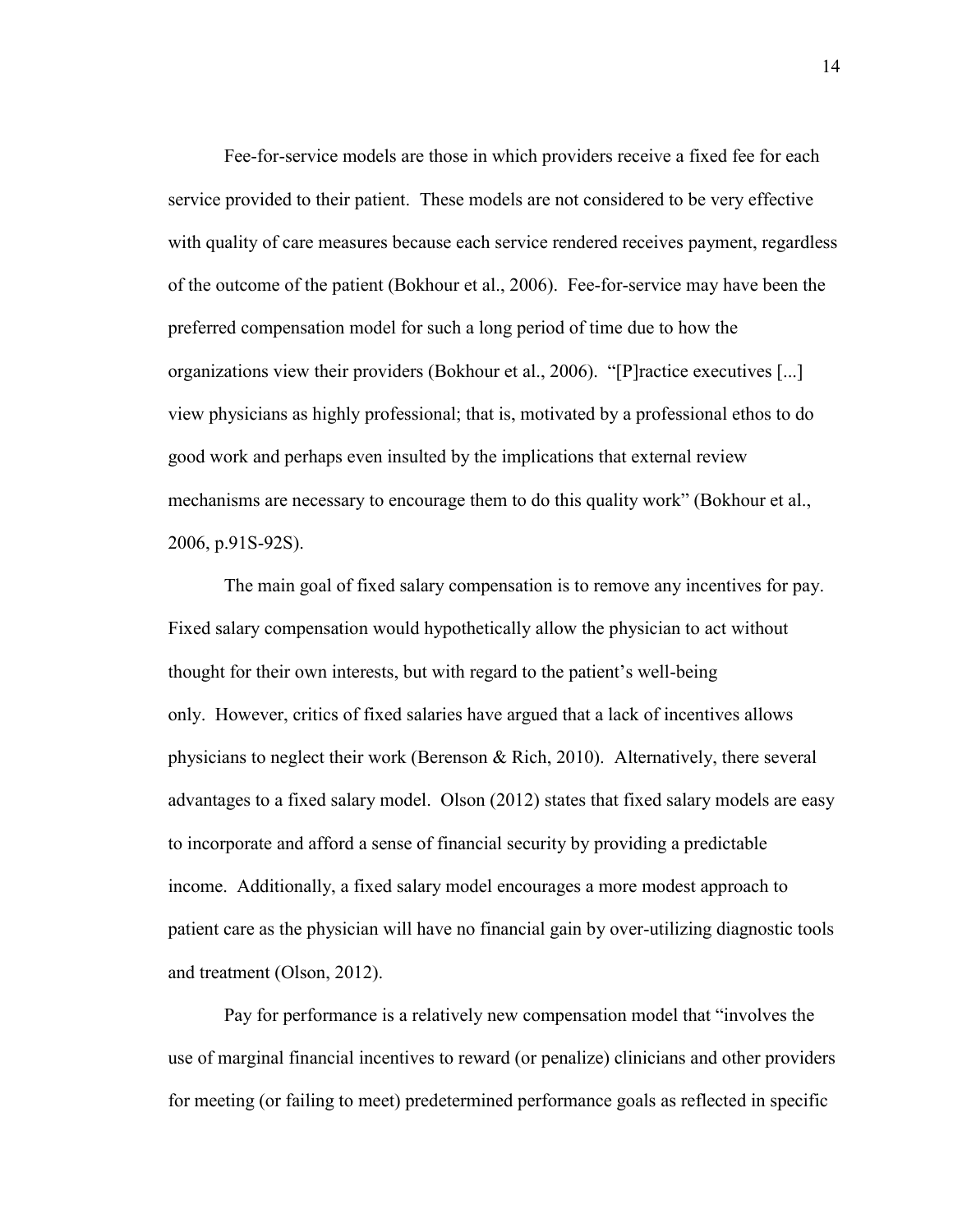performance measures" (Berenson & Rich, 2010, p. 616). The main problem with this compensation model is the implementation of the compensation model in a given organization, namely the difficulty of identifying and measuring performance goals (Berenson & Rich, 2010). Quality of care measures are common to all P4P programs. The remaining measures, such as patient experience, mortality, and health outcomes, are determined by the organization, depending on what the organization deems important to their mission (Eijkenaar, 2012; Khullar, Kocher, Conway, & Rajkumar, 2015).

While quality of care measures can be incentivized, they can also be penalized, as noted in the Berenson and Rich (2010) definition of P4P. Eijkenaar (2012) also explains that, while not common, some P4P compensation models have penalties in place that allow the organization to mitigate costs of bonuses for achieving quality measures by financially docking poor performers. In order to avoid undeserved penalties, some P4P models take into account that patients with multiple comorbidities may have higher risk factors for other conditions, and therefore worse outcomes, as a result of their disease states (Eijkenaar, 2012). The patients with multiple comorbidities have a different value in the calculation of quality measure achievements so that providers who see mainly these patients will not be unfairly penalized (Eijkenaar, 2012).

Bokhour et al. (2006) addressed the impressions of practice executives who use P4P in their practices. The researchers note that practice executives are concerned with the quality measures of P4P mechanisms being meaningful to the physicians working under the mechanism (Bokhour et al., 2006). They also note that P4Ps are sometimes perceived as "unfair" by the physicians (Bokhour et al., 2006 p. 77S). The results of the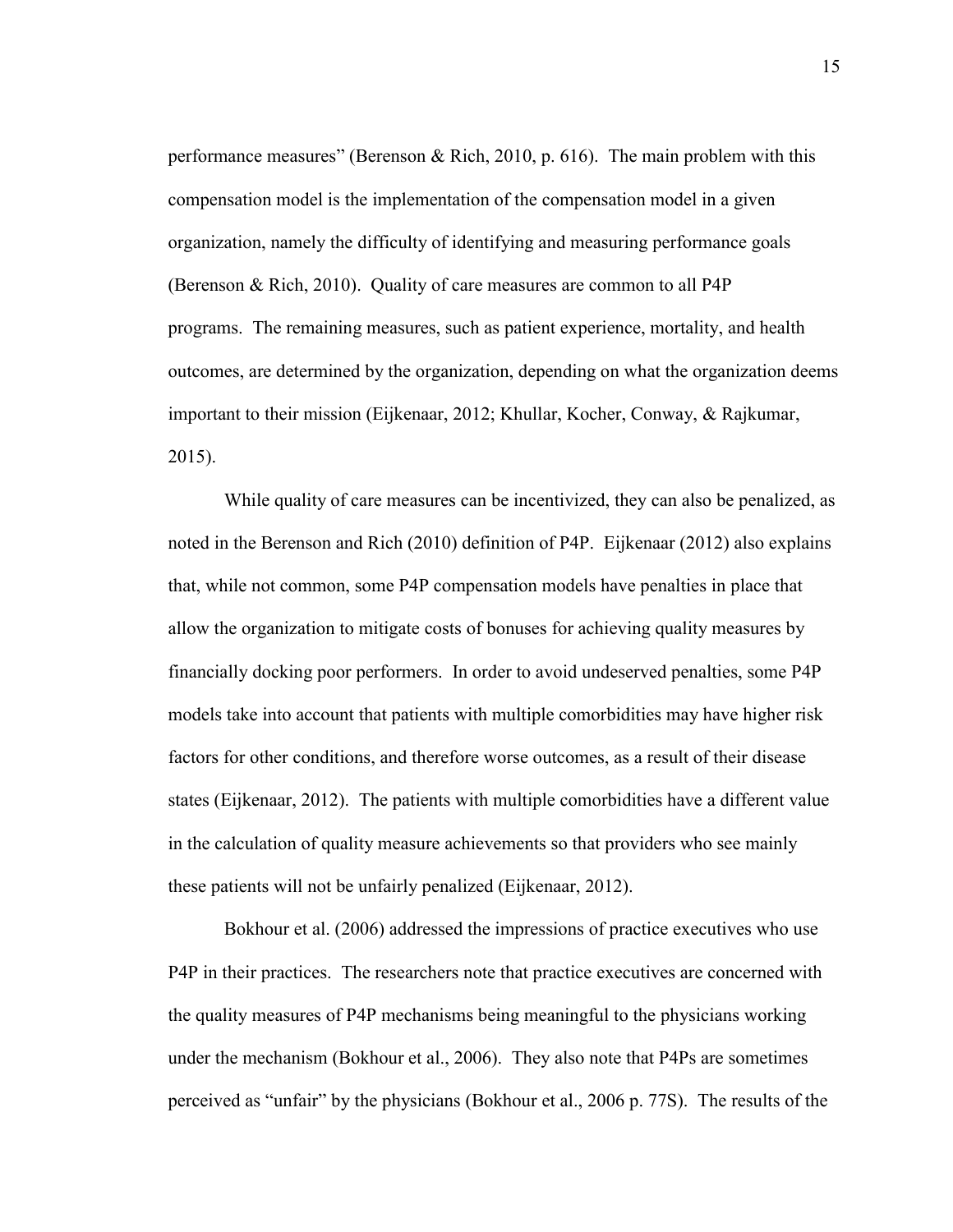study by Bokhour et al. (2006) showed four different ways that the incentive money was dispersed: equally between primary care providers, dependent on physician performance related to quality targets, based on an internal rating system, or fully retained by the organization. Other research has indicated that the majority of physicians prefer cliniclevel quality control incentives rather than individual incentives (Eijkenaar, 2010; Green, Kurtzman, Hibbard, & Overton, 2015).

The study by Khullar et al. (2015) provides the most current information available on compensation models that are employed today. This study details the physician compensation models of the top ten health care systems in the United States. Khullar, et. al (2015), found that three major healthcare systems pay a fixed salary alone, and only half of the sampled systems pay a productivity-adjusted salary. The organization of these productivity-adjusted salaries varies greatly in three distinct areas: quality measures, percentage of compensation that is unpredictable, and how the incentives are distributed (Khullar, Kocher, Conway, & Rajkumar, 2015).

#### **Advanced Practice Providers**

Little research is available concerning the ways in which advanced practice providers are compensated. In the study by Buerhaus, DesRoches, Dittus, and Donelan (2014), the compensation models of primary care nurse practitioners and primary care physicians in the United States were examined by using a mail survey. The results found that twice the number of primary care nurse practitioners were paid a fixed salary as compared to primary care physicians. The researchers noted that "only a handful of primary care nurse practitioners have their salary adjusted for productivity and quality performance" (Buerhaus et al., 2014, p. 144). In addition to this research, professional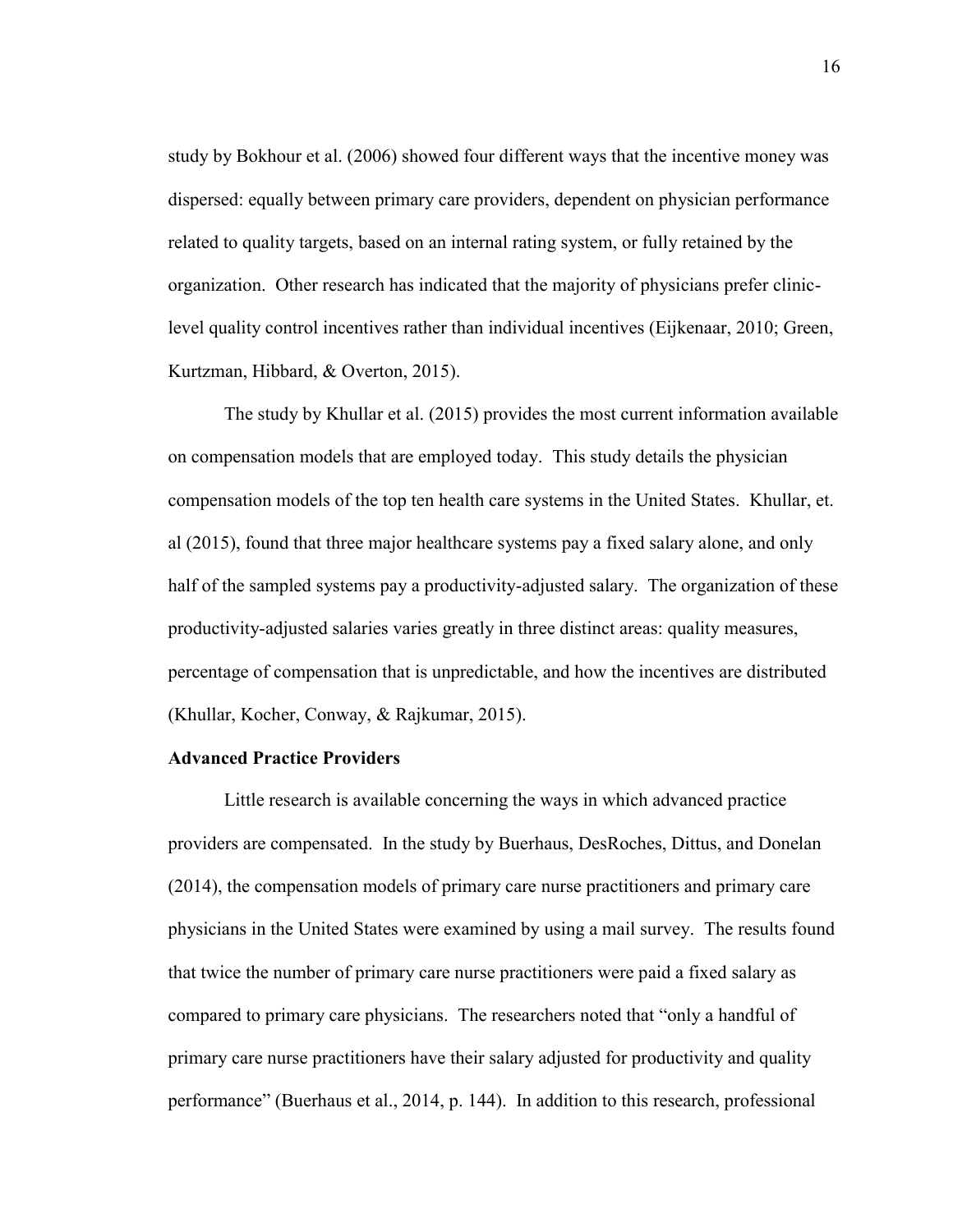organizations, such as the national professional association for PA's, the AAPA, have attempted to collect data on PA salaries.

The AAPA produces an annual report describing the salary and wages of physician assistants across the nation. The annual wages and salaries of PAs are reported via survey results of AAPA members. Currently, physician assistants in primary care in the Midwest make a median annual salary of \$91,700 (American Academy of Physician Assistants, 2015). This data from the AAPA however does not reflect the current compensation models of physician assistants in the United States, merely the dollar amount of compensation.

To our knowledge, no data has ever been collected on the compensation models of PAs in the United States. Thus, a study such as ours provides unique information that is lacking in the area of PA compensation.

## **Conclusion**

The historical complexity of healthcare economics in the United States has contributed heavily to the compensation models that are employed today. The most recent mechanism is P4P. This mechanism has stirred much discussion as to both the design and how the P4P mechanism is perceived by physicians. Despite the abundance of material examining the compensation models of physicians, no known information regarding the compensation models of PAs is available in the literature. This study seeks to add research to the area of health economics regarding compensation models of PAs.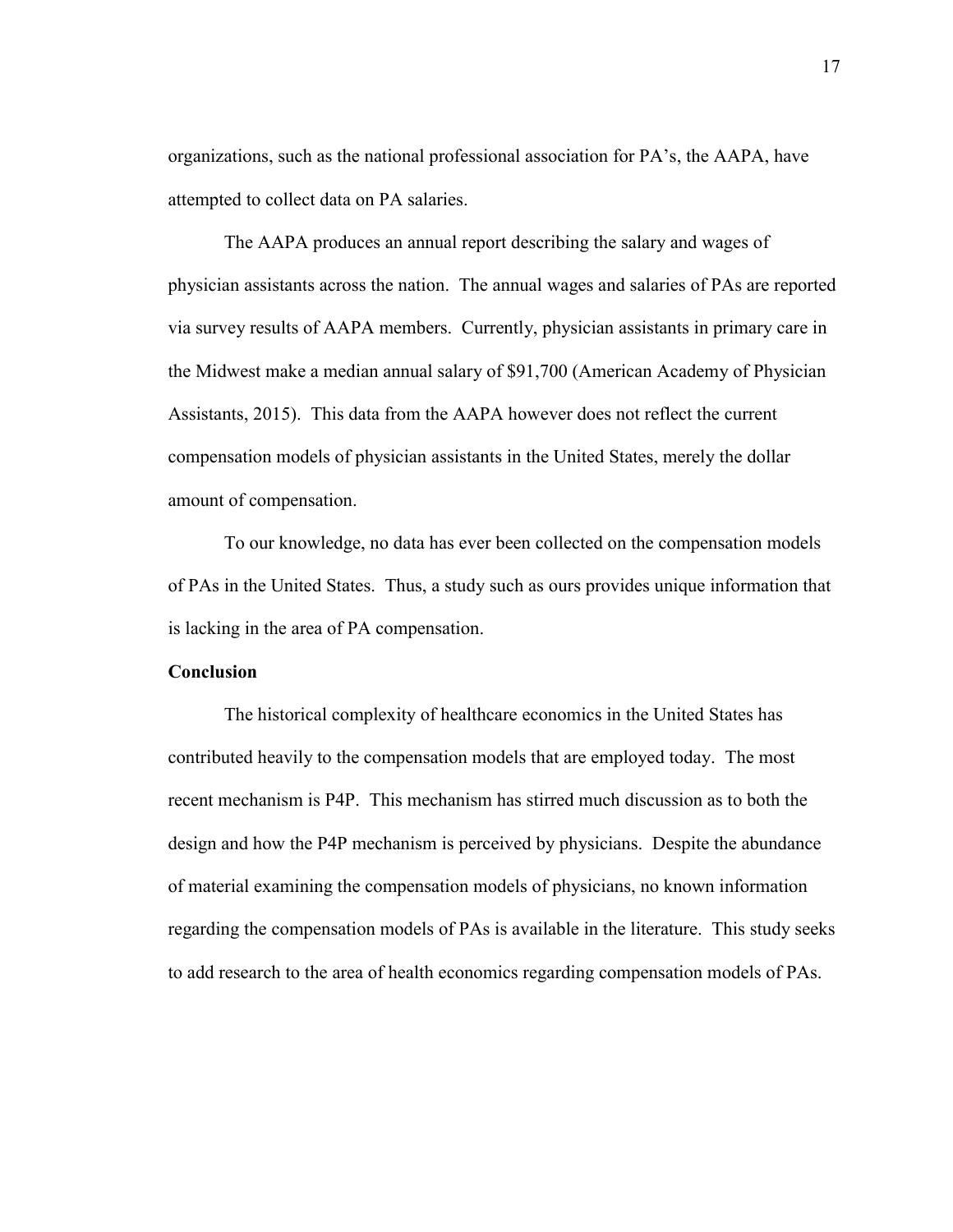#### **CHAPTER 3: METHODOLOGY**

## **Introduction**

The purpose of this study was to characterize the compensation models of PAs in the seven county Twin Cities metro area. The counties of study included Anoka, Hennepin, Ramsey, Carver, Scott, Dakota, and Washington. The research characterized county of practice, specialty of practice, employment status, number of years in practice, payment model, facility of employment, and annual compensation of the participants. The questions addressed in this study were:

- 1. What compensation model was the most commonly used model for PAs in the Twin Cities?
- 2. What effect, if any, did compensation models have on physician assistant job satisfaction?

The remainder of this chapter will cover study design and procedure, participants, validity and reliability, anticipated limitations and delimitations, data analysis, and data dispensation.

### **Study Design and Procedure**

This study was an observational, prospective, quantitative, pilot study. Data was obtained via administration of the online survey tool Qualtrics. Since no recorded surveys relevant to our research questions were available, a survey was developed by the researchers to investigate the current compensation models among PAs in the seven county Twin Cities metro area including the counties of Anoka, Ramsey, Hennepin, Dakota, Scott, Carver, and Washington (Appendix A). Information collected included practice setting, specialty, employment status, years of practice, compensation model,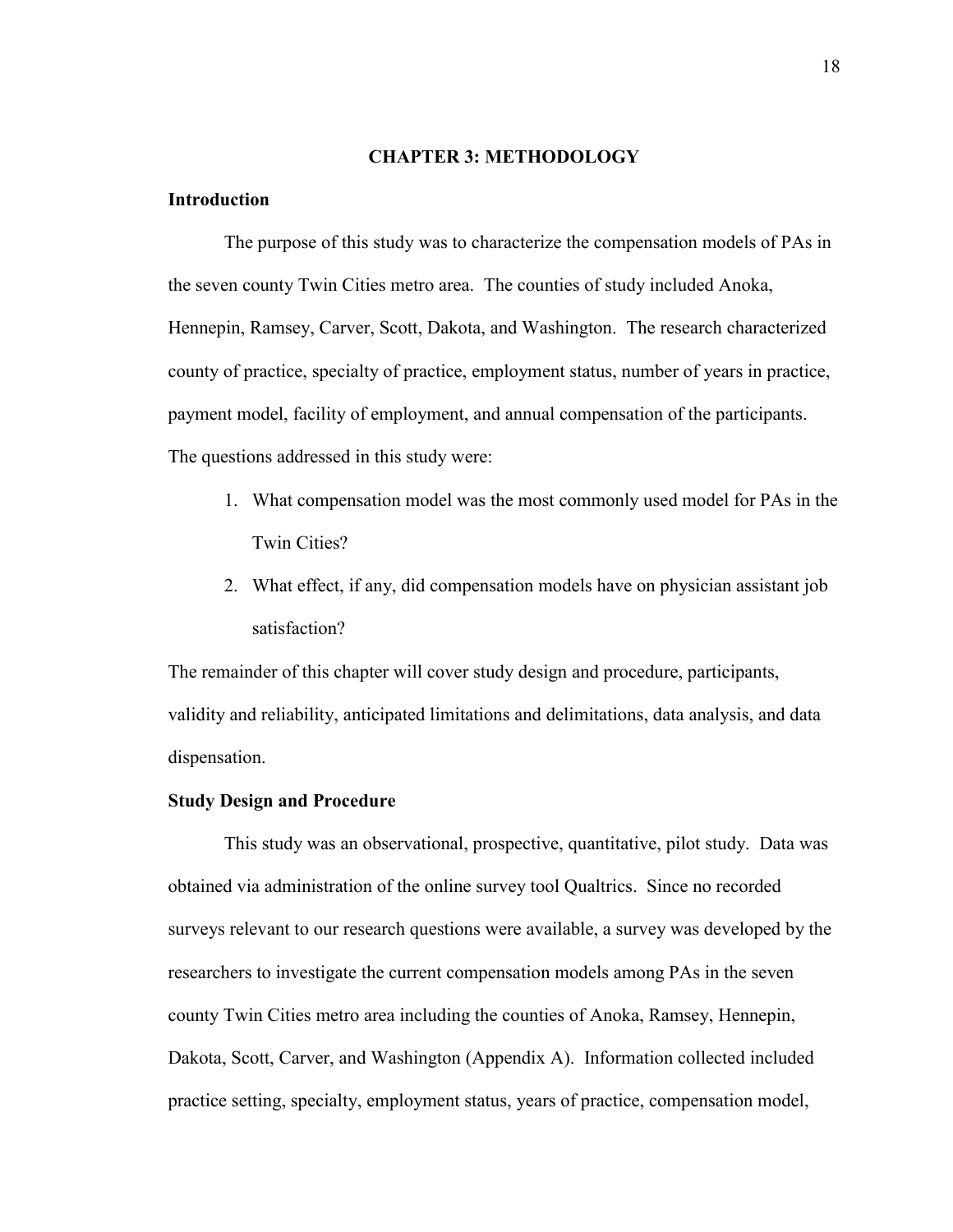total annual compensation, and satisfaction with compensation model. The study was submitted for approval by Bethel University's Institutional Review Board (IRB).

The survey was emailed to the selected participants in July 2016. The email contained information about the study, including informed consent, and instructions with a link to the survey. This email informed participants of the purpose of the study, the researchers' affiliation with Bethel University, and the participant's voluntary involvement in this research. No identifying information on participants was collected by the survey, thus protecting participant confidentiality (Appendix B).

The participants had a total of one month to complete the survey. A reminder email was sent two weeks from the original email date (Appendix C).

## **Participants**

Physician assistants, both male and female, in the Twin Cities area who were affiliated with Bethel University as guest lecturers, preceptors, or graduates of the program were contacted to participate in the study. They were from a variety of specialties and healthcare systems and had varying years in practice. Contact information for study participants was obtained from the Bethel University Physician Assistant Program Director (Appendix D). The number of individuals invited to participate was as follows: 14 new graduates, 24 guest lecturers, and 31 preceptors, for a total of 69 individuals. To maximize response rate to the study, only PAs affiliated in some way with the Bethel University's Physician Assistant program were contacted. Participants were contacted via email by an administrator in the Bethel University Physician Assistant program and the researchers did not have access to names or email addresses, further ensuring privacy and anonymity of participants. Due to past interactions with the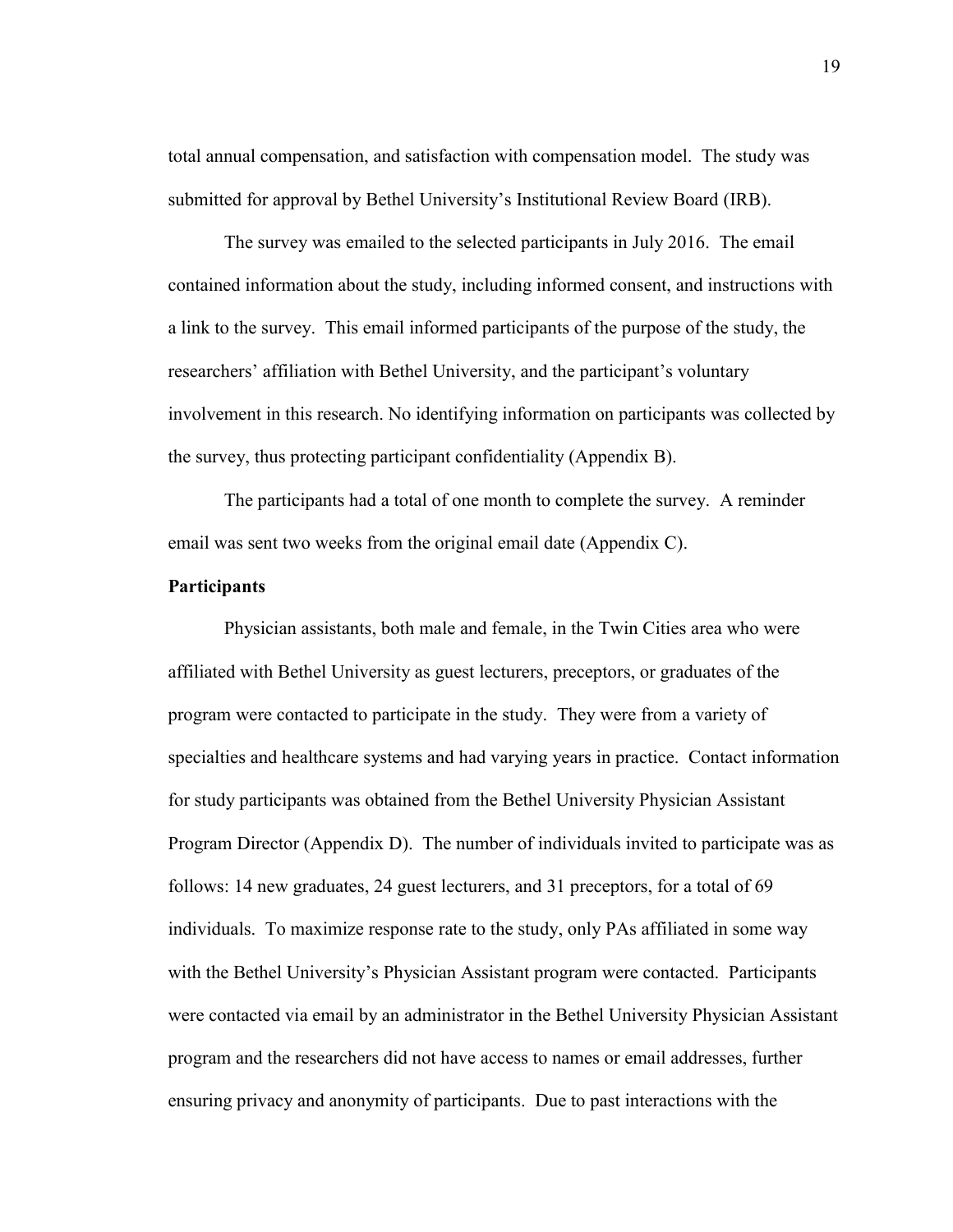program, the researchers believed that these PAs were more amenable to participating in the research.

## **Validity and Reliability**

Minimal published information regarding PA compensation models existed and few surveys were available with questions relevant to our research question. The survey designed for this study had never been used before and therefore the validity and reliability of the survey had not been established. To help assess validity and reliability of the survey, an expert panel reviewed the survey in advance. The panel consisted of three faculty members of the Bethel University Physician Assistant Program and one community physician assistant who are practicing physician assistants, representing a population similar to the intended study participants. This panel helped determine the understandability and readability of the survey and their feedback was considered in the finalization of the survey content.

## **Anticipated Limitations and Delimitations**

Anticipated limitations to this study were as follows:

- 1. Low response rate to the survey. Low response rate may have result in statistically insignificant data.
- 2. Lack of access to internet services to complete the survey. Lack of access to internet services may have lowered the response rate due to inability to complete the survey.
- 3. Validity and reliability of the new survey tool had not been established. A novel survey tool may have result in invalid and/or unreliable data.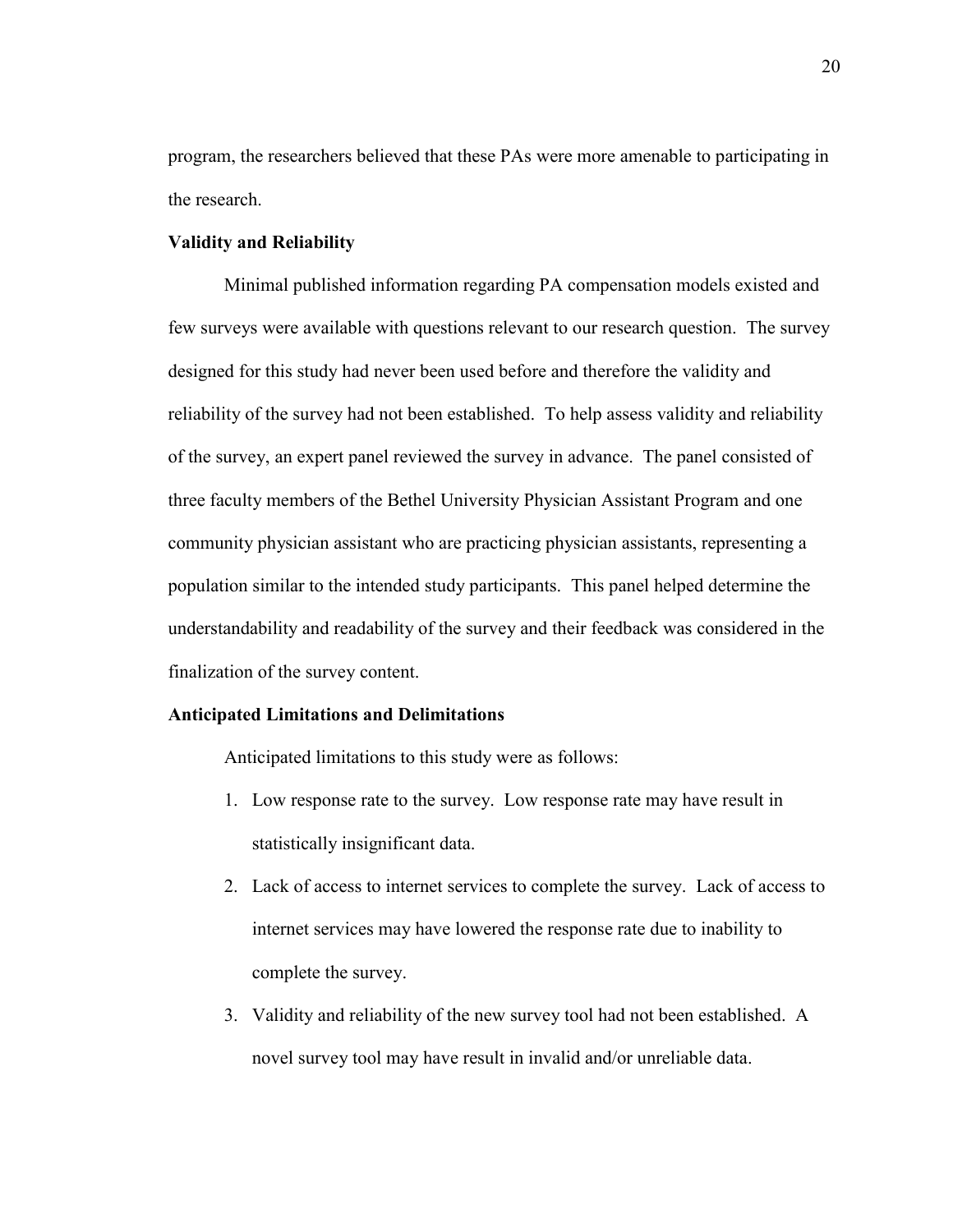4. The study may have pulled from a variety of specialty practices. While surveying several specialties provides a broad view of the PA profession, compensation models may be standard in certain specialties that is not utilized in other specialties. Additionally, some specialties may not have been represented.

Anticipated delimitations to this study are as follows:

- 1. Focus on Twin Cities area only. The research was regional because it is a pilot study and the researchers were interested in a compensation models of the immediate area.
- 2. Participants were affiliated with Bethel University in some way. The researchers believed that this would increase response rates as stated previously.

## **Data Analysis**

Upon completion of data collection via survey, the researchers statistically analyzed the data using statistical analysis software on Microsoft Excel. Since the study sought to categorize responses, counts and percentages were used to characterize the results of each individual question. In addition, a one-way analysis of variance (ANOVA) was performed to identify statistical significance between the satisfaction of PAs paid under each compensation model. The null hypothesis for this study was that there is a statistical significance in satisfaction of PAs paid under different compensation models. The alternate hypothesis was that there is no statistical significance in satisfaction of PAs paid under different compensation models. For the purposes of this study, a confidence interval of 95% ( $p \le 0.05$ ) was considered statistically significant.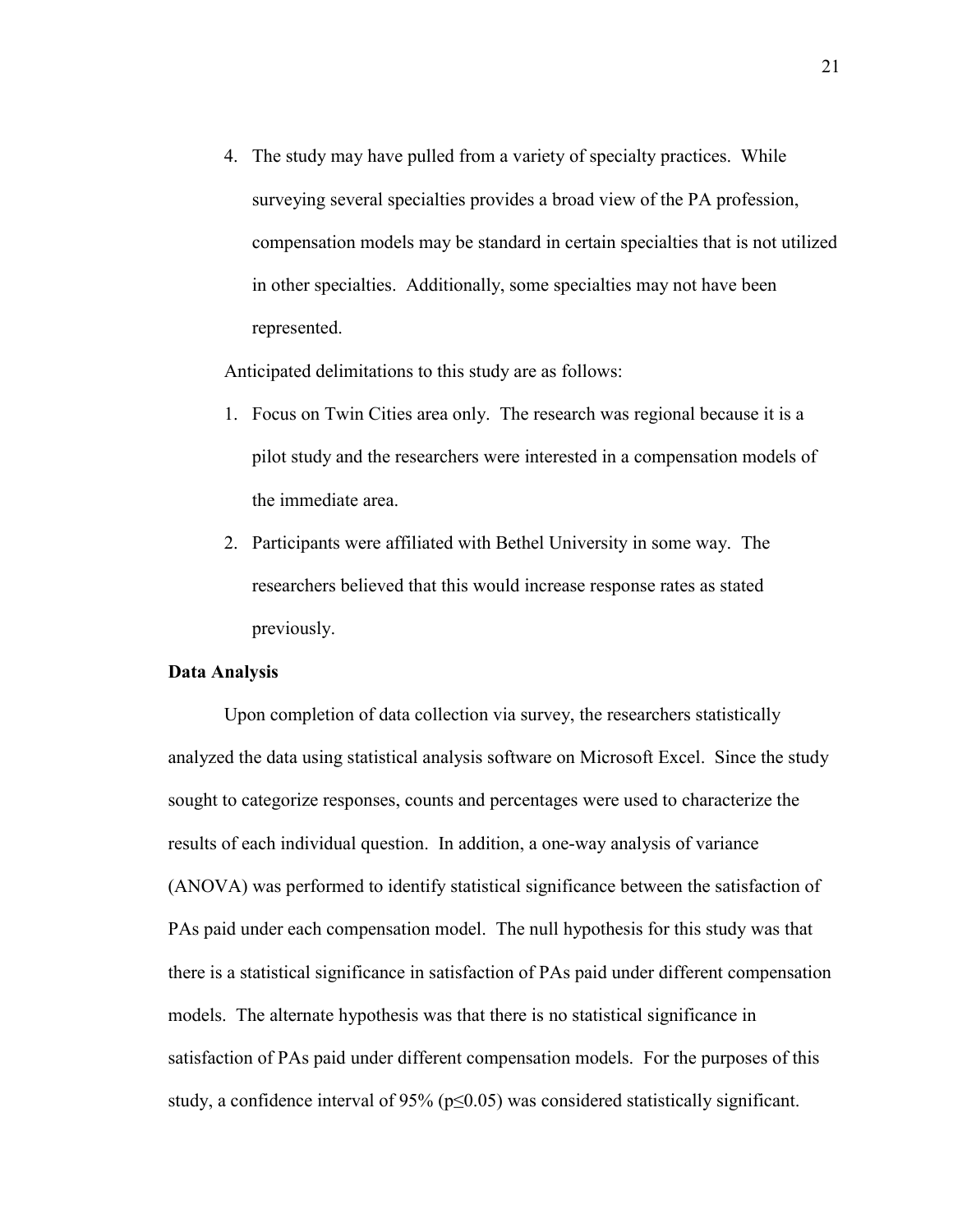#### **Data Dispensation**

During the study, the data was kept on a password-protected computer that was in the possession of the researchers. No identifying information of the participants was stored with the data. Only the researchers and the faculty committee chairperson had access to the data. Upon completion of the study, the data was transferred to a USB storage device and turned over to the Bethel University Physician Assistant program for secure storage for a minimum of five years.

# **Conclusion**

The purpose of this study was to characterize the compensation models of PAs in the Twin Cities metro area. The study was conducted via an email survey tool sent to PAs affiliated with Bethel University's Physician Assistant program in June 2016. The following chapter will present the data collected and analysis that was performed.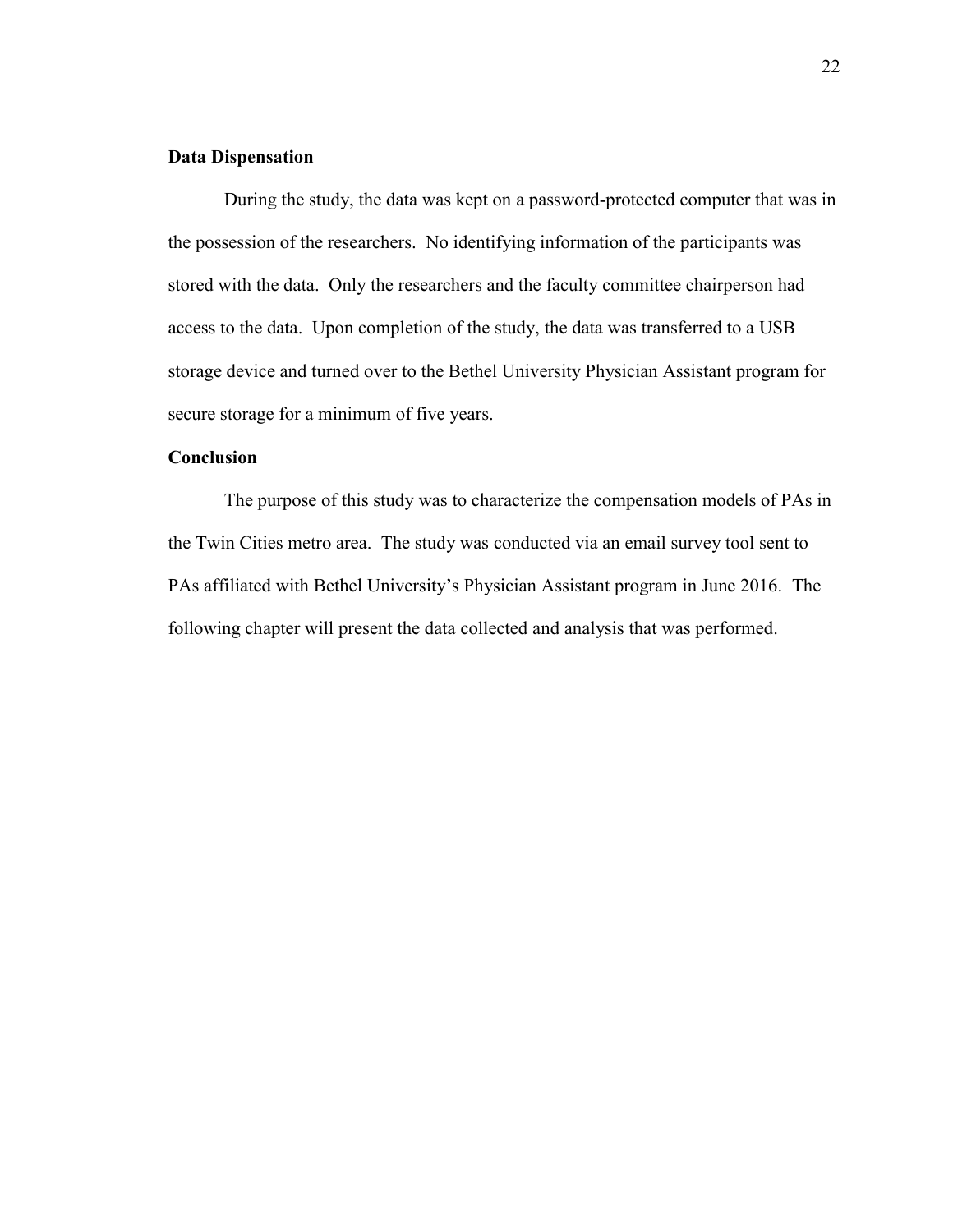#### **CHAPTER 4: RESULTS**

## **Review**

The purpose of this study was to characterize the compensation models of PAs in the seven county Twin Cities metro area, addressing questions about types of compensation models in use and PA satisfaction related to those models. The research characterized county of practice, specialty of practice, employment status, number of years in practice, payment model, facility of employment, and annual compensation of the participants. The remainder of this chapter will include data presentation and analysis from data collected by an online survey sent to study participants in July 2016.

## **Counts and Percentages**

At the time that the online survey was closed on July 31, 2016, a total of 38 respondents were recorded from 69 invited participants. After the completion of the survey, one participant was excluded due to choosing "retired/not currently practicing," which was disallowed by this study design, resulting in a final total of 37 participants. This final count gave a response rate of 54%. Thirty-two (86.5%) of respondents were full-time employees, while the remaining five (13.5%) were part-time.

The respondents of the study were all practicing in the seven-county metro area of the Twin Cities in Minnesota. If the prospective study participant did not practice in one of these seven counties, they were unable to complete the remainder of the survey. Twenty (52.6%) of the respondents were from Hennepin county and eleven (28.9%) respondents were from Ramsey county. There were zero respondents from Carver and Scott counties. See Table 1 for data regarding county of practice.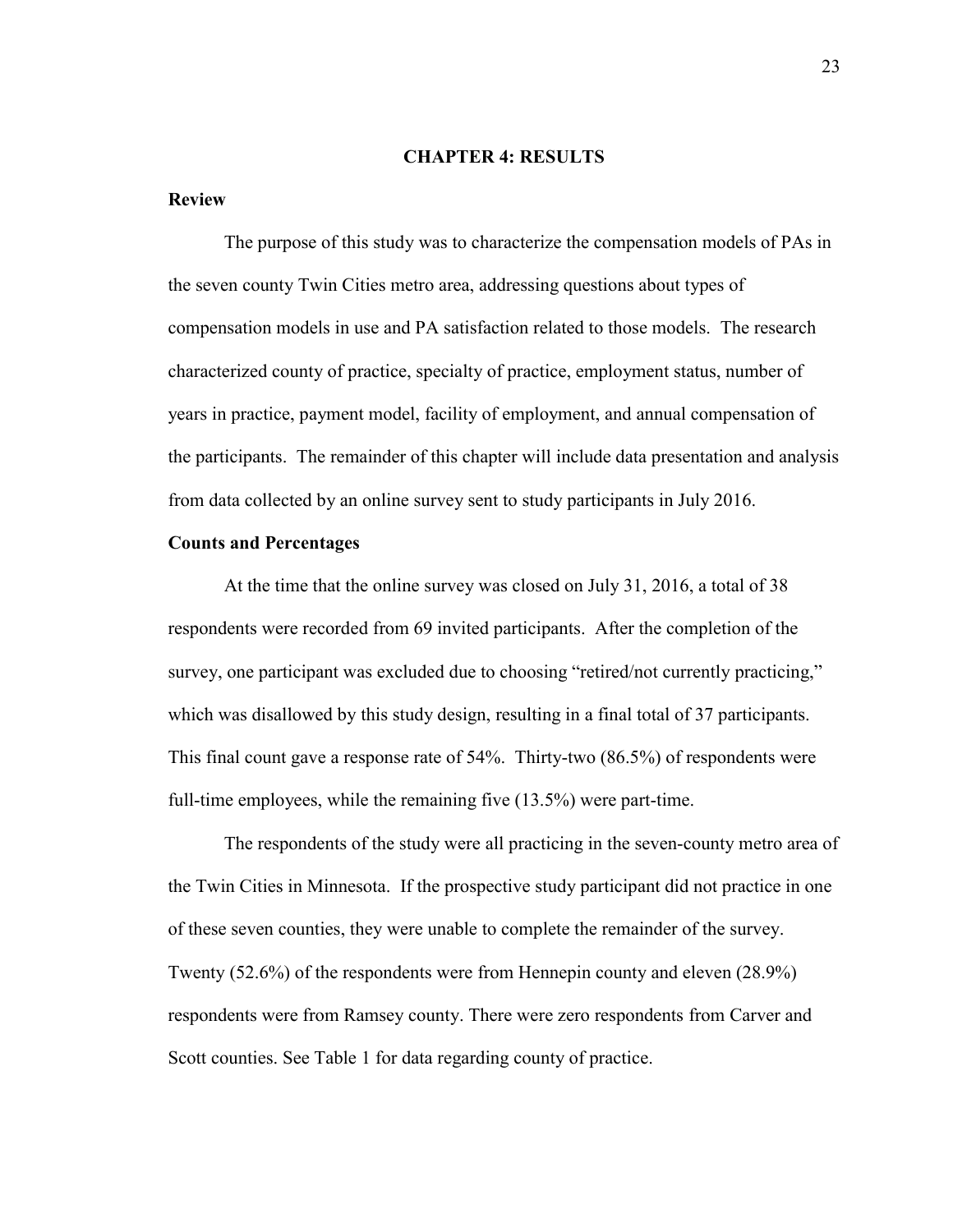# Table 1

| County     | Count            | Percentage |
|------------|------------------|------------|
| Anoka      | $\overline{2}$   | 5.3        |
| Carver     | $\boldsymbol{0}$ | 0.0        |
| Dakota     | $\overline{2}$   | 5.3        |
| Hennepin   | 20               | 52.6       |
| Ramsey     | 11               | 28.9       |
| Scott      | $\boldsymbol{0}$ | 0.0        |
| Washington | 3                | 7.9        |
| Total      | 38               |            |

*County of practice for PAs in the Twin Cities metro*

Participants were also asked to choose their practice setting (Table 2).

Participants were instructed to choose all applicable answers, leading to a count of 58 responses for this question. An option was included for "retired/not currently practicing" and any participant that chose this answer was not able to continue with the survey. Over half of the respondents worked in a clinic (37.9%) or a hospital setting (27.6%).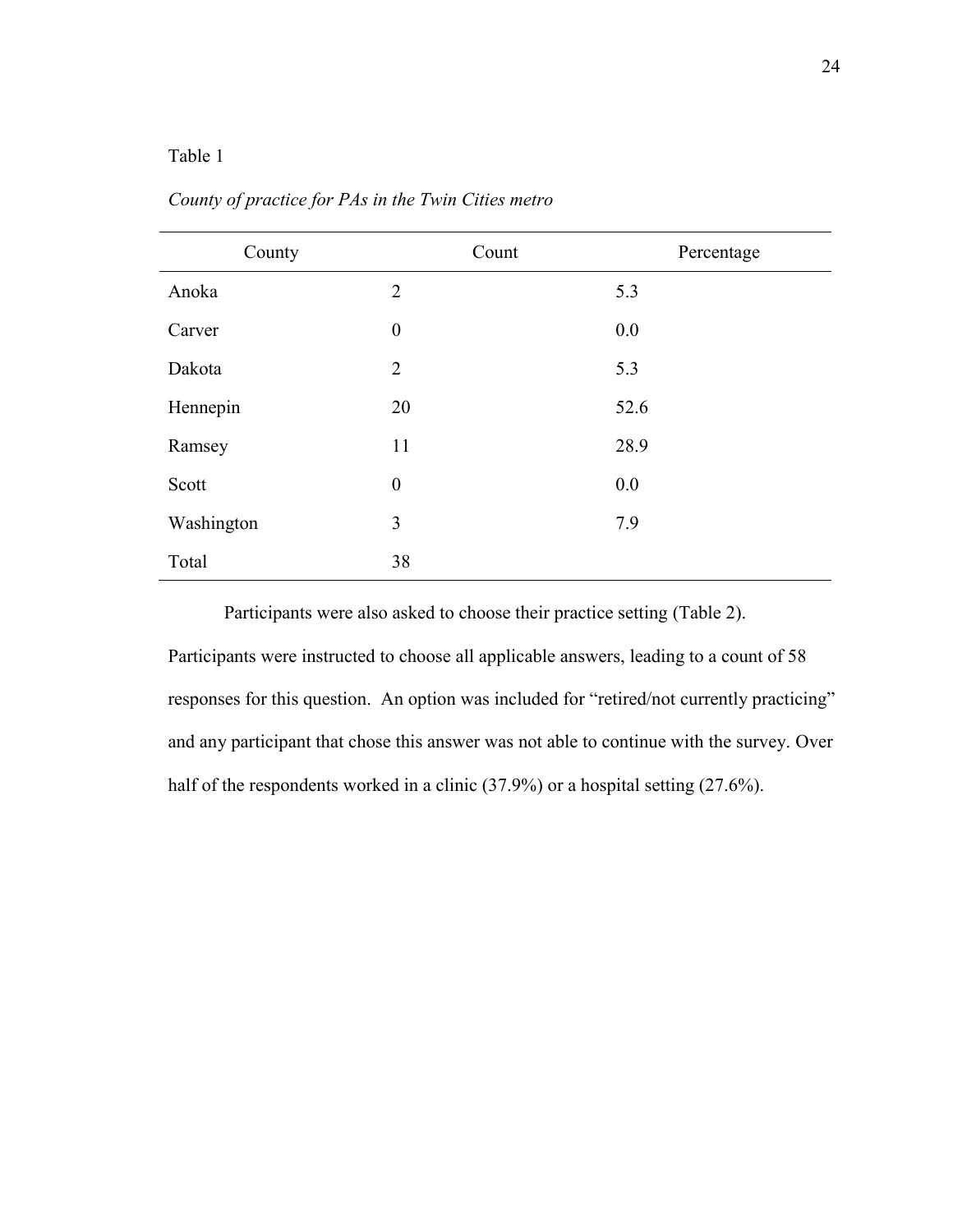# Table 2

| Setting                        | Count            | Percentage |
|--------------------------------|------------------|------------|
| Clinic                         | 22               | 37.9       |
| <b>Community Health Center</b> | $\overline{2}$   | 3.4        |
| Hospital (not ED)              | 16               | 27.6       |
| Hospital ED                    | 3                | 5.2        |
| On-Call                        | $\overline{4}$   | 6.9        |
| Physician Private Practice     | $\overline{7}$   | 12.1       |
| <b>Urgent Care</b>             | $\overline{4}$   | 6.9        |
| Other                          | $\boldsymbol{0}$ | 0.0        |
| Total                          | 58               |            |

*Practice setting for PAs in the Twin Cities metro*

Participants were also asked in which specialty they currently practice as outlined in Table 3. One participant was excluded from the study after this question, as they chose "retired/not currently practicing," which was disallowed by this study design. This question had 37 responses. Respondents who chose "Other" were asked to indicate their specialty in a free-form text box, though not all 11 respondents provided an answer. The recorded responses were: allergy, hematology/oncology, otolaryngology, rheumatology, gastroenterology, pain medicine, urology, general surgery, orthopedics-spine, and plastic surgery.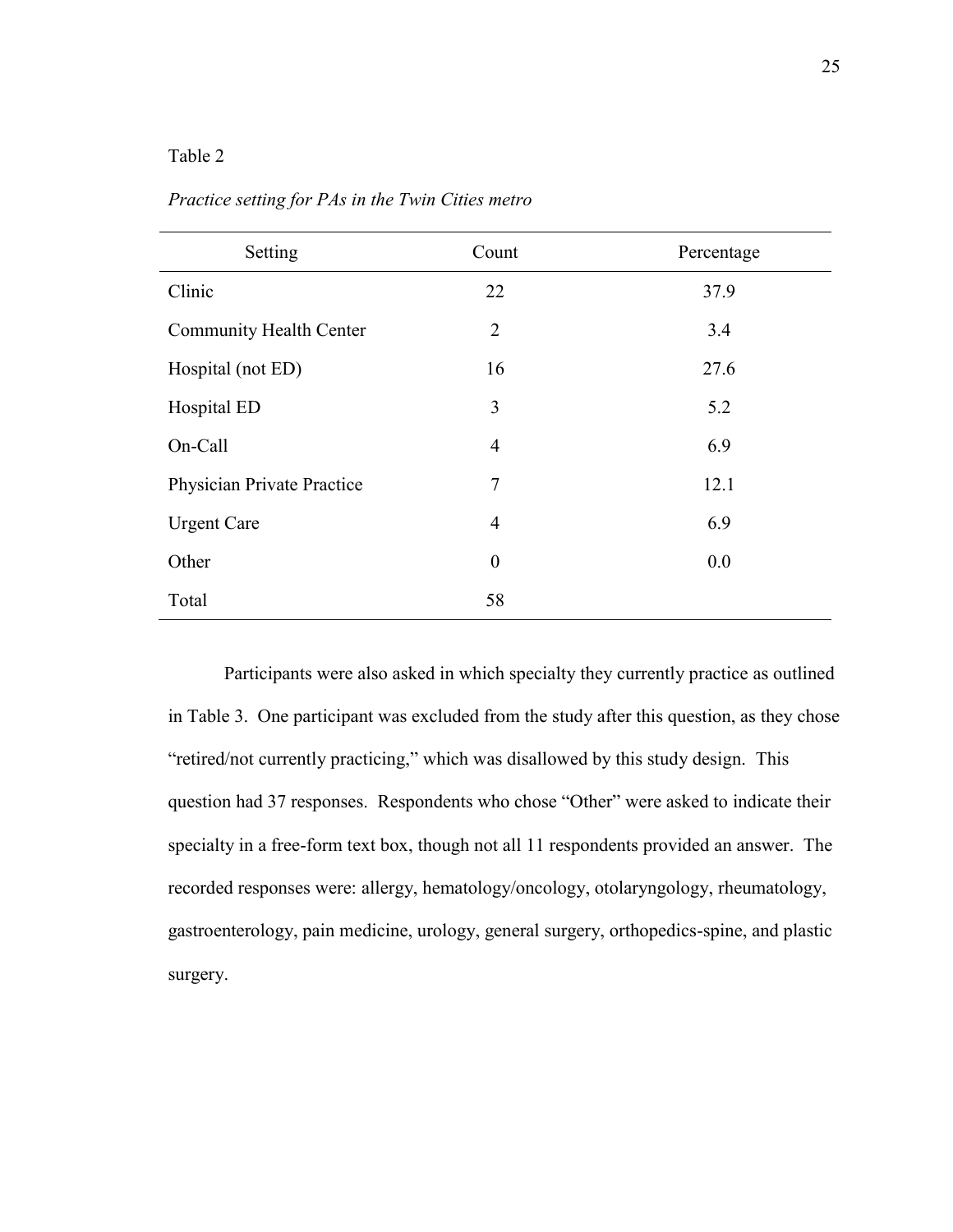# Table 3

| County                      | Count            | Percentage |
|-----------------------------|------------------|------------|
| Cardiology                  | $\mathbf{1}$     | 2.7        |
| Dermatology                 | $\mathbf{1}$     | 2.7        |
| <b>Emergency Department</b> | $\overline{2}$   | 5.4        |
| Family Medicine             | 6                | 16.2       |
| Internal Medicine           | $\overline{2}$   | 5.4        |
| Neurology                   | $\mathbf{1}$     | 2.7        |
| OB/GYN                      | $\boldsymbol{0}$ | 0.0        |
| Oncology                    | $\mathbf{1}$     | 2.7        |
| Orthopedics                 | $\tau$           | 18.9       |
| Pediatrics                  | $\boldsymbol{0}$ | 0.0        |
| Psychiatry                  | $\overline{2}$   | 5.4        |
| <b>Urgent Care</b>          | 3                | 8.1        |
| Other                       | 11               | 29.7       |
| Total                       | 37               |            |

*Practice specialties for PAs in the Twin Cities metro*

Data on the study participants' years in practice, compensation model, and annual compensation was collected and is displayed below in Figures 1-3. The median years in practice was 6-10 years. Over half of the respondents (62%) were paid by salary and over half (70%) were paid more than \$100,000 annually. Respondents that chose "Mixed Model" for their compensation model were asked to indicate their specialty in a free-form text box. The recorded responses were: "salary plus % over productivity threshold,"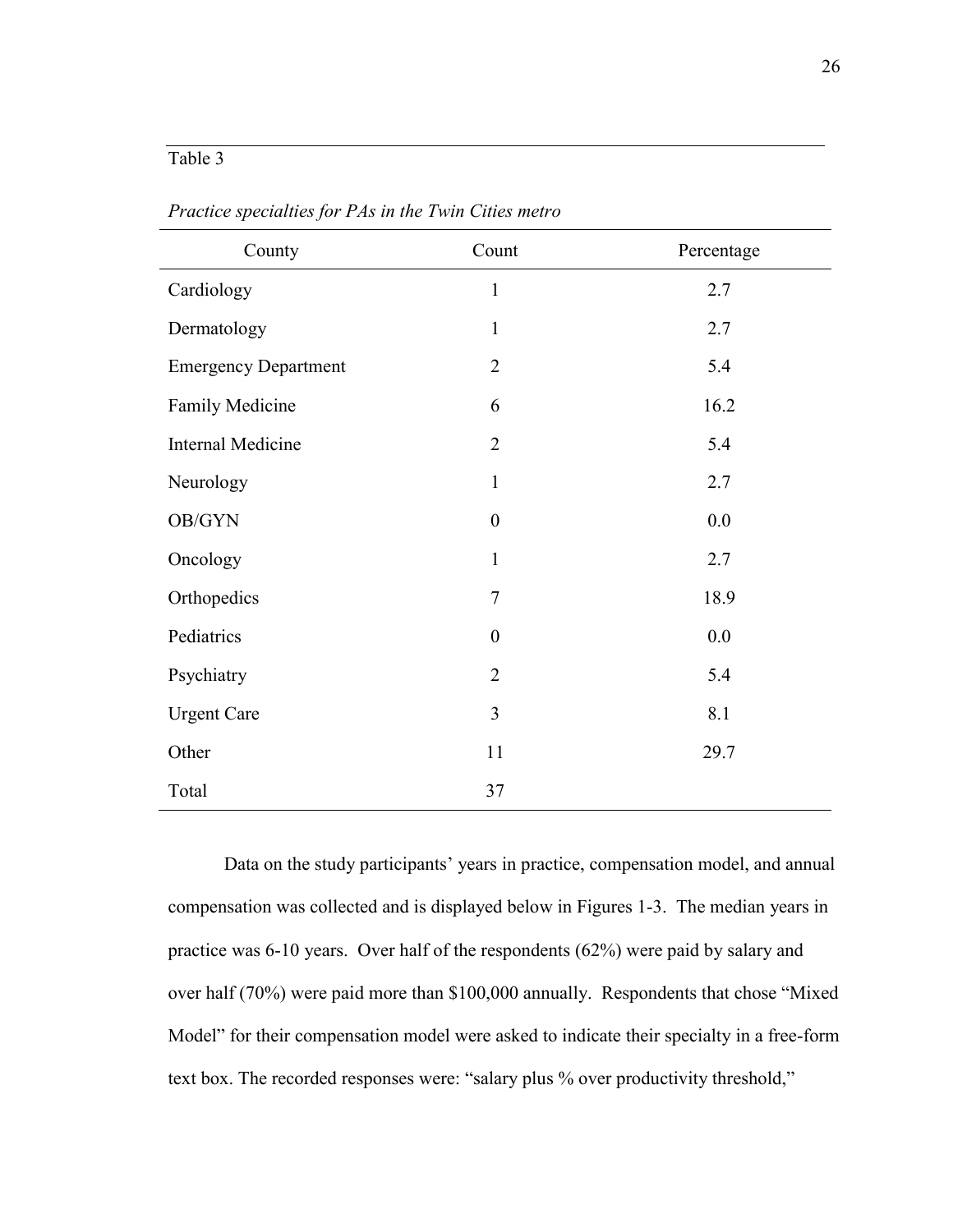"base salary plus overtime above 44 hours," "30% base 70% production," and "90% base  $+ 10\%$  productivity."



*Figure 1*. Number of years in practice. This figure demonstrates the both the numerical count and percentage of the PA participants' years in practice.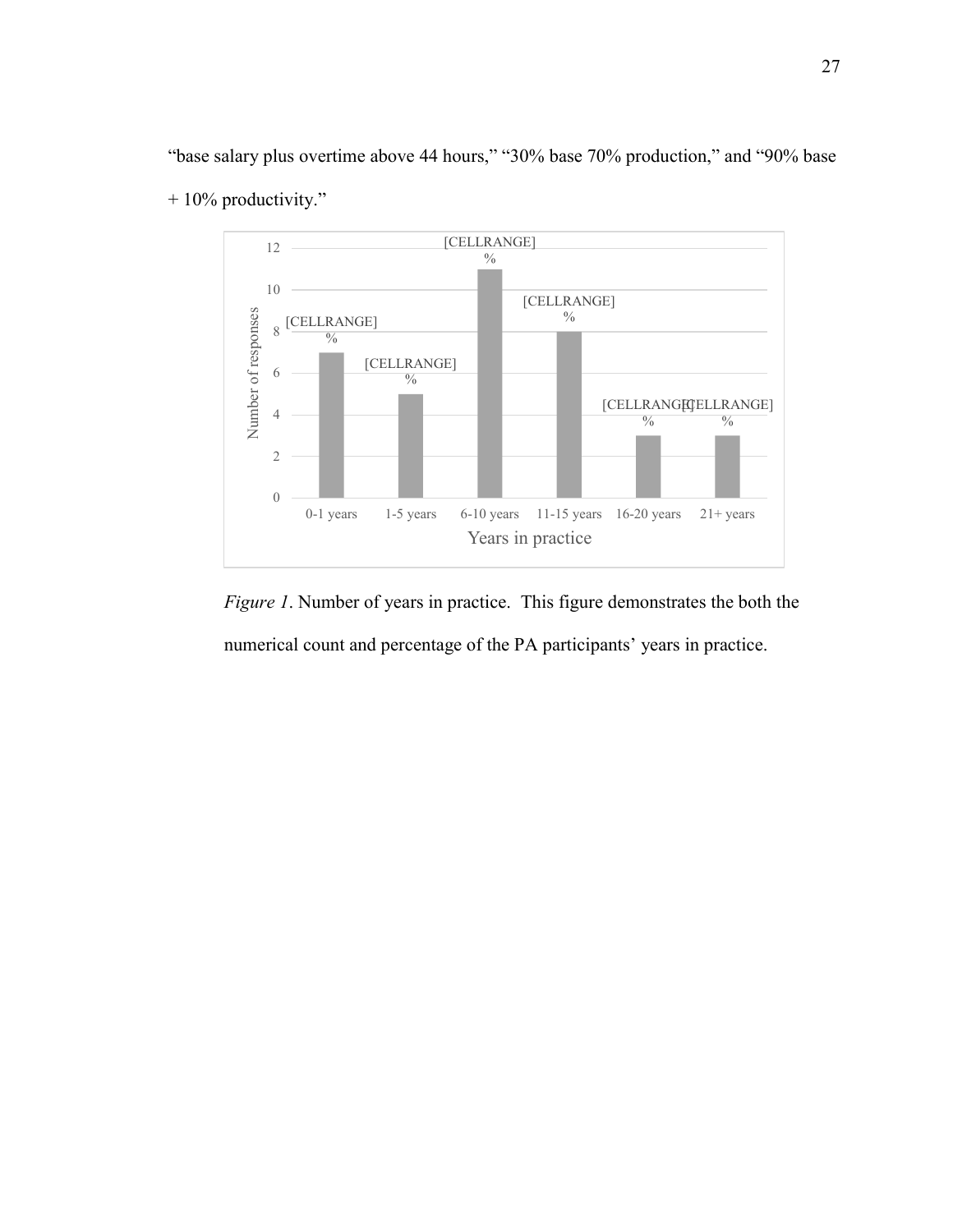

*Figure 2.* Compensation models. Percentages of reported compensation models for PAs practicing in the Twin Cities metro. No responses were recorded for FFS or P4P.



*Figure 3*. Annual compensation amount. This figure demonstrates the both the numerical count and percentage of the PA participants' annual compensation.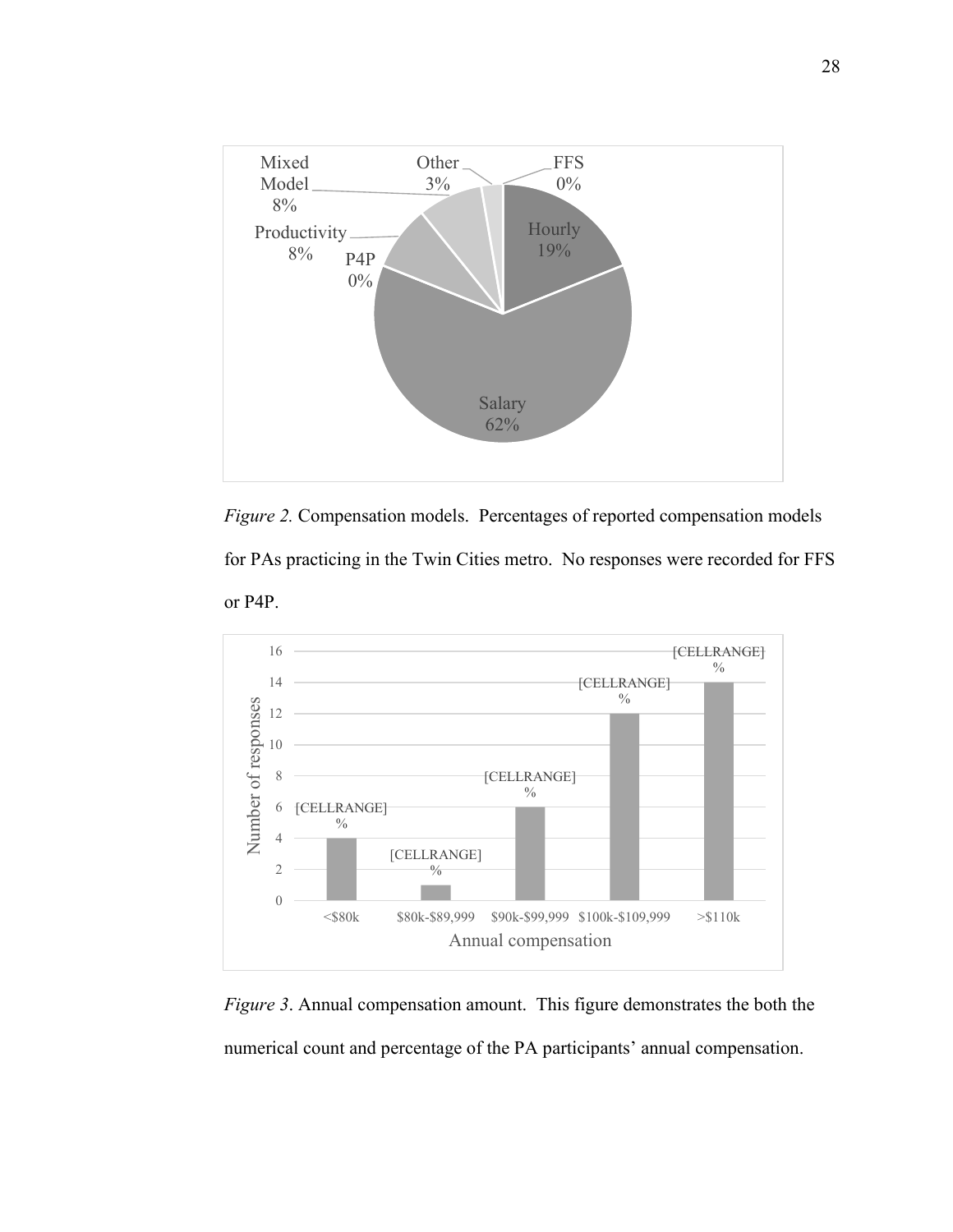#### **Compensation Models and Satisfaction**

The last question of the survey was designed for the participants to rate their level of satisfaction with their compensation model. They were asked to rate their level of satisfaction on a 5-point scale from "Very Satisfied" to "Very Dissatisfied." Figure 4 shows that the respondents were overwhelmingly "Satisfied" or "Very Satisfied" with their compensation model (92%).



*Figure 4.* Satisfaction of compensation models. Percentages of reported satisfaction of compensation models for PAs practicing in the Twin Cities metro. No responses were recorded for "very dissatisfied."

#### **Statistical Analysis**

 A one-way ANOVA test (Table 4) was performed to test the null hypothesis: there is a statistical significance in satisfaction of PAs paid under different compensation models. A confidence interval of 95% was used. There was no statistical significance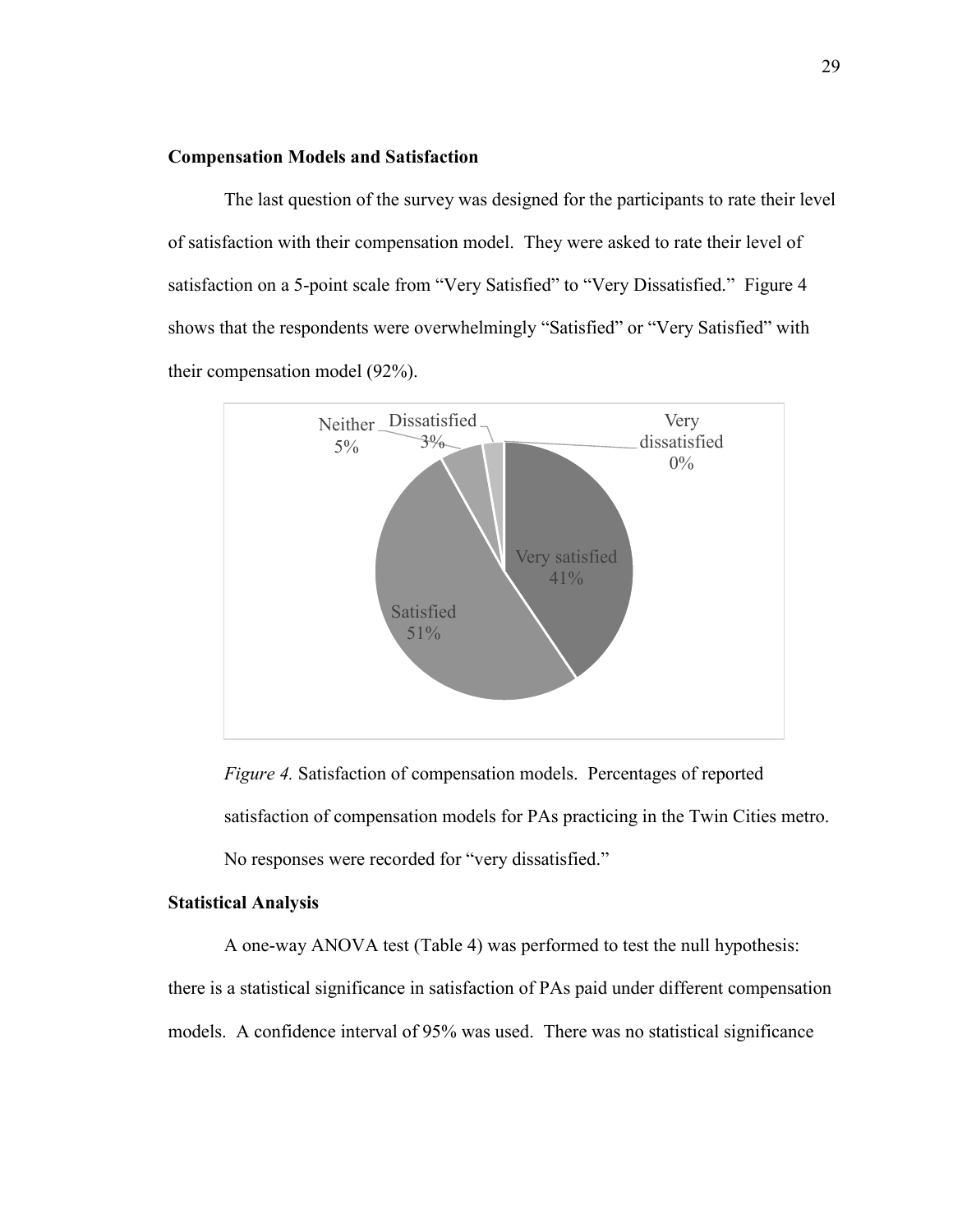between PA satisfaction and compensation model (p>0.05). Therefore, the null hypothesis was rejected and the alternate hypothesis was accepted.

Table 4

*One-Way Analysis of Variance of PA Satisfaction by Compensation Model*

| Source         | df | SS    | $M\!S$ | F    |      |
|----------------|----|-------|--------|------|------|
| Between groups | 4  | 0.88  | 0.22   | 0.43 | 0.79 |
| Within groups  | 33 | 16.93 | 0.51   |      |      |
| Total          | 37 | 17.82 |        |      |      |

## **Conclusion**

 Analysis of the collected data revealed that a majority of PAs in the Twin Cities are paid by salary and that a majority of the same population is satisfied or very satisfied with their current compensation model. Chapter 5 discusses the findings of this study in detail, including how the data answered the research questions, limitations to the study, and recommendations for future research.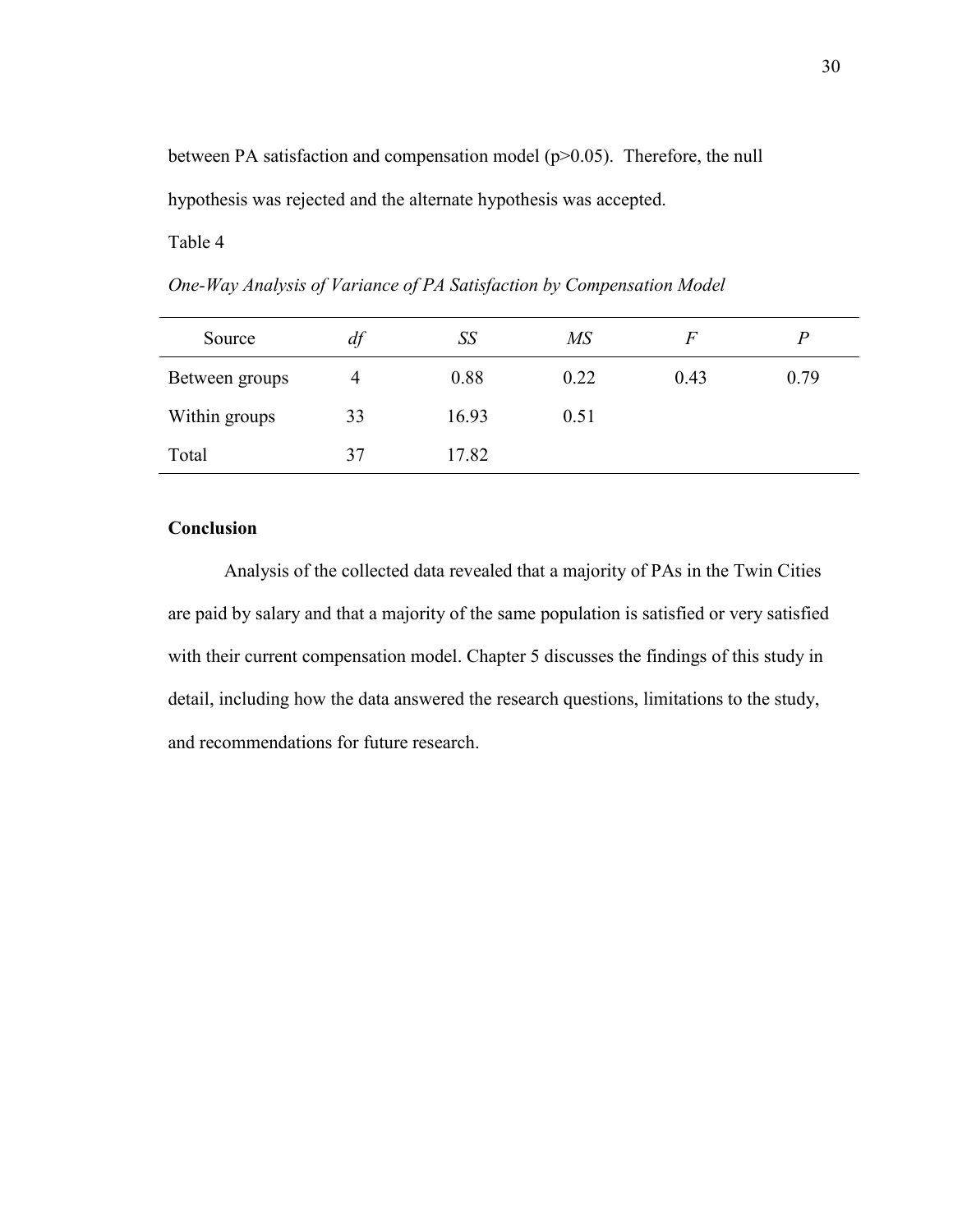#### **CHAPTER 5: DISCUSSION**

## **Introduction**

In this chapter, the findings of this study are discussed. The following will also include an exploration of the limitations encountered during this study, recommendations for improvement of the study including study design, methods, and data collections, ideas for future research opportunities, and lastly a detailed conclusion to the data analysis and study findings.

## **Discussion of Findings**

The goal of this study was to answer the original research questions:

- 1. What compensation model was the most commonly used model for PAs in the Twin Cities?
- 2. What effect, if any, did compensation models have on physician assistant job satisfaction?

Much of the data collected during this study was used to demonstrate demographics of PAs practicing in the Twin Cities area. The data collected, along with the compensation model and related satisfaction, included: county of practice, specialty of practice, employment status, number of years of practice, facility of employment, and annual compensation of the participant.

The seven-county metro area in Minnesota is comprised of Anoka, Carver, Dakota, Hennepin, Ramsey, Scott, and Washington counties. The majority of the participants were practicing in Hennepin county (52.6%) and Ramsey county (28.9%). These two counties are the most densely populated of the seven counties surveyed, so this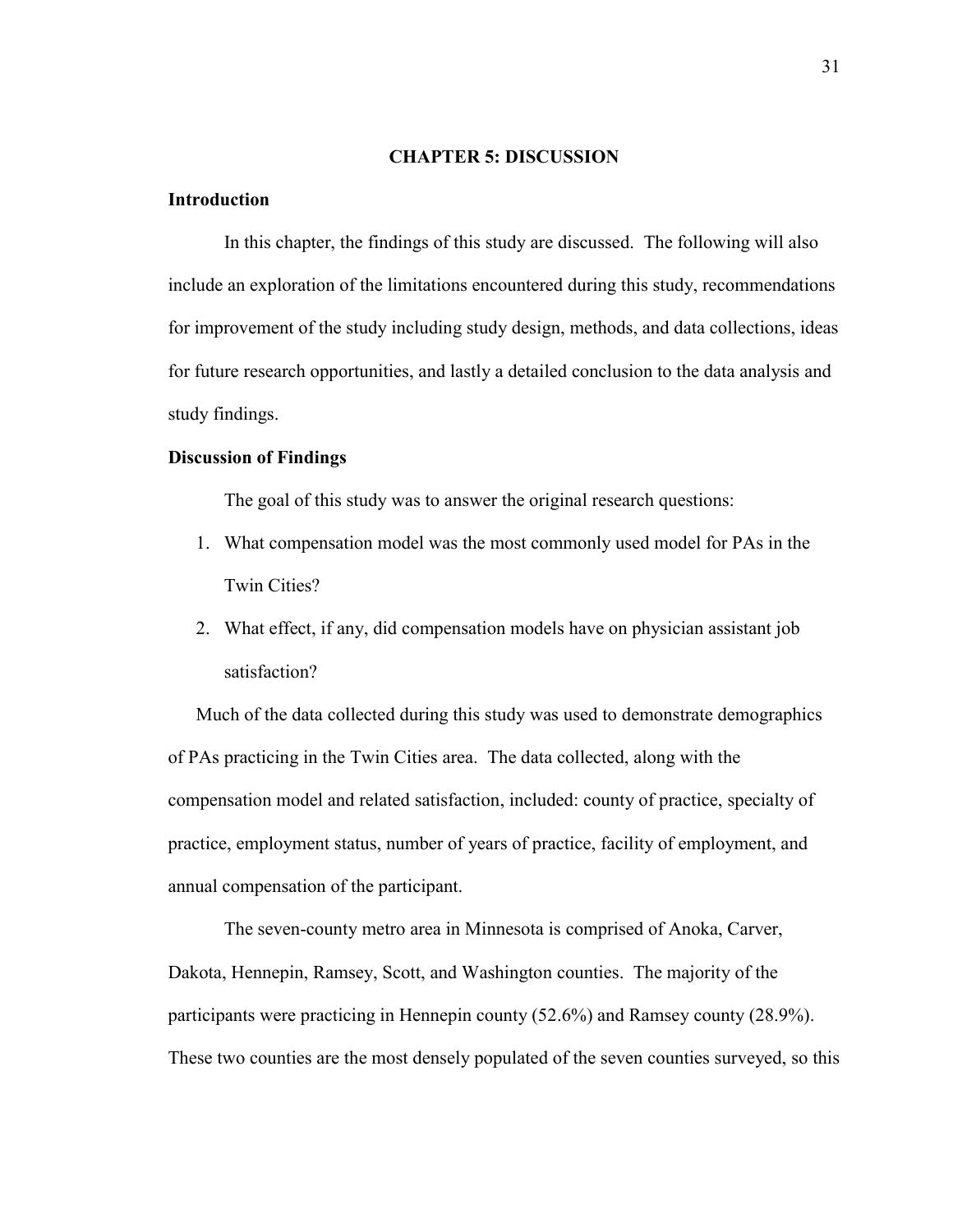was not an unexpected finding (United States Census Bureau). No responses were recorded from either Washington or Carver county.

Practice setting and specialty were also characterized by the data. The responses regarding practice setting showed that the largest amount of the participants practice in a clinic setting (37.9%). Of the specialties listed on the survey, the answer that received the most responses was "other," indicating that their specialty was not listed. Of the answers in the free text box, all were practicing in specialties that would not generally be considered primary care, as defined by the American Academy of Family Physicians (2017). Orthopedics was the second largest group, followed by family medicine. While we were unable to discover why there was such a large percentage of providers working in orthopedics, we hypothesize that orthopedic providers are in much higher demand due to the aging population and it's need for procedures such as knee and hip replacements. The high percentage of providers in family medicine was an expected outcome as many PAs are trained as generalists and are projected to increasingly fill positions in primary care (Bureau of Labor Statistics, 2016).

Question 6 of the survey served to answer the first research question of which compensation model was most common among PAs in the Twin Cities area. Of the 37 respondents, 62% were paid by salary, 19% hourly, 8% productivity, and 8% mixed model. A total of 3% of the respondents selected the other category and none of the respondents were paid on a P4P or a FFS model. A majority of physician assistants in the Twin Cities area were paid by the salary compensation model without any type of production or hourly compensation. This was an unexpected finding as a high percentage of respondents were working in specialty or subspecialty settings and the literature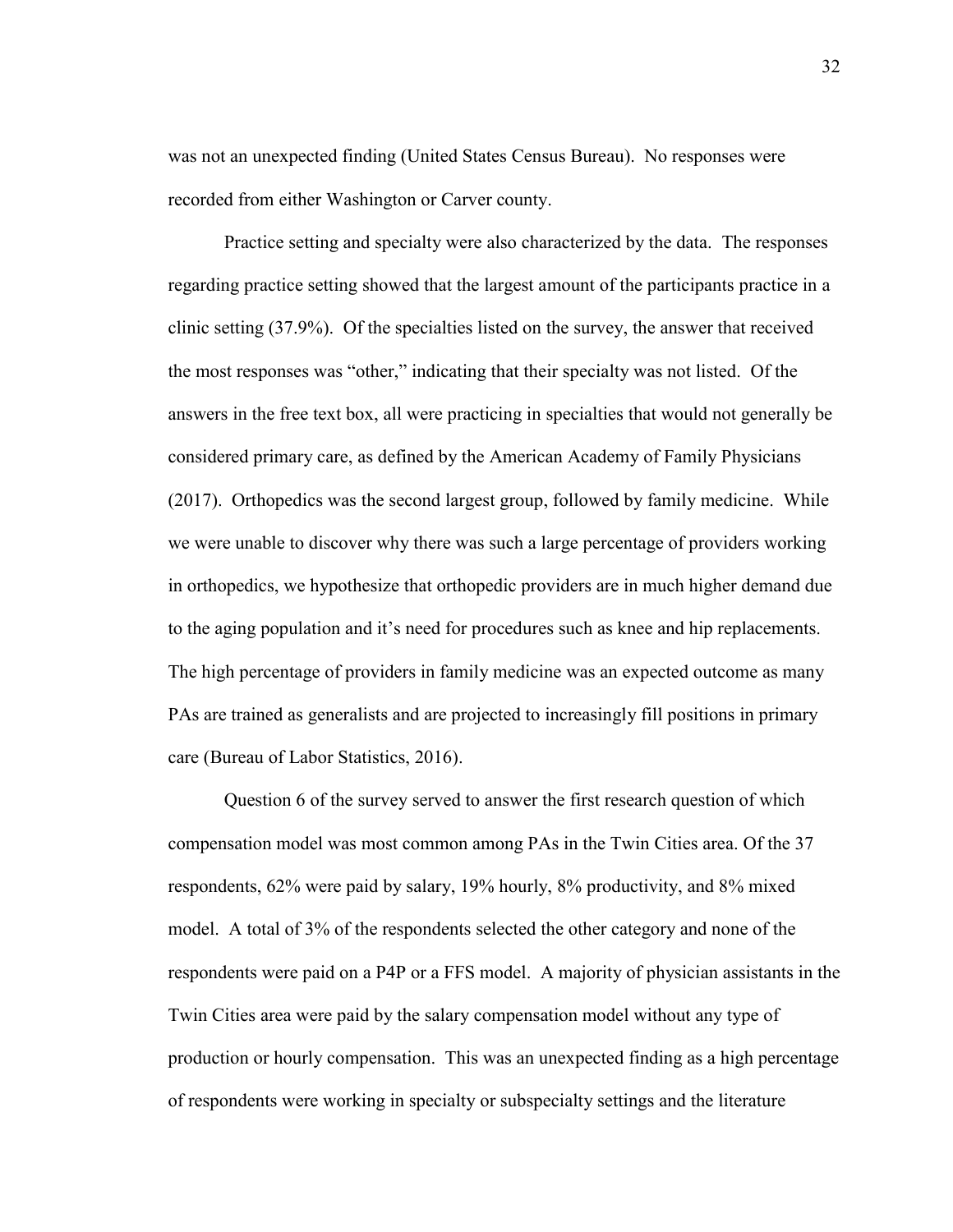review revealed it was more likely that a specialty physician would be paid on a production or P4P type compensation model (Mobley  $& \& \text{Turootte}, 2010$ ). Additionally, Olson (2012) noted that with the rise in focus of quality of care measures, fixed salaries have fallen out of favor. However, the most recent study concerning physician compensation models found that three major healthcare systems pay a fixed salary alone, and only half of the sampled systems pay a productivity-adjusted salary (Khullar, et. al, 2015). Another study by Buerhaus, DesRoches, Dittus, and Donelan (2014) found that twice the number of primary care nurse practitioners were paid a fixed salary as compared to primary care physicians. The findings from this question indicate that PA compensation is more closely aligned with nurse practitioners than with physicians.

The finding that none of the respondents were paid on a P4P model was somewhat unexpected as the literature review indicated the P4P model is being more widely utilized today (Mobley  $&$  Turcotte, 2010). However, the literature review also revealed that many providers are dissatisfied with P4P because of the complexity of these models and the pressure to perform to meet financial goals rather than for the health of the patient (Greene et al., 2014). The finding that none of the respondents were paid on an FFS model was to be expected, as this model has fallen out of favor today due to its lack of focus on the patient and quality of care measures (Greene et al., 2014).

Overall, the data of this study showed that PAs in the Twin Cities area were satisfied (51%) or very satisfied (41%) with their current compensation model. This was likely due to the large number of respondents having several years of experience with a large number of respondents having practiced for greater than 6 years. It is likely that respondents were more comfortable with their current compensation model having had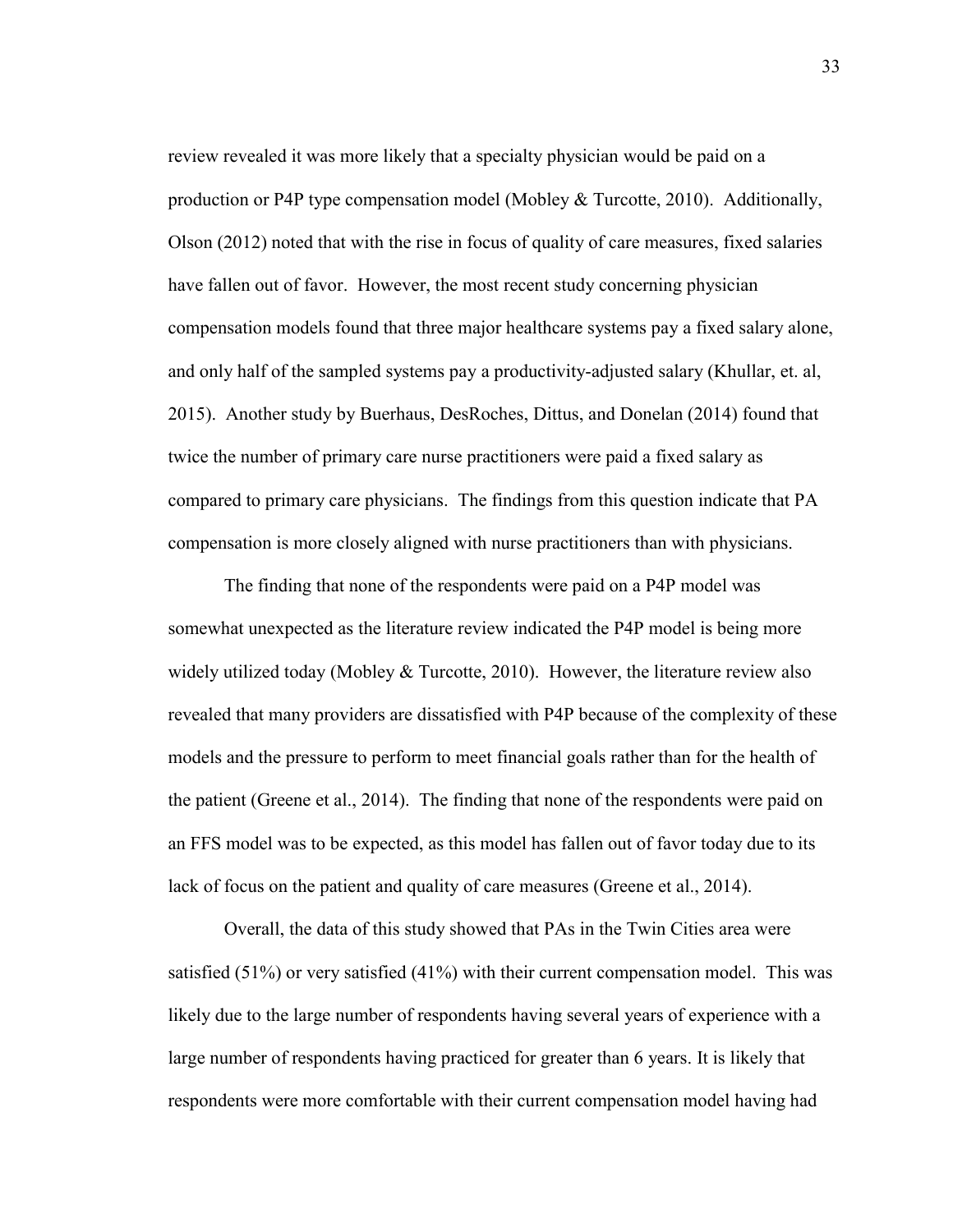experiences in the past with other models or having accepted this type of model upon starting employment in their current setting.

In answering the second research question, a one-way ANOVA test showed that satisfaction is not correlated with a particular compensation model and no statistical significance exists between PA compensation models and associated satisfaction. If the data had been statistically significant, it would have been helpful to compare this to the Halvorse, Steinert, & Aaraas (2012) study that showed a third of general practitioners (GPs) in Norway would prefer a different remuneration scheme to the one under which they are currently paid. However, this was a drastically different study population and design, so it would be difficult to draw conclusions between the two studies.

#### **Limitations**

All of the anticipated limitations listed in Chapter 3 were encountered during this study. The most notable limitation to this study was the size of the sample study. Compared to other studies of compensation, a sample size of 37 was relatively small. This small sample size, while being appropriate for a pilot study, may have proven to be too small to determine if there was, indeed, any statistical significance in our data. We suspect that, had the sample size been larger, there may have been a different outcome to the study. This small sample size was somewhat self-imposed, as we self-limited our respondents to include only PAs affiliated with Bethel University, hoping for a better response rate. A larger group and more participants would have potentially given a better view of PAs within other specialties as well as a larger population to study.

 Another limitation was the geographic limitation to the originally designed study. Surveying only Twin Cities PAs only revealed data on a specific population in a specific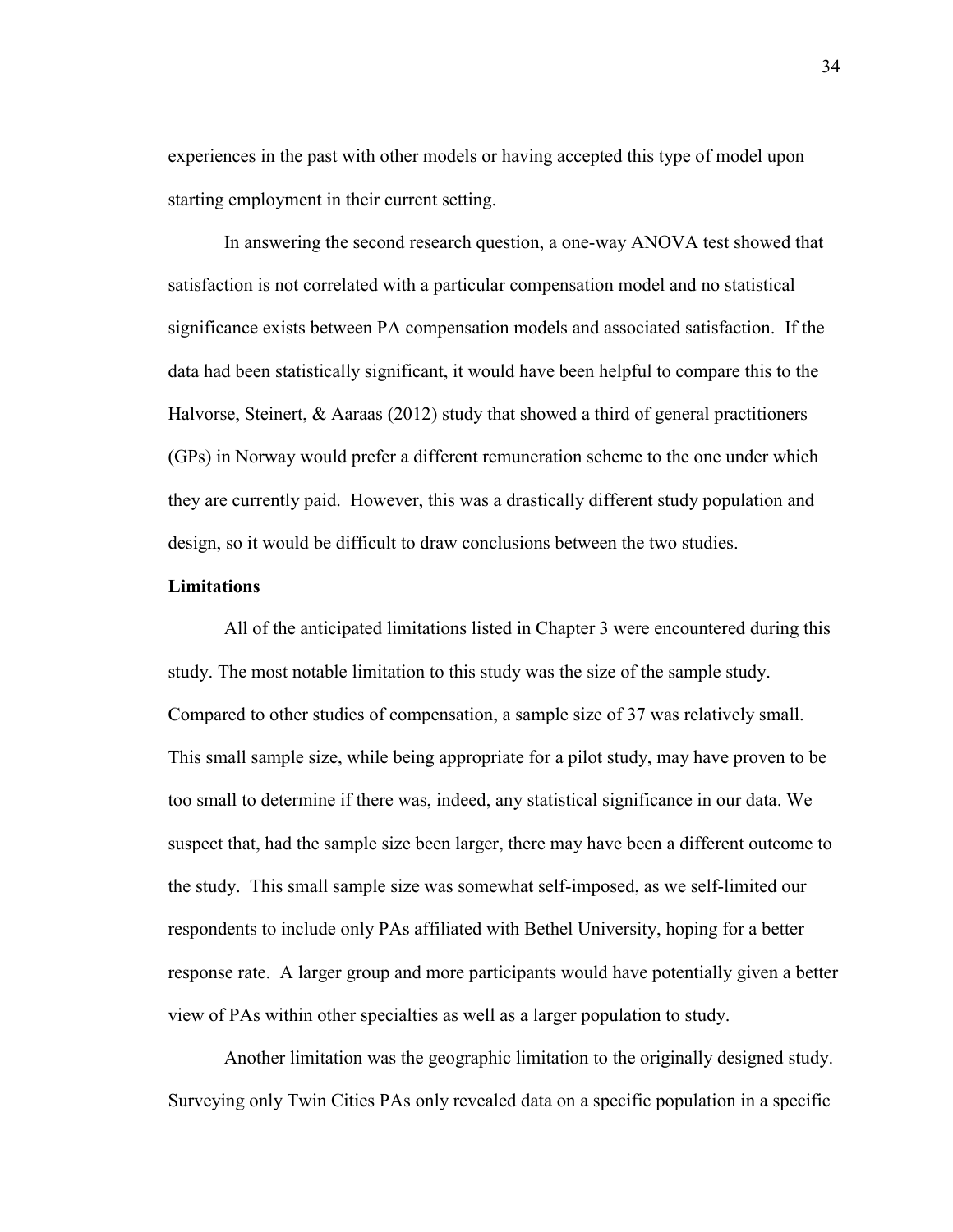geographical location. Surveying from a larger population may have given a better glance at the PA profession as a whole, rather than only a single region in Minnesota.

 Using an email generated survey instrument was another possible limitation to this study. It is possible that providers did not check their email or simply did not respond to emails aimed at collecting data. A more direct approach to collecting data, such as in person surveys or over-the-phone questionnaires, may have yielded more responses. Notwithstanding the information above, an electronic survey instrument was the most feasible option to the researchers regarding ease of data collection, time restraints, and confidentiality.

 A lack of research in this topic may have also limited the effectiveness of this study. Data collected prior may have aided the researchers in creating a more efficient survey tool as well as helped to select a group of participants that would yield the most data. Due to the lack of pre-existing studies in the area of PA compensation models and satisfaction, a novel survey tool was used. While that tool was refined based on feedback from an expert panel of practicing PAs in the Twin Cities, it had not been used in prior studies and therefore could not be considered entirely valid or reliable.

#### **Recommendations**

As stated above, study groups of a larger size would likely yield more data as survey response would likely be higher and a more diverse group would be surveyed. Including data from populations outside of the Twin Cities area, including rural regions within Minnesota and/or populations on the national scale, would provide a more accurate description of the type of compensation model most widely utilized by PAs at large.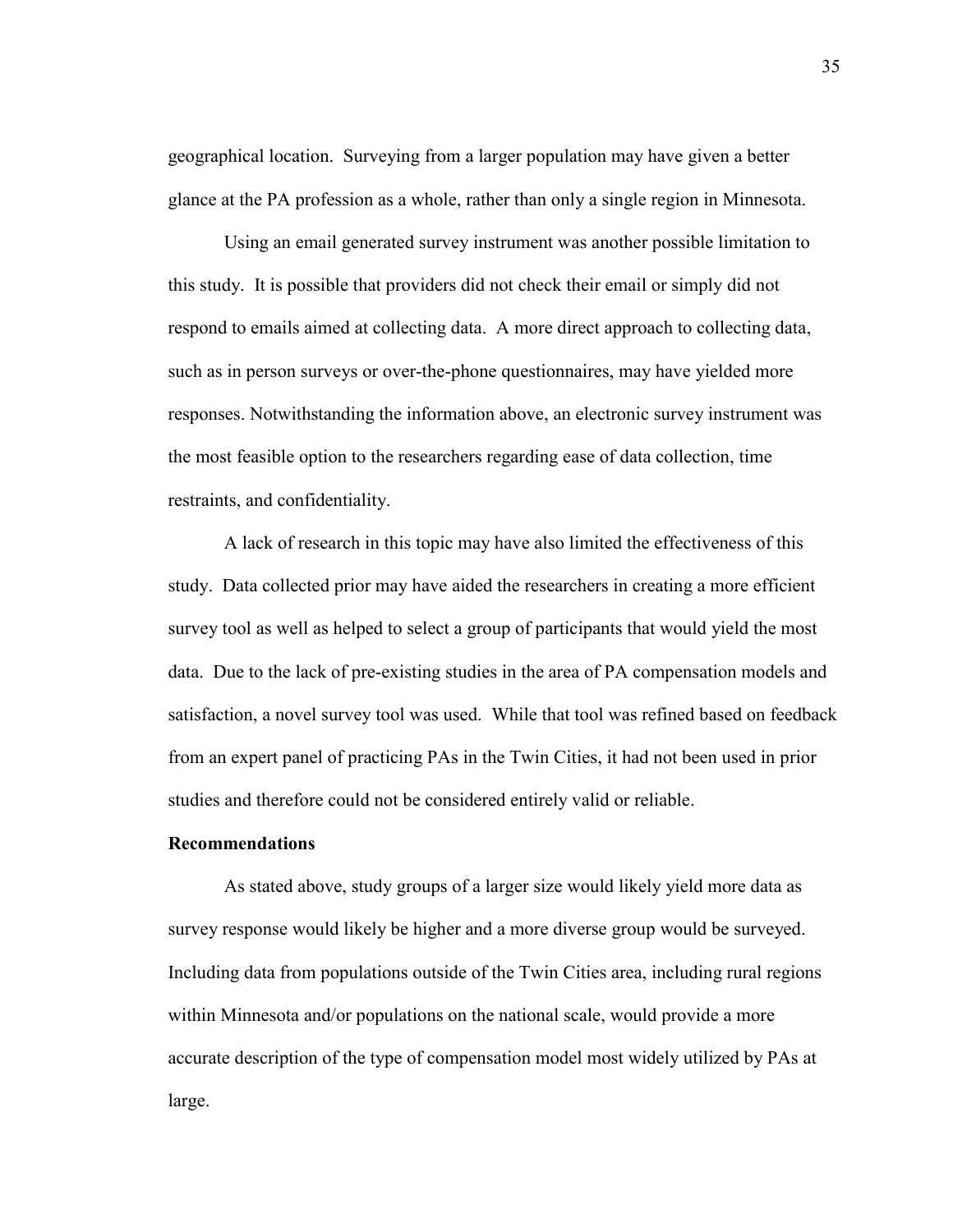Future research into this topic could include the recommendation of a larger population size, a more diverse geographic area, and a more accessible survey tool. Future researchers may be interested in comparing and contrasting the results to the results of this study to gain a better understanding of PA compensation models. Additional research in this area would be beneficial to the PA community and would aid in confirming the reliability of the results of this study.

# **Conclusion**

 The purpose of this study was to answer the research questions regarding which compensation model is most widely used among physician assistants in the Twin Cities area and what effect, if any, does the compensation model have on the satisfaction of the physician assistant. This pilot study utilized a novel survey instrument created by the researchers to answer the research questions. The untested survey instrument was without validity and reliability related to other studies. That being said, the research questions were answered with a sufficient population size considering the email format of the survey instrument. The intention of the results of this study was to inform the PA community of the current compensation models being utilized by PAs in the Twin Cities. The results of this study indicated that the salary compensation model is most widely utilized and that the PAs surveyed are overwhelmingly satisfied with their current compensation model. Further research into this topic should consider this study's limitations and recommendations to expand upon the research questions to benefit the PA community regarding compensation models. A larger population size as well as a larger geographical area could be beneficial to future researchers in better characterizing PA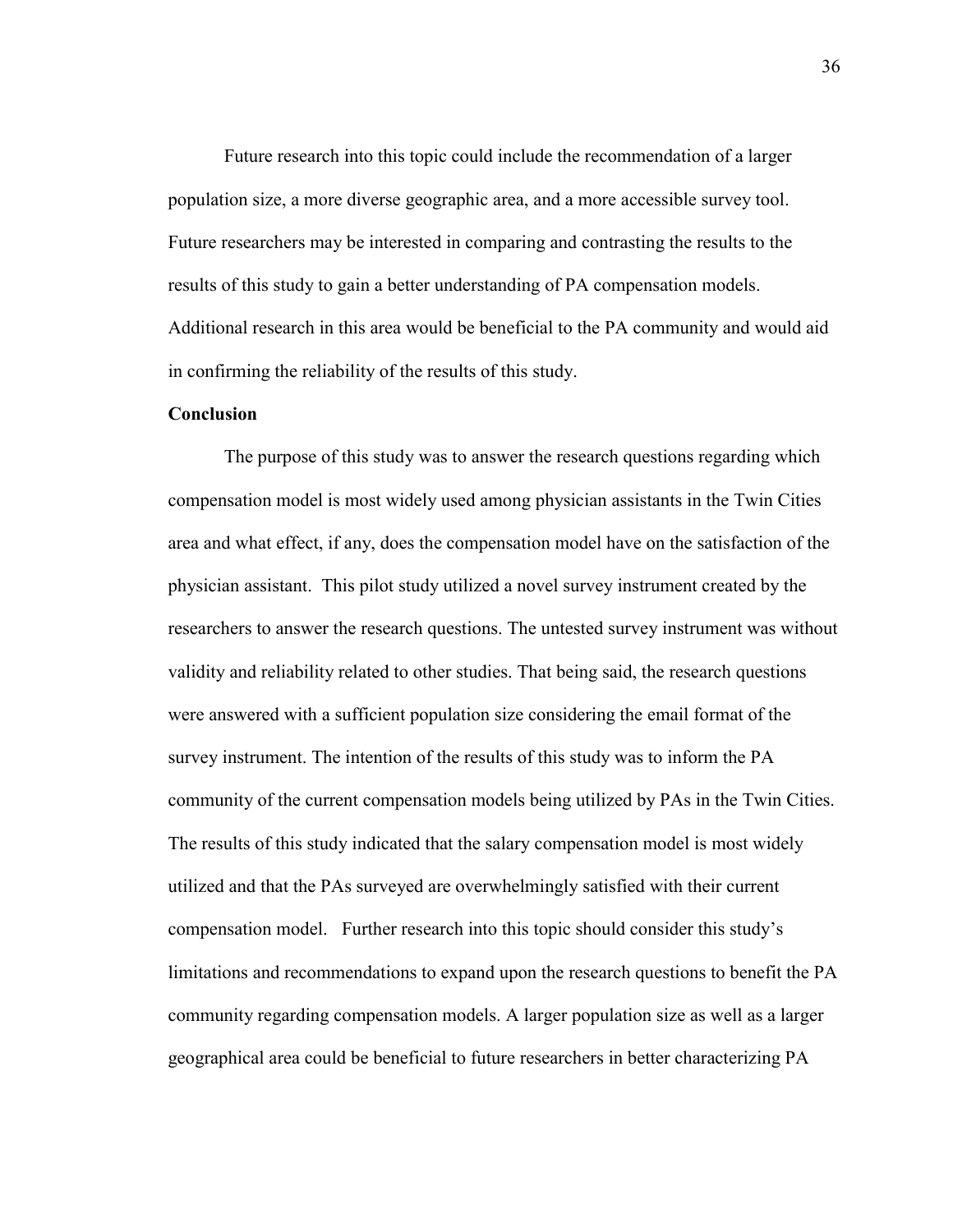compensation models and their related satisfaction. Future research into PA compensation models may better equip PAs for future employment.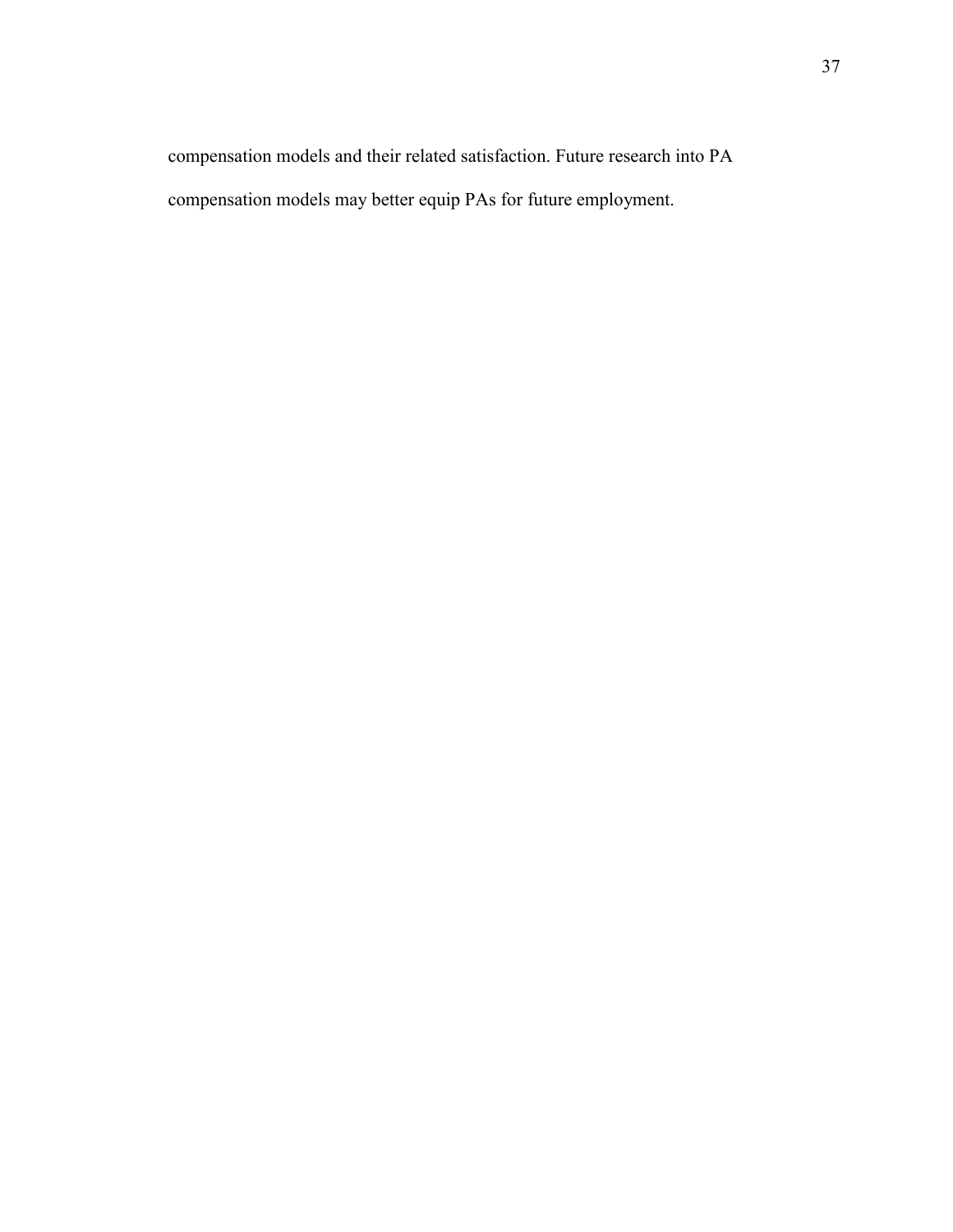#### References

- Abelsen, B., & Olsen, J. A. (2015). Young doctors' preferences for payment systems: The influence of gender and personality traits. *Human Resources for Health, 13*(1). doi: 10.1186/s12960-015-0060-0
- American Academy of Family Physicians. (2017). Primary Care. Retrieved from http://www.aafp.org/about/policies/all/primary-care.html
- American Academy of Physician Assistants. (2015). *2015 AAPA salary report: National findings.* Alexandria, VA.
- Alguire, P. C. (2015). *Understanding capitation.* Retrieved from https://www.acponline.org/residents fellows/career\_counseling/understandcapit.h tm
- AUA Consensus Statement on Advanced Practice Providers. (2015). *Urology Practice, 2*(5), 219-222. doi: 10.1016/j.urpr.2015.05.001
- Berenson, R. A., & Rich, E. C. (2010). US approaches to physician payment: The deconstruction of primary care. *Journal of General Internal Medicine, 25*(6), 613- 618. doi: 10.1007/s11606-010-1295-z
- Bokhour, B. G., Burgess Jr, J. F., Hook, J. M., White, B., Berlowitz, D., Guldin, M. R., … Young, G. J. (2006). Incentive implementation in physician practices: A qualitative study of practice executive perspectives on pay for performance. *Medical Care Research and Review, 63*(1), 73S-95S. doi: 10.1177/1077558705283645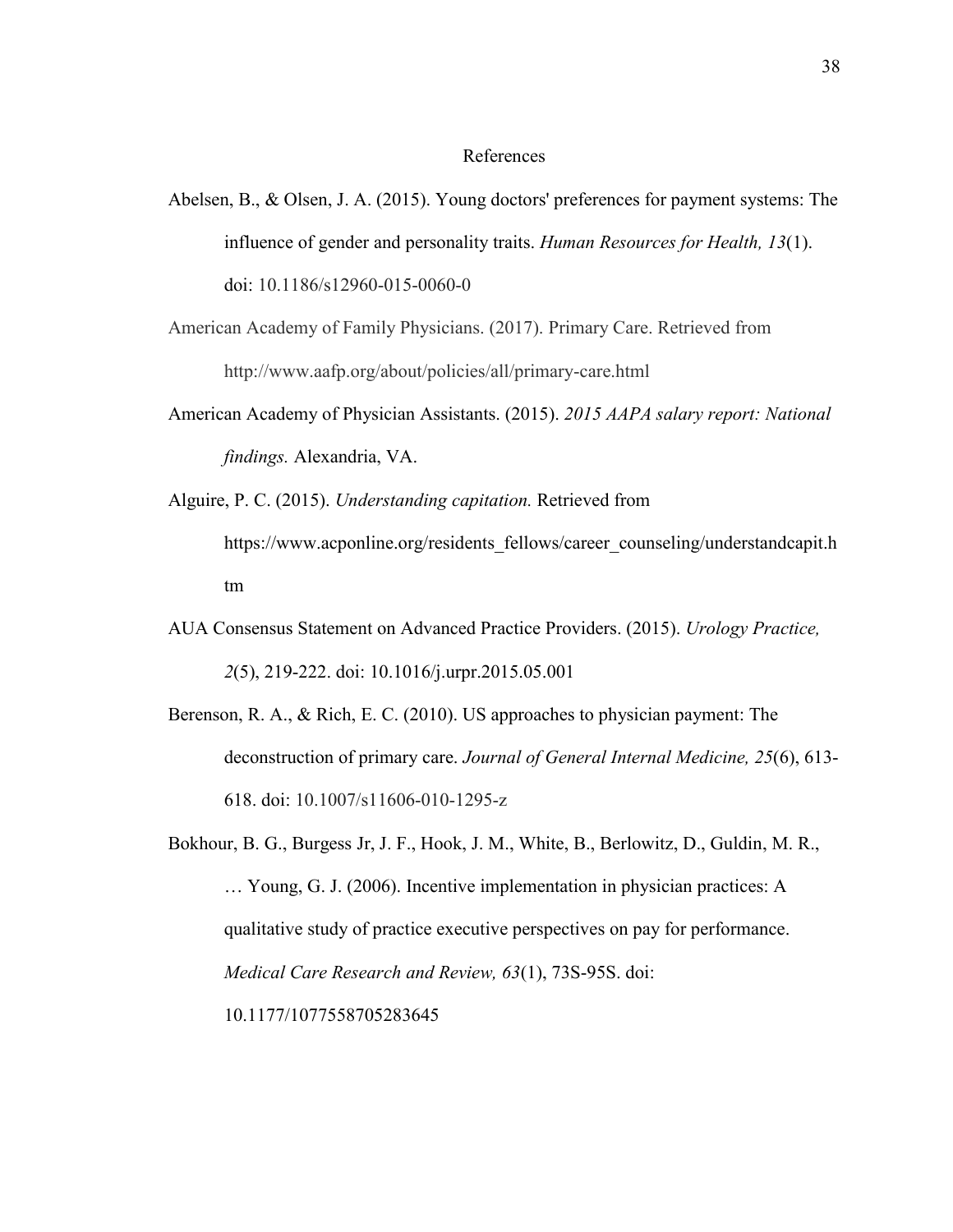- Buerhaus, P. I., DesRoches, C. M., Dittus, R., & Donelan, K. (2015). Practice characteristics of primary care nurse practitioners and physicians. *Nursing Outlook, 63*(2), 144-153. doi: 10.1016/j.outlook.2014.08.008
- Bureau of Labor Statistics. (2016). *Occupational Outlook Handbook* [2016-2017 Edition]. US Department of Labor. Retrieved April 18, 2017, from https://www.bls.gov/ooh/.
- Darves, B. (2004, September). Physician Compensation Models: The Basics, the Pros, and the Cons. Retrieved March 16, 2016, from http://www.nejmcareercenter.org/article/physician-compensation-models-thebasics-the-pros-and-the-cons/
- Devlin, R. A., & Sarma, S. (2008). Do physician remuneration schemes matter? The case of Canadian family physicians. *Journal of Health Economics, 27*(5), 1168-1181. doi: 10.1016/j.outlook.2014.08.008
- Eijkenaar, F. (2012). Pay for performance in health care: An international overview of initiatives. *Medical Care Research and Review, 69*(3), 251-276. doi: 10.1177/1077558711432891
- Ginsburg, P. B. (2003). Payment and the future of primary care. *Annals of Internal Medicine, 138*(3), 233-234. doi: 10.7326/0003-4819-138-3-200302040-00020
- Greene, J., Hibbard, J. H., & Overton, V. (2014). A case study of a team-based, qualityfocused compensation model for primary care providers. *Medical Care Research and Review, 71*(3), 207-223. doi: 10.1177/1077558713506749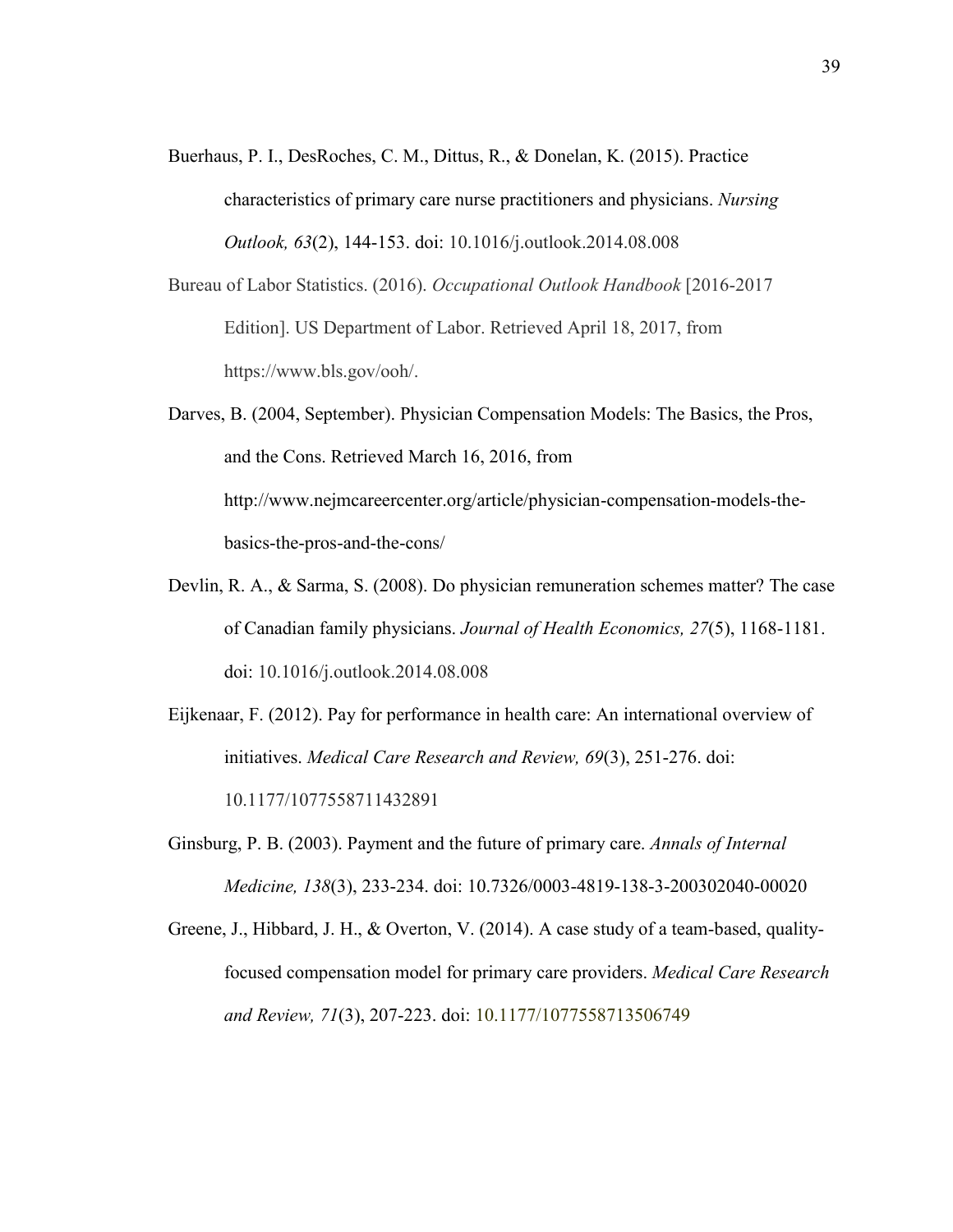Greene, J., Kurtzman, E. T., Hibbard, J. H., & Overton, V. (2015). Working under a clinic-level quality incentive: Primary care clinicians' perceptions. Annals of Family Medicine, 13(3), 235-241. doi: 10.1370/afm.1779

Halvorsen, P. A., Steinert, S., & Aaraas, I. J. (2012). Remuneration and organization in general practice: Do GPs prefer private practice or salaried positions? *Scandinavian Journal of Primary Health Care, 30*, 229-233. doi: 10.3109/02813432.2012.711191

- Khullar, D., Kocher, R., Conway, P., & Rajkumar, R. (2015). How 10 Leading Health Systems Pay Their Doctors. *Healthcare, 3*(2), 60-62. doi: 10.1016/j.hjdsi.2014.11.004
- Lee, S. S. & Butler, L. M. (1974). The three layered cake: A plan for physician compensation. *New England Journal of Medicine, 291*(5), 253-256. doi: 10.1056/NEJM197408012910512
- Mobley, K., & Turcotte, C. (2010). Structuring competitive physician compensation models. *Healthcare Financial Management: Journal of the Healthcare Financial Management Association, 64*(12), 76-82. Retrieved from http://search.proquest.com.ezproxy.bethel.edu/docview/818552853?accountid=85 93
- Olson, A. (2012). Primary-care physician compensation. *Mount Sinai Journal of Medicine, 79*(4), 490-496. doi: 10.1002/msj.21322
- Qaseem, A., Snow, V., Gosfield, A., Gregg, D., Michl, K., Wennberg, D., Weiss, K., & Schneider, E. (2010). Pay for performance through the lens of medical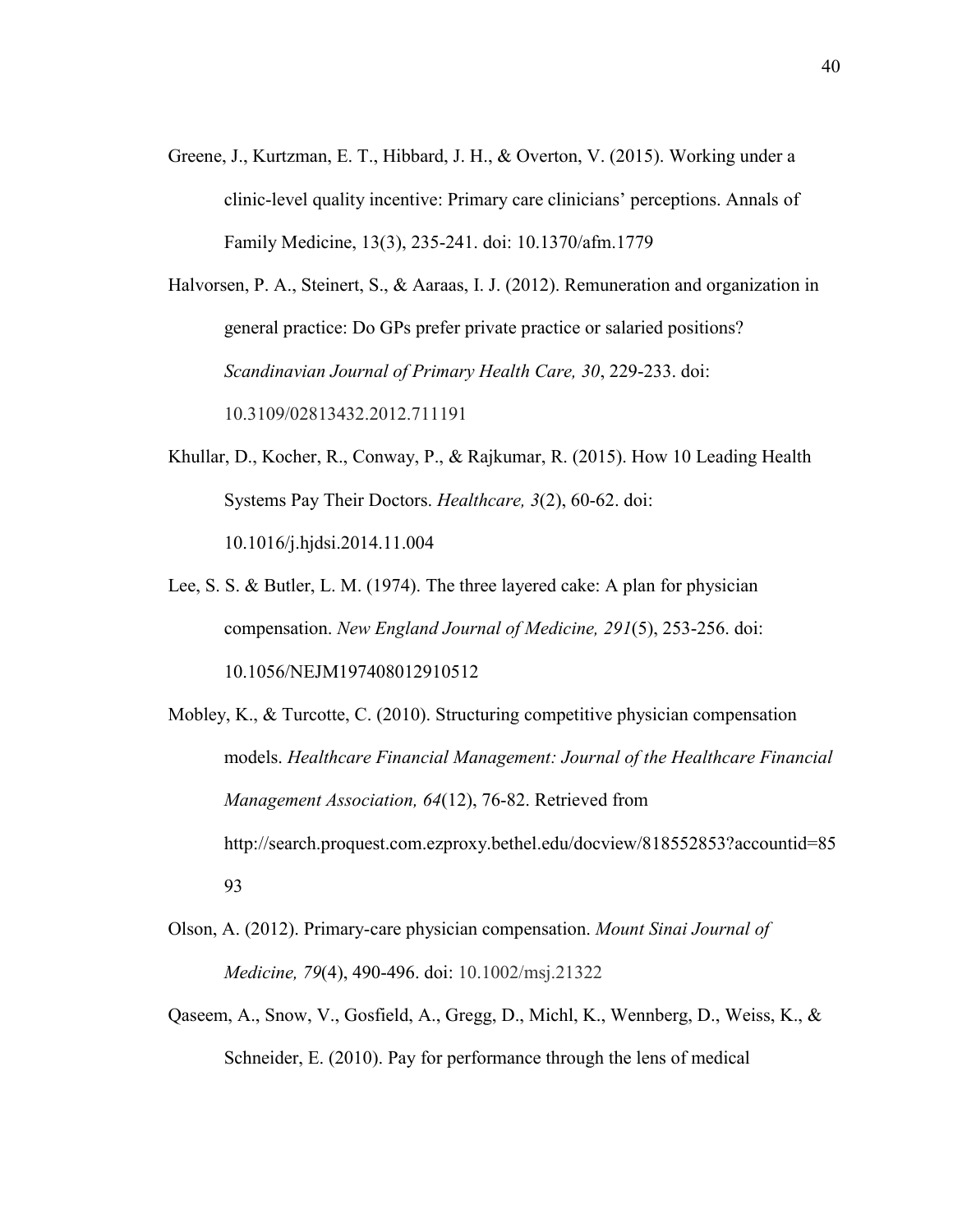professionalism. *Annals of Internal Medicine, 152*(6), 366-369. doi:

10.7326/0003-4819-152-6-201003160-00006

- Quella, A., Brock, D., & Hooker, R. (2015). Physician assistant wages and employment, 2000-2025. *Journal of the American Academy of Physician Assistants, 28*(6), 56- 63. doi: 10.1097/01.JAA.0000465222.98395.0c
- Steinwald, B. (1983). Compensation of hospital-based physicians. *Health Services Research, 18*(1), 17-47. Retrieved from

http://www.ncbi.nlm.nih.gov/pmc/articles/PMC1068707/

Strombach, T., Hubert, M., & Kenning, P. (2015). The neural underpinnings of performance-based incentives. *Journal of Economic Psychology, 50*, 1-12. doi: 10.1016/j.joep.2015.06.004

Valone, D. A. (2004). A history of medical payments: Continuity or crisis? *Mount Sinai Journal of Medicine, 71*(4), 219-224. Retrieved from http://yz4nc6gg5k.search.serialssolutions.com/?sid=Refworks&charset=utf-8&\_\_char\_set=utf8&genre=article&aulast=Valone&auinit=D.A.&title=Mount%2 0Sinai%20Journal%20of%20Medicine&stitle=Mt.Sinai%20J.Med.&date=2004& volume=71&p ages=219-

224&issue=4&atitle=A%20history%20of%20medical%20payments%3A%20Con tinuity%20or%20crisis%3F&spage=219&au=Valone%2CD.%20A.%20&

United States Census Bureau. (2010, October 05). American FactFinder. Retrieved from https://factfinder.census.gov/faces/nav/jsf/pages/community\_facts.xhtml#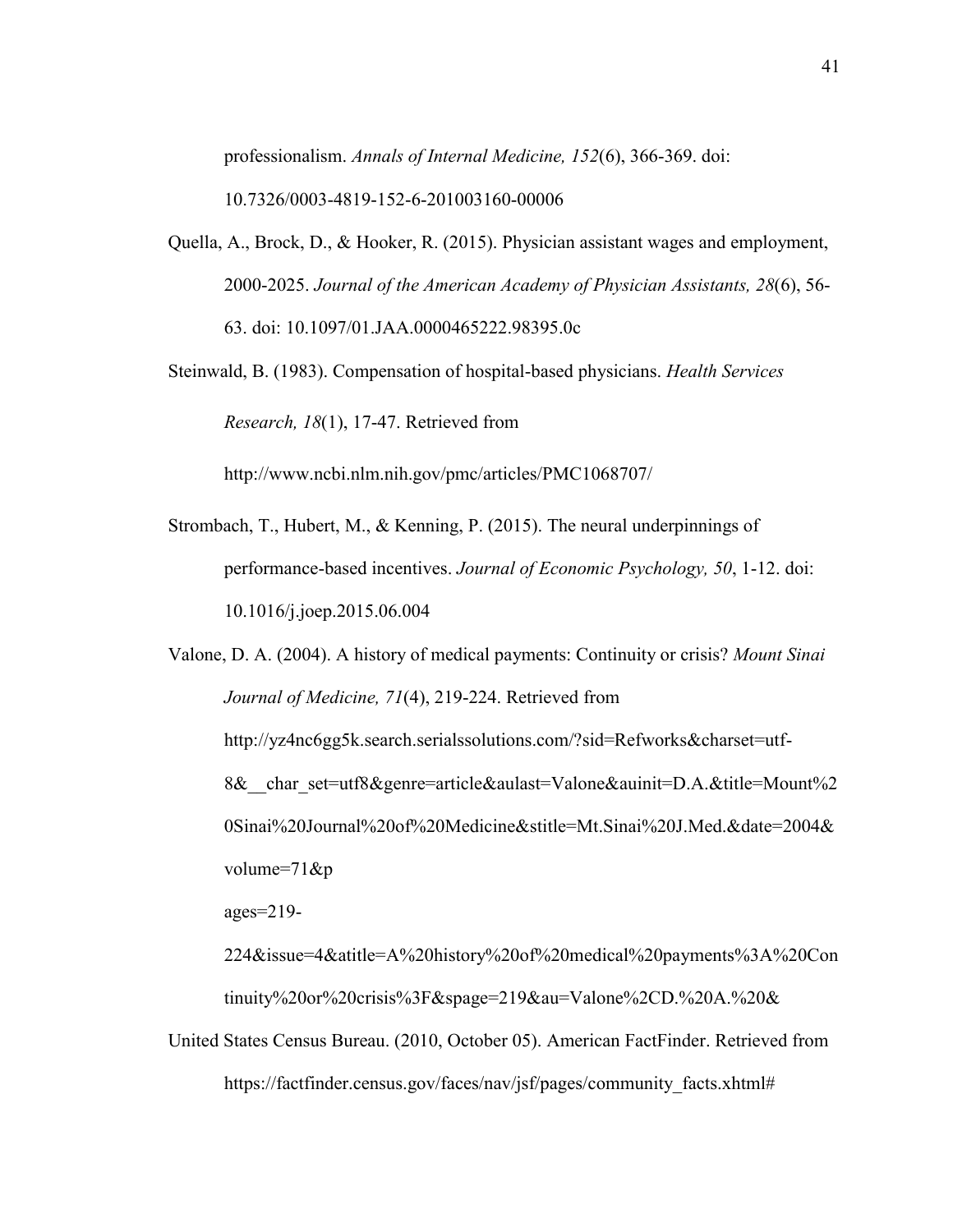Zorn, J., Snyder, J., & Satterblom, K. (2009). Analysis of incomes of new graduate physician assistants and gender, 1998-2006. *Journal of Allied Health, 38*(3), 127- 131. Retrieved from http://search.proquest.com.ezproxy.bethel.edu/docview/211055420?accountid=85

93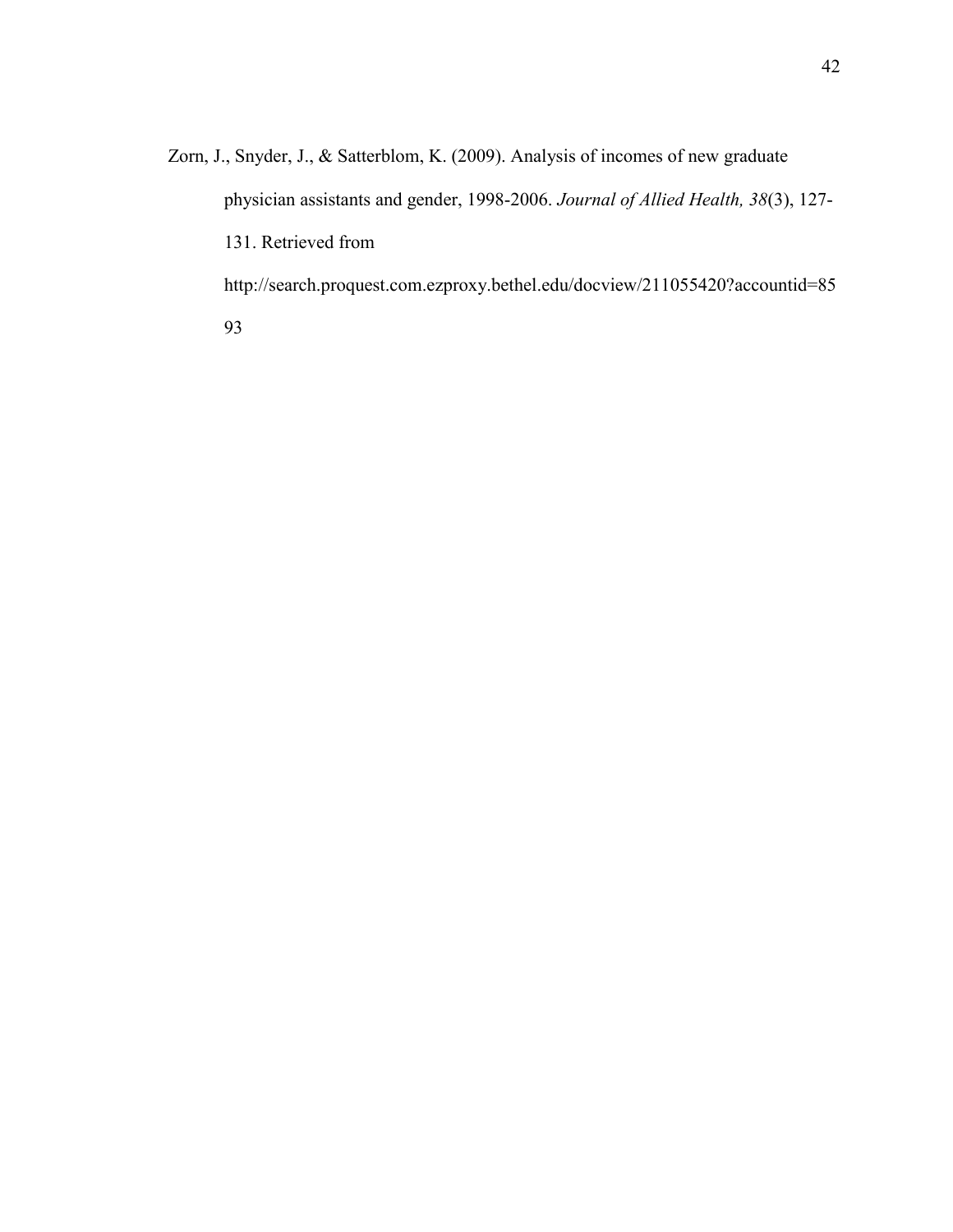# **Appendix A**

# Survey

# **PA Compensation Research Survey**

- 1. In which county do you primarily practice?
	- a. Anoka
	- b. Carver
	- c. Dakota
	- d. Hennepin
	- e. Ramsey
	- f. Scott
	- g. Washington
	- h. Other
- 2. In which setting do you practice? Choose all that apply.
	- a. Clinic
	- b. Community health center
	- c. Hospital (not emergency department)
	- d. Hospital emergency department
	- e. On-call
	- f. Physician private practice
	- g. Retired/Not currently practicing (disqualified)
	- h. Urgent care
	- i. Other:
- 3. What is your current specialty?
	- a. Cardiology
	- b. Dermatology
	- c. Emergency medicine
	- d. Family medicine
	- e. Internal medicine
	- f. Neurology
	- g. OB/GYN
	- h. Oncology
	- i. Orthopedics
	- j. Pediatrics
	- k. Psychiatry
	- l. Urgent care
	- m. Other:
- 4. What is your current employment status?
	- a. Full-time  $(\geq 0.75$  FTE)
	- b. Part-time  $(\leq 0.75$  FTE)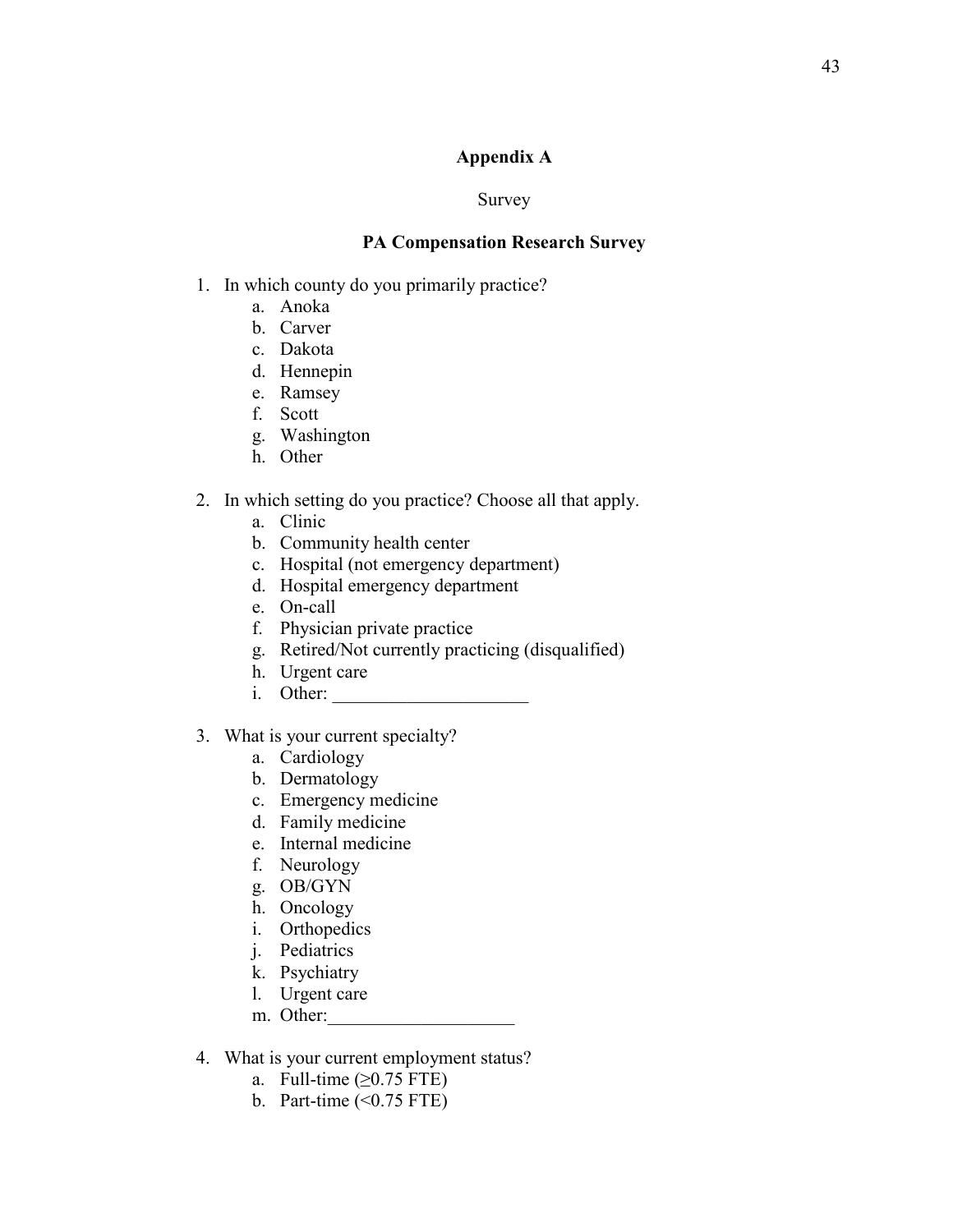- 5. How many total years have you been in practice?
	- a. 0-1 year
	- b. 1-5 years
	- c. 6-10 years
	- d. 11-15 years
	- e. 16-20 years
	- f.  $21+ years$
- 6. Under which of the following compensation models are you currently paid by your primary employment?
	- a. Fee for Service (definition: payment per patient visit, tests ordered, or procedures)
	- b. Hourly
	- c. Salary
	- d. Pay for performance (definition: payment earned by qualifying criteria such as quality of care)
	- e. Productivity (definition: paid a percentage of billings or paid by visit type and/or procedures performed)
	- f. Mixed model
	- g. Other:
- 7. If you selected "f. Mixed model" for the previous question, please describe below (ex:  $80\%$  base salary  $+ 20\%$  productivity):

\_\_\_\_\_\_\_\_\_\_\_\_\_\_\_\_\_\_\_\_\_\_\_\_\_\_\_\_\_\_\_\_\_\_\_\_\_\_\_\_\_\_\_\_\_\_\_\_\_\_\_\_\_\_\_\_\_\_\_\_\_\_\_\_\_\_

- 8. What is your current total gross annual compensation amount?
	- a.  $< $80,000$
	- b. \$80,000-\$89,999
	- c. \$90,000-\$99,999
	- d. \$100,000-\$109,000
	- e.  $> $110,000$
- 9. How satisfied are you with your current compensation model?
	- a. 5 Very satisfied
	- b. 4 Satisfied
	- c. 3 Neither satisfied nor dissatisfied
	- d. 2 Dissatisfied
	- e. 1 Very dissatisfied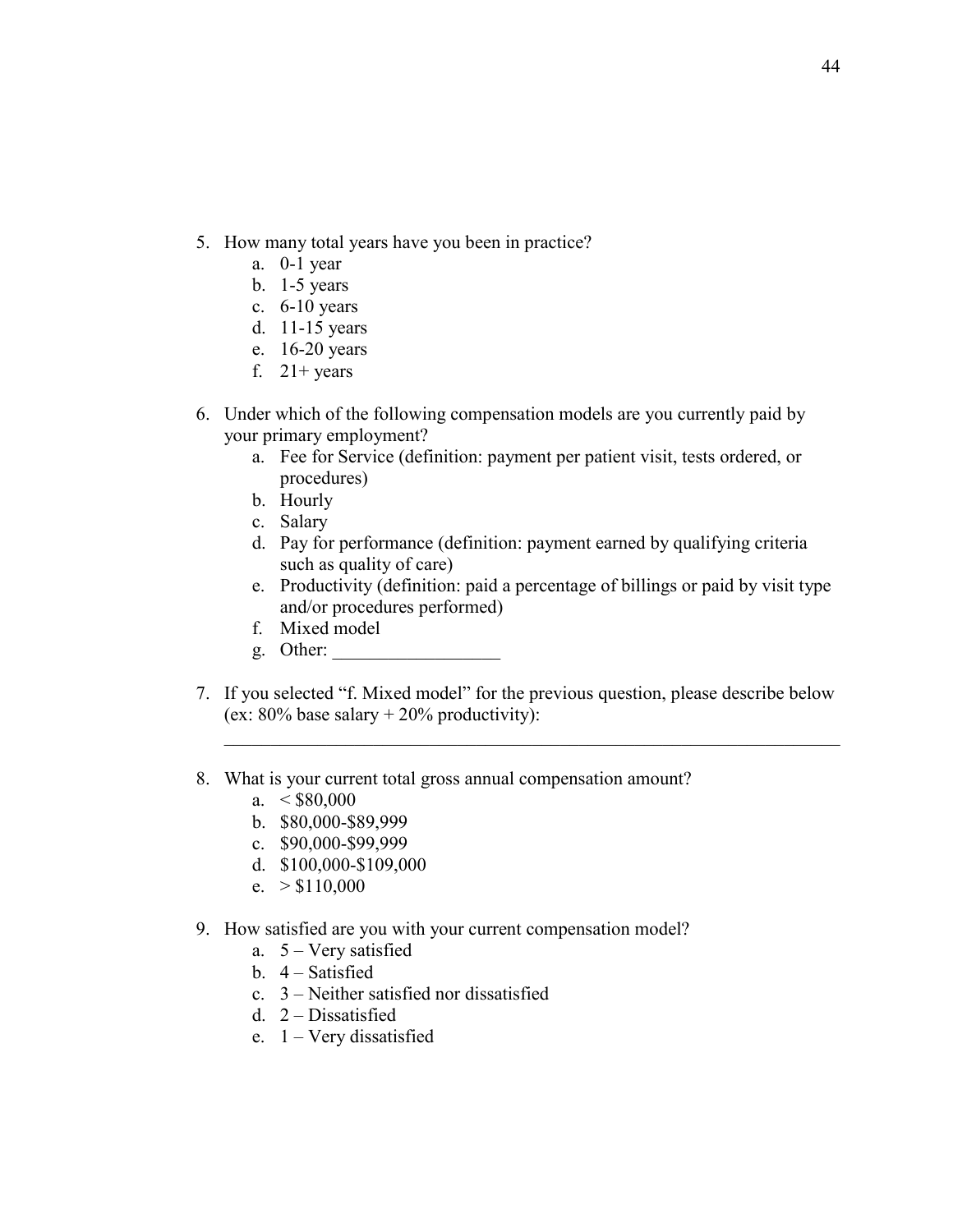Thank you for your participation!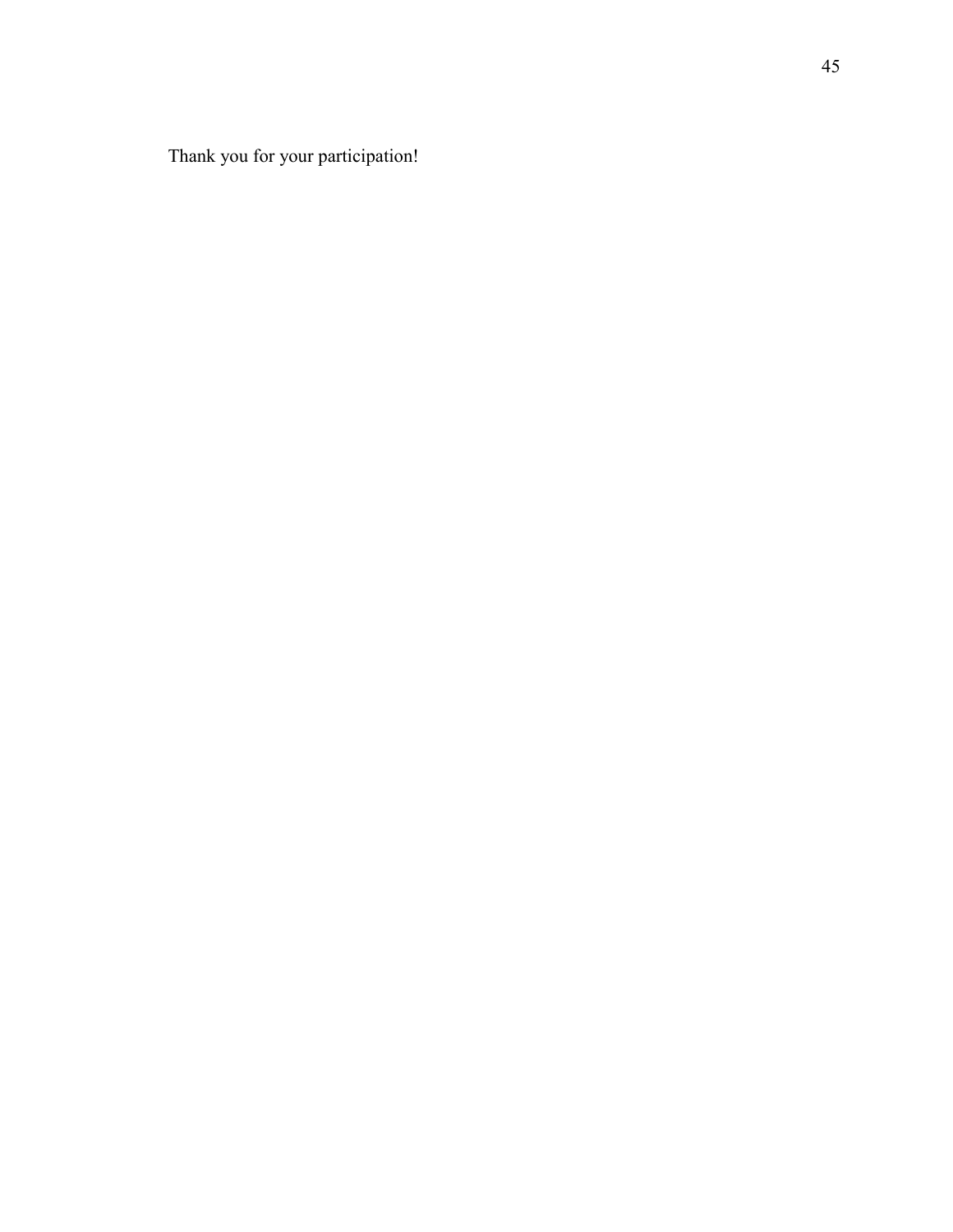# **Appendix B**

# Informed consent

# **PA Compensation Research Participation Informed Consent**

July 1, 2016

Dear Participant:

You are invited to participate in this study regarding compensation models for physician assistants in the Twin Cities. This study aims to characterize compensation models for physician assistants to better understand job market norms. This study has been developed by and will be conducted by students from Bethel University in partial fulfillment of their Masters of Physician Assistant. This study has been approved by Bethel University's Institutional Review Board for Research with Humans.

Your participation in the study will consist of a 9 question electronic survey. The survey should take no longer than 5 minutes to complete.

The survey collects no identifying information of any respondent. All responses will be kept anonymous and reported only as a collected combined total.

Your participation in this study is completely voluntary. You will not receive any reward or compensation for participation, nor will you receive any penalty. Participation in this study will in no way affect your relationship with neither Bethel University nor your primary employer.

Should you have any questions or concerns regarding the study, please contact the research committee chair, Dr. Wallace Boeve, at w-boeve@bethel.edu, or the researchers, Kayli Piechowski (kaf24549@bethel.edu) and Alannah Pratt (a-pratt@bethel.edu).

By continuing with this survey, you are indicating your consent to participate in the study. Your participation is appreciated.

Please click on the survey link below and provide us with your feedback no later than July 31, 2016.

https://bethel.qualtrics.com/SE/?SID=SV\_bwQBMsCj792MX3f

Thank you,

Kayli Piechowski & Alannah Pratt Bethel University Graduate PA Students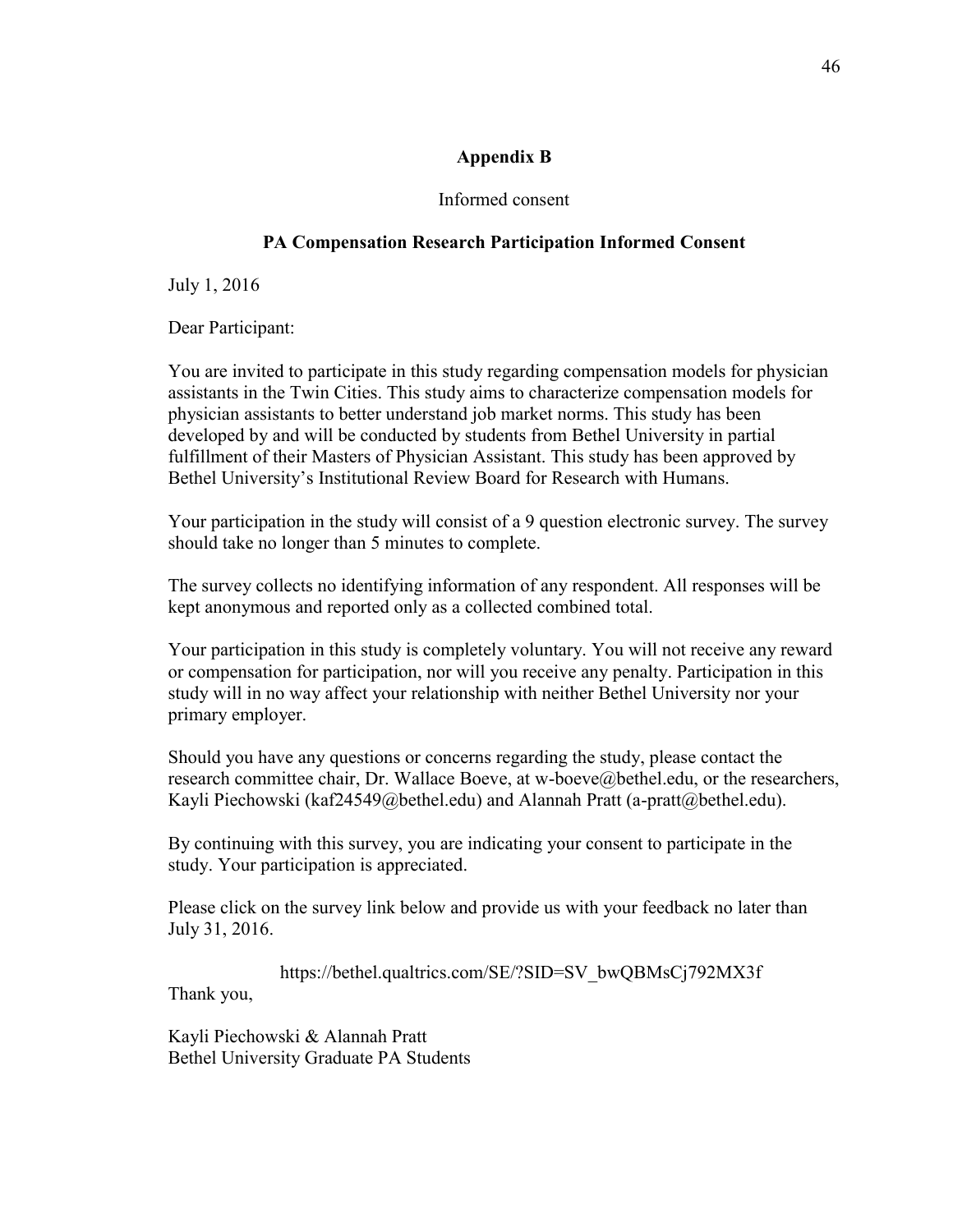# **Appendix C**

Reminder email

# **Reminder Email**

July 15, 2016

Dear physician assistant:

You were sent an invitation by email to participate in our research project regarding physician assistant compensation models in the Twin Cities. This study aims to characterize compensation models for physician assistants to better understand job market norms. This study has been developed by and will be conducted by students from Bethel University in partial fulfillment of their Masters of Physician Assistant. This study has been approved by Bethel University's Institutional Review Board for Research with Humans.

Your participation in the study will consist of an 9 question electronic survey. The survey should take no longer than 5 minutes to complete.

The survey collects no identifying information of any respondent. All responses will be kept anonymous and reported only as a collected combined total.

Your participation in this study is completely voluntary. You will not receive any reward or compensation for participation, nor will you receive any penalty. Participation in this study will in no way affect your relationship with neither Bethel University nor your primary employer.

Should you have any questions or concerns regarding the study, please contact the research committee chair, Dr. Wallace Boeve, at w-boeve@bethel.edu, or the researchers, Kayli Piechowski (kaf24549@bethel.edu) and Alannah Pratt (a-pratt@bethel.edu).

By continuing with this survey, you are indicating your consent to participate in the study. Your participation is appreciated.

The survey will be closed after July 31, 2016. Your participation is appreciated. If you have not already completed the survey, please take a moment to fill it out by following the link below.

https://bethel.qualtrics.com/SE/?SID=SV\_bwQBMsCj792MX3f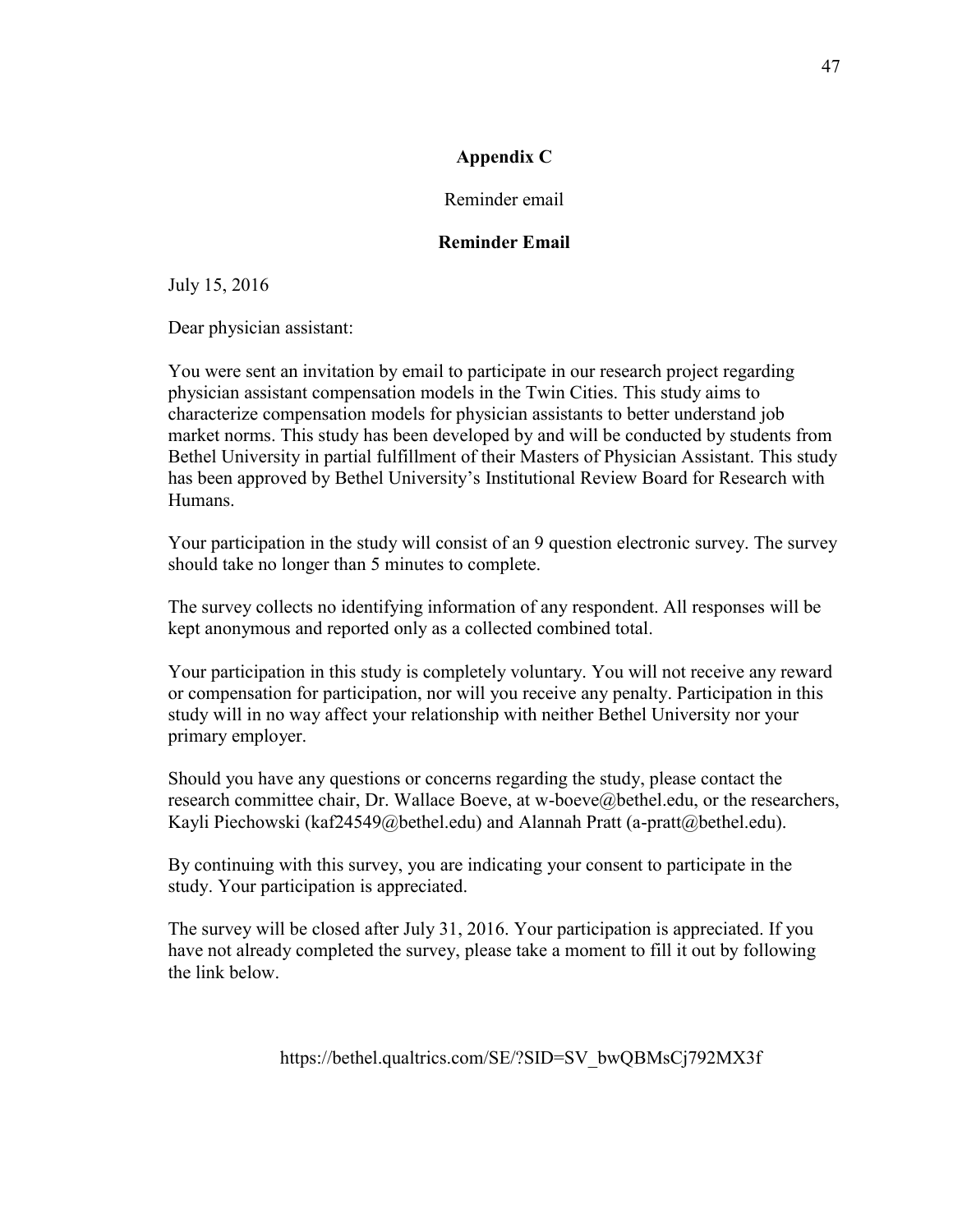Thank you for your time.

Sincerely,

Kayli Piechowski & Alannah Pratt Bethel University Graduate PA Students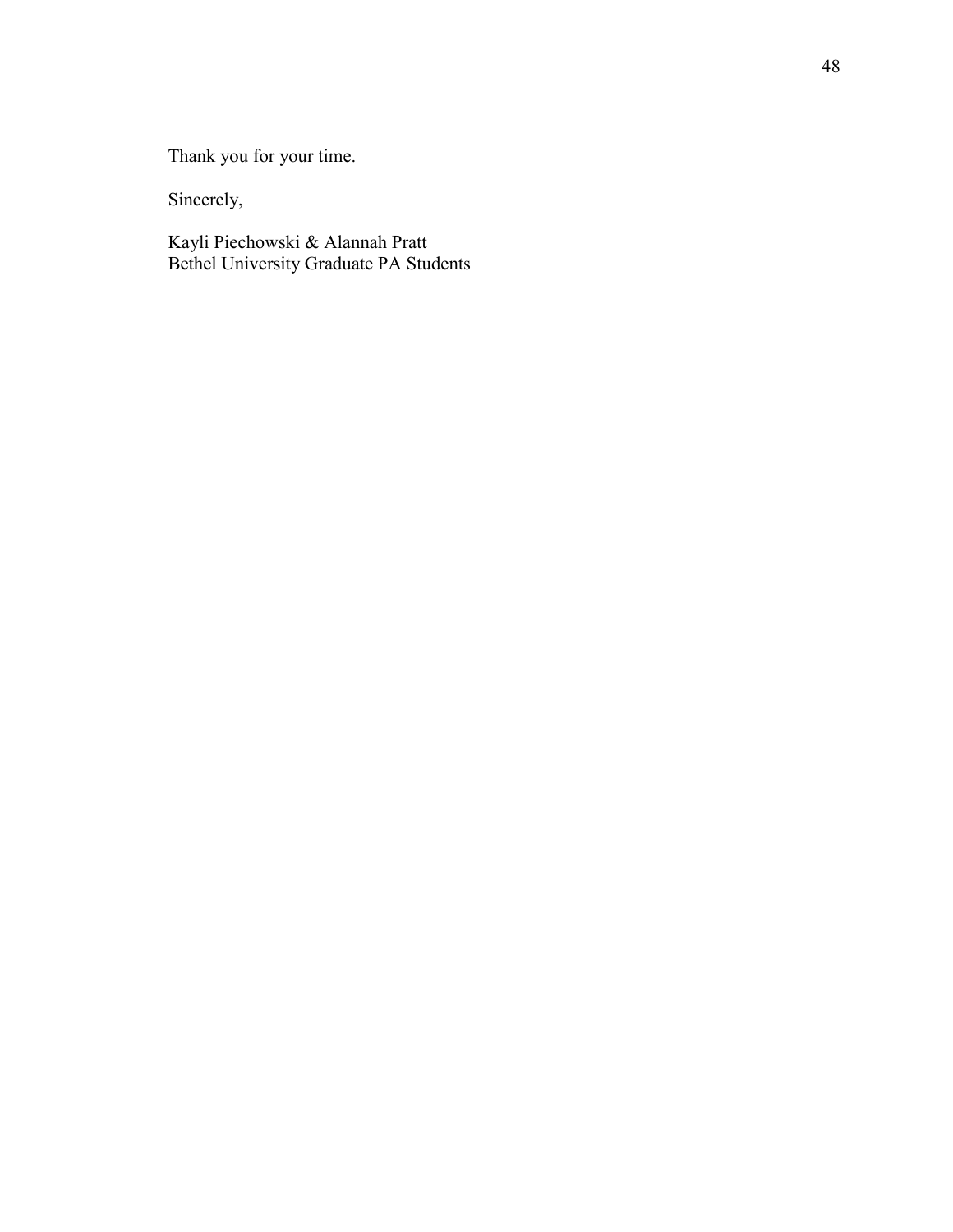# **Appendix D**

# Participant access approval

| Access to PAs affiliated with Bethel University Inbox x                                                                                                                                                                                                                                                                                                                                                                                                                                                                                                                                                                                                                      | 日市国        |
|------------------------------------------------------------------------------------------------------------------------------------------------------------------------------------------------------------------------------------------------------------------------------------------------------------------------------------------------------------------------------------------------------------------------------------------------------------------------------------------------------------------------------------------------------------------------------------------------------------------------------------------------------------------------------|------------|
| Kayli Piechowski <kaf24543@bethel.edu><br/>to Wallace, Alannah</kaf24543@bethel.edu>                                                                                                                                                                                                                                                                                                                                                                                                                                                                                                                                                                                         | May 22     |
| Dear Dr. Boeve.                                                                                                                                                                                                                                                                                                                                                                                                                                                                                                                                                                                                                                                              |            |
| Our thesis project is focused on PA compensation models and their satisfaction with those models for PAs in the Twin Cities 7 county metro area. We are writing to request access from you, as the Bethel University PA Progra<br>Director, to the PAs affiliated with Bethel University's PA Program as either quest lecturers, preceptors, or recent graduates. We intend to send these individuals an online survey for the purposes of our study. The survey<br>by staff members of Bethel University's PA Program, ensuring confidentiality of all participants. The survey will be voluntary and will not affect their relationship with Bethel University in any way. |            |
| Please respond with a confirmation of your approval for our access to the above stated information.                                                                                                                                                                                                                                                                                                                                                                                                                                                                                                                                                                          |            |
| Thank you.                                                                                                                                                                                                                                                                                                                                                                                                                                                                                                                                                                                                                                                                   |            |
| Kayli Piechowski and Alannah Pratt                                                                                                                                                                                                                                                                                                                                                                                                                                                                                                                                                                                                                                           |            |
| <b>Wallace Boeve</b><br>Ĵ<br>to me, Alannah [4]                                                                                                                                                                                                                                                                                                                                                                                                                                                                                                                                                                                                                              | May 23 $+$ |
| Kayli & Alannah:                                                                                                                                                                                                                                                                                                                                                                                                                                                                                                                                                                                                                                                             |            |
| The Bethel PA program is happy to help in distributing your survey to our lecturers, preceptors, and recent graduates. Please let me know if you need anything more, otherwise I will await communication in the near future f<br>distribution.                                                                                                                                                                                                                                                                                                                                                                                                                              |            |
| Sincerely;                                                                                                                                                                                                                                                                                                                                                                                                                                                                                                                                                                                                                                                                   |            |
| Wallace Boeve, EdD, PA-C<br><b>Program Director</b><br>Physician Assistant Program<br><b>Bethel University</b><br>w-boeve@bethel.edu<br>651 308-1398 cell<br>651 635-1013 office<br>651 635-8039 fax<br>http://gs.bethel.edu/academics/masters/physician-assistant<br>$\cdots$                                                                                                                                                                                                                                                                                                                                                                                               |            |
|                                                                                                                                                                                                                                                                                                                                                                                                                                                                                                                                                                                                                                                                              |            |